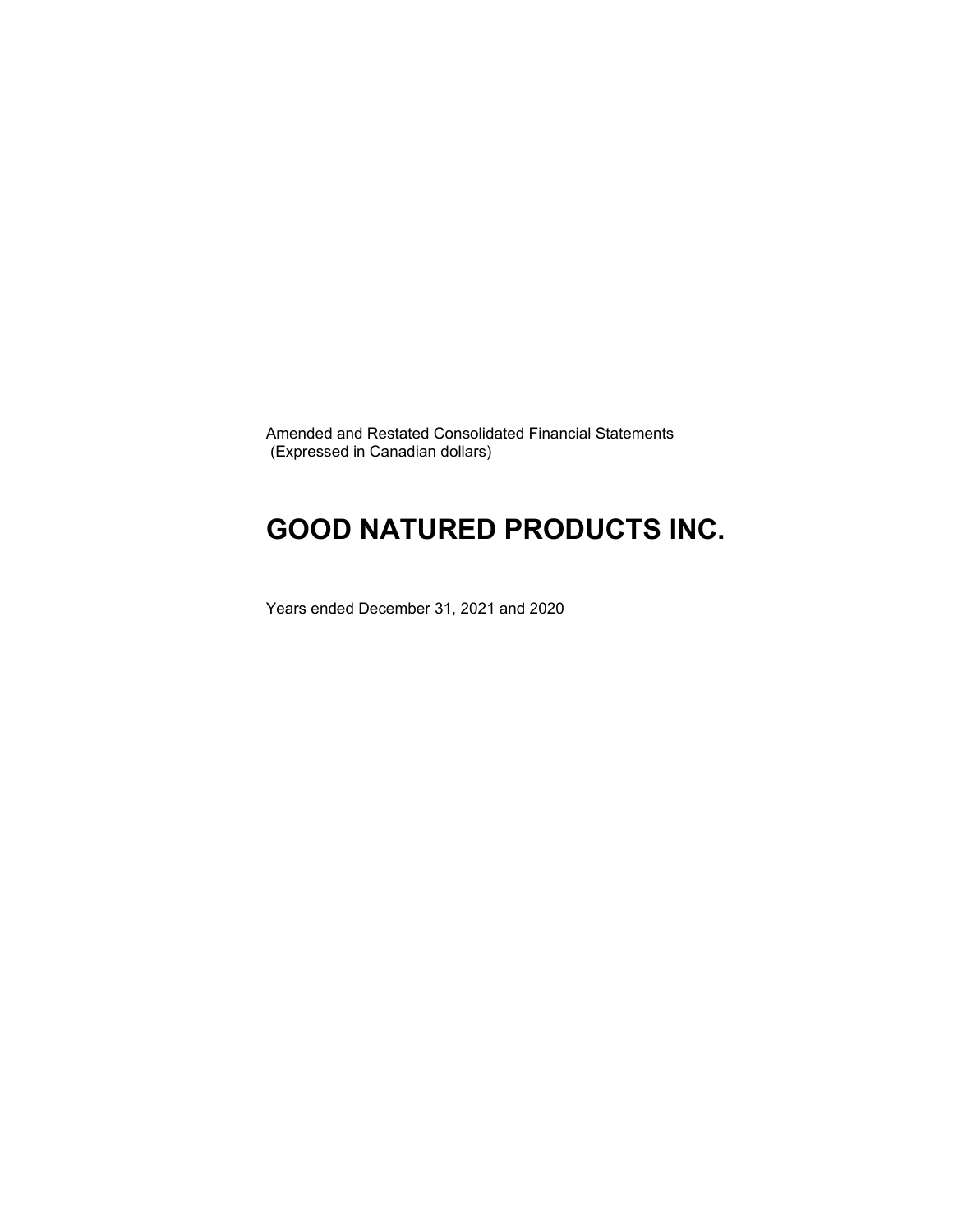#### **MANAGEMENT'S REPORT**

#### **MANAGEMENT'S RESPONSIBILITY FOR FINANCIAL REPORTING**

The accompanying amended and restated consolidated financial statements of good natured Products Inc. were prepared by management in accordance with International Financial Reporting Standards as issued by the International Accounting Standards Board. The most significant of these accounting policies have been disclosed in the notes to the amended and restated consolidated financial statements. Management acknowledges responsibility for the preparation and presentation of the amended and restated consolidated financial statements, including responsibility for significant accounting judgments and estimates and the choice of accounting policies and methods that are appropriate to the Company's circumstances.

Management has established processes, which are in place to provide them sufficient knowledge to support management representations that they have exercised reasonable diligence that (i) the amended and restated consolidated financial statements do not contain any untrue statement of material fact or omit to state a material fact required to be stated or that is necessary to make a statement not misleading in light of the circumstances under which it is made, as of the date of and for the periods presented by the amended and restated consolidated financial statements and (ii) the amended and restated consolidated financial statements fairly present in all material respects the financial condition, results of operations and cash flows of the Company, as of the date of and for the periods presented by the amended and restated consolidated financial statements.

The Board of Directors is responsible for reviewing and approving the amended and restated consolidated financial statements together with other financial information of the Company and for ensuring that management fulfills its financial reporting responsibilities. The Audit Committee assists the Board of Directors in fulfilling this responsibility. The Audit Committee meets with management to review the financial reporting process and the amended and restated consolidated financial statements together with other financial information of the Company. The Audit Committee reports its findings to the Board of Directors for its consideration in approving the amended and restated consolidated financial statements together with other financial information of the Company for issuance to the shareholders. Management recognizes its responsibility for conducting the Company's affairs in compliance with established financial standards, and applicable laws and regulations, and for maintaining proper standards of conduct for its activities.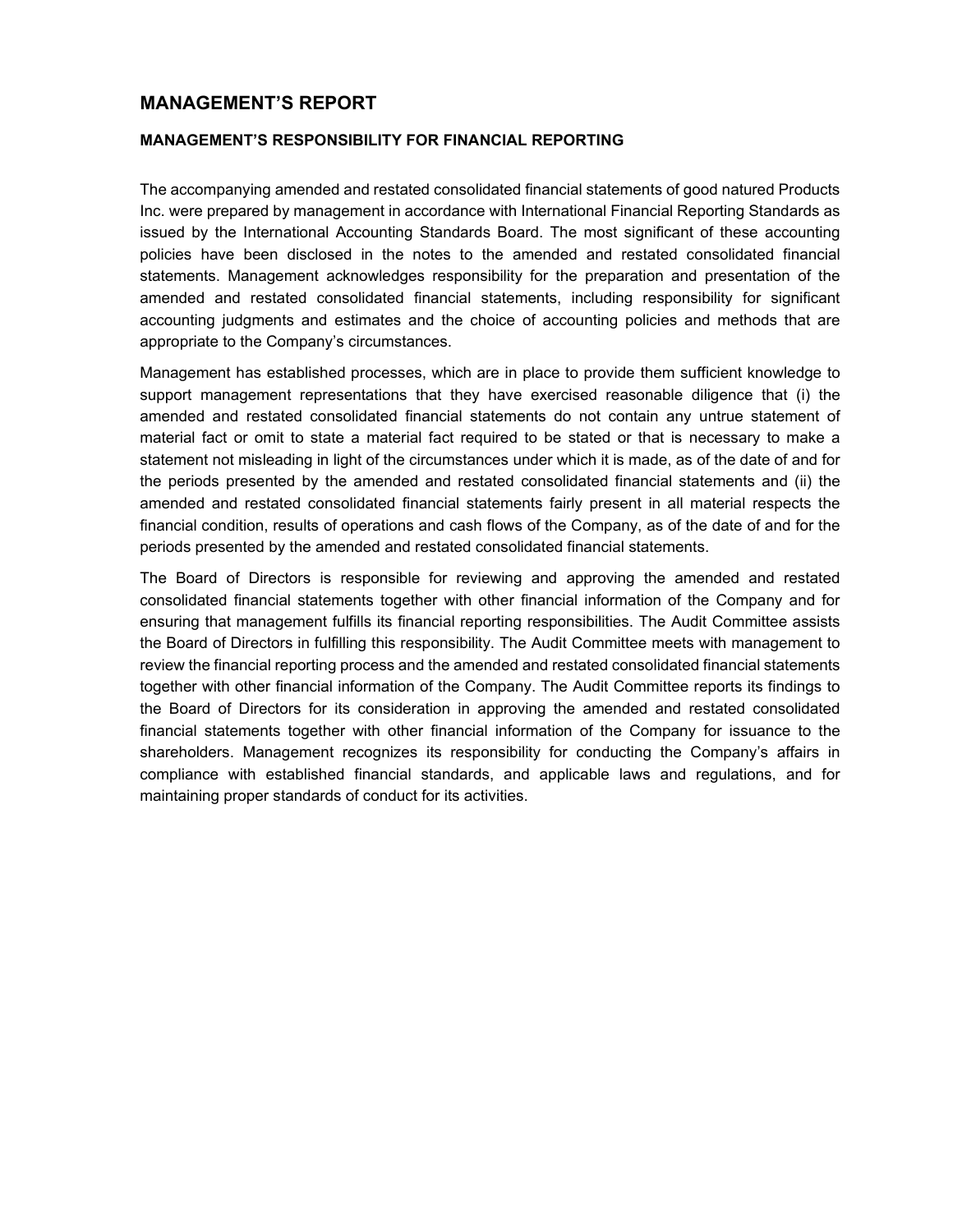# Deloitte.

### **Independent Auditor's Report**

To the Shareholders and the Board of Directors of good natured Products Inc.

#### **Opinion**

We have audited the amended and restated consolidated financial statements of good natured Products Inc. (the "Company"), which comprise the amended and restated consolidated statements of financial position as at December 31, 2021 and December 31, 2020, and the amended and restated consolidated statements of net loss and comprehensive loss, changes in shareholders' equity and cash flows for the years then ended, and notes to the amended and restated consolidated financial statements, including a summary of significant accounting policies (collectively referred to as the "financial statements").

In our opinion, the accompanying financial statements present fairly, in all material respects, the financial position of the Company as at December 31, 2021 and December 31, 2020, and its financial performance and its cash flows for the years then ended in accordance with International Financial Reporting Standards as issued by the International Accounting Standards Board ("IFRS").

#### **Basis for Opinion**

We conducted our audit in accordance with Canadian generally accepted auditing standards ("Canadian GAAS"). Our responsibilities under those standards are further described in the *Auditor's Responsibilities for the Audit of the Financial Statements* section of our report. We are independent of the Company in accordance with the ethical requirements that are relevant to our audit of the financial statements in Canada, and we have fulfilled our other ethical responsibilities in accordance with these requirements. We believe that the audit evidence we have obtained is sufficient and appropriate to provide a basis for our opinion.

#### **Material Uncertainty related to Going Concern**

We draw attention to Note 1 in the financial statements, which indicates that the Company had a working capital deficit of \$16,013,000 as at December 31, 2021. As stated in Note 1, these events or conditions, along with other matters as set forth in Note 1, indicate that a material uncertainty exists that may cast significant doubt on the Company's ability to continue as a going concern. Our opinion is not modified in respect of this matter.

#### **Emphasis of Matter - Amended and Restated Financial Statements**

We draw attention to Note 2(a) to the financial statements, which describes that the financial statements that we originally reported on May 2, 2022 have been amended and restated and describes the matter that gave rise to the amendment of the financial statements. Our opinion is not modified in respect of this matter.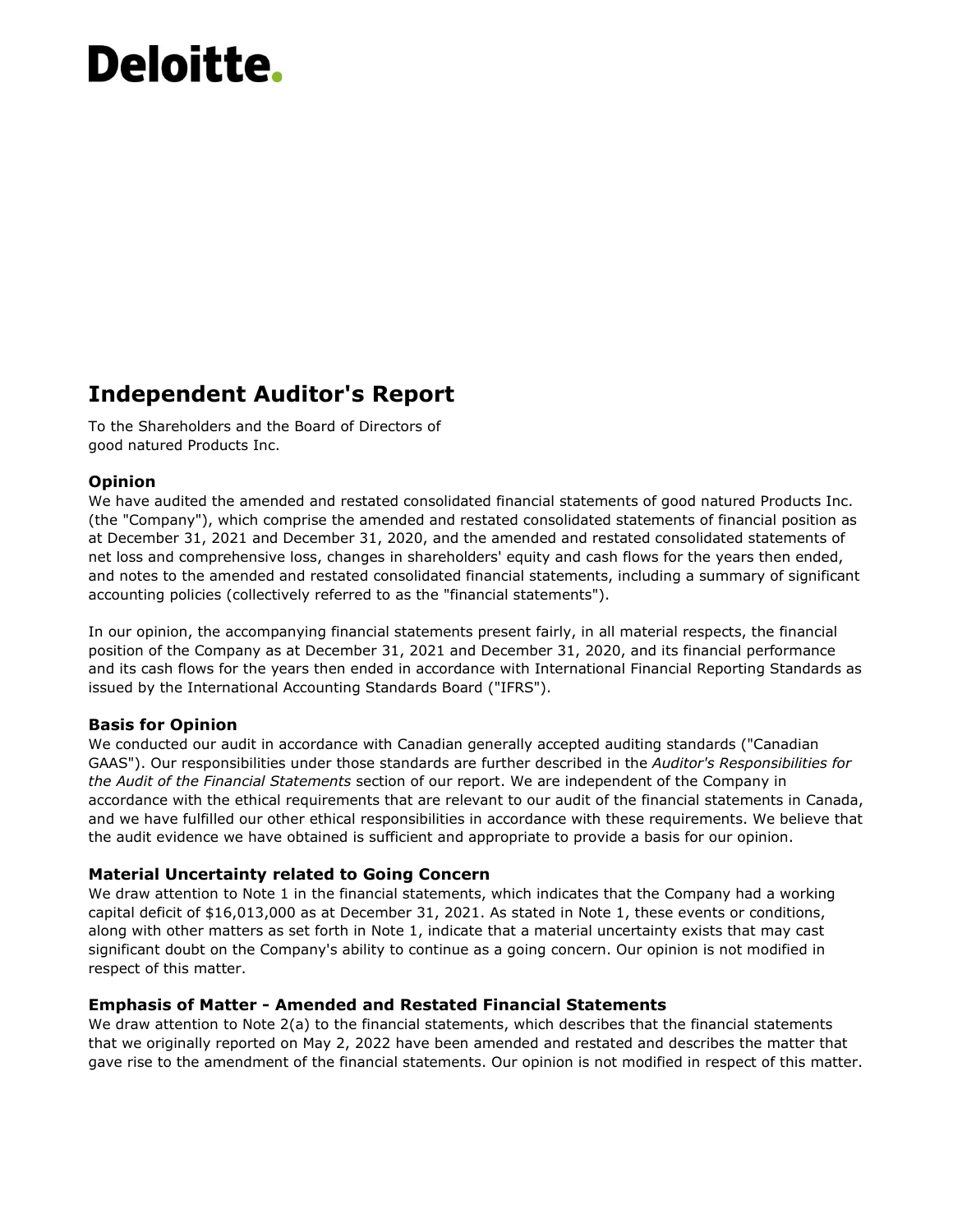#### **Other Information**

Management is responsible for the other information. The other information comprises Management's Discussion and Analysis.

Our opinion on the financial statements does not cover the other information and we do not express any form of assurance conclusion thereon. In connection with our audit of the financial statements, our responsibility is to read the other information identified above and, in doing so, consider whether the other information is materially inconsistent with the financial statements or our knowledge obtained in the audit, or otherwise appears to be materially misstated.

We obtained Management's Discussion and Analysis prior to the date of this auditor's report. If, based on the work we have performed on this other information, we conclude that there is a material misstatement of this other information, we are required to report that fact in this auditor's report. We have nothing to report in this regard.

#### **Responsibilities of Management and Those Charged with Governance for the Financial Statements**

Management is responsible for the preparation and fair presentation of the financial statements in accordance with IFRS, and for such internal control as management determines is necessary to enable the preparation of financial statements that are free from material misstatement, whether due to fraud or error.

In preparing the financial statements, management is responsible for assessing the Company's ability to continue as a going concern, disclosing, as applicable, matters related to going concern and using the going concern basis of accounting unless management either intends to liquidate the Company or to cease operations, or has no realistic alternative but to do so.

Those charged with governance are responsible for overseeing the Company's financial reporting process.

#### **Auditor's Responsibilities for the Audit of the Financial Statements**

Our objectives are to obtain reasonable assurance about whether the financial statements as a whole are free from material misstatement, whether due to fraud or error, and to issue an auditor's report that includes our opinion. Reasonable assurance is a high level of assurance, but is not a guarantee that an audit conducted in accordance with Canadian GAAS will always detect a material misstatement when it exists. Misstatements can arise from fraud or error and are considered material if, individually or in the aggregate, they could reasonably be expected to influence the economic decisions of users taken on the basis of these financial statements.

As part of an audit in accordance with Canadian GAAS, we exercise professional judgment and maintain professional skepticism throughout the audit. We also:

- Identify and assess the risks of material misstatement of the financial statements, whether due to fraud or error, design and perform audit procedures responsive to those risks, and obtain audit evidence that is sufficient and appropriate to provide a basis for our opinion. The risk of not detecting a material misstatement resulting from fraud is higher than for one resulting from error, as fraud may involve collusion, forgery, intentional omissions, misrepresentations, or the override of internal control.
- Obtain an understanding of internal control relevant to the audit in order to design audit procedures that are appropriate in the circumstances, but not for the purpose of expressing an opinion on the effectiveness of the Company's internal control.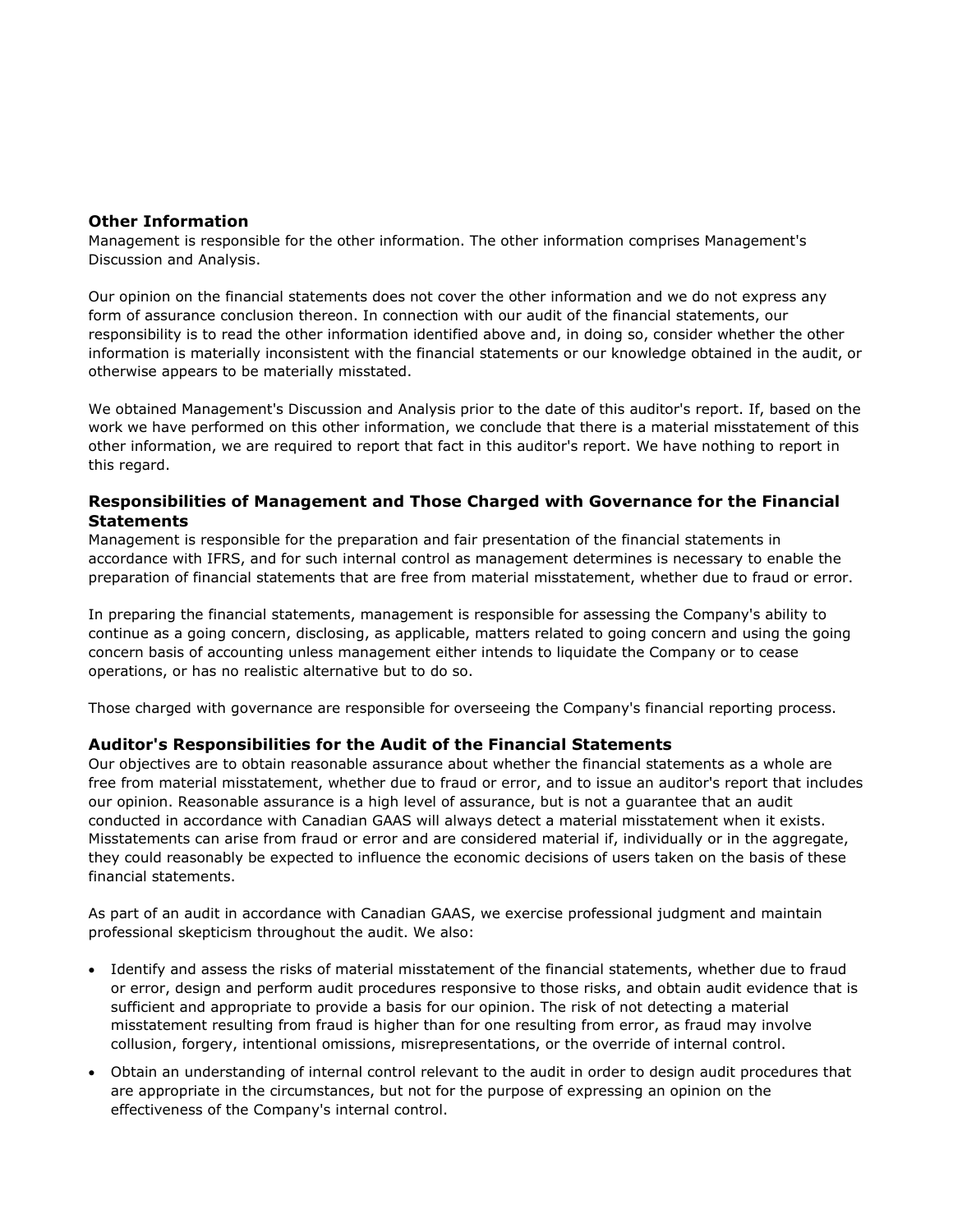- Evaluate the appropriateness of accounting policies used and the reasonableness of accounting estimates and related disclosures made by management.
- Conclude on the appropriateness of management's use of the going concern basis of accounting and, based on the audit evidence obtained, whether a material uncertainty exists related to events or conditions that may cast significant doubt on the Company's ability to continue as a going concern. If we conclude that a material uncertainty exists, we are required to draw attention in our auditor's report to the related disclosures in the financial statements or, if such disclosures are inadequate, to modify our opinion. Our conclusions are based on the audit evidence obtained up to the date of our auditor's report. However, future events or conditions may cause the Company to cease to continue as a going concern.
- Evaluate the overall presentation, structure and content of the financial statements, including the disclosures, and whether the financial statements represent the underlying transactions and events in a manner that achieves fair presentation.
- Obtain sufficient appropriate audit evidence regarding the financial information of the entities or business activities within the Company to express an opinion on the financial statements. We are responsible for the direction, supervision and performance of the group audit. We remain solely responsible for our audit opinion.

We communicate with those charged with governance regarding, among other matters, the planned scope and timing of the audit and significant audit findings, including any significant deficiencies in internal control that we identify during our audit.

We also provide those charged with governance with a statement that we have complied with relevant ethical requirements regarding independence, and to communicate with them all relationships and other matters that may reasonably be thought to bear on our independence, and where applicable, related safeguards.

The engagement partner on the audit resulting in this independent auditor's report is Cameron Walls.

*/s/ Deloitte LLP*

Chartered Professional Accountants Vancouver, British Columbia May 19, 2022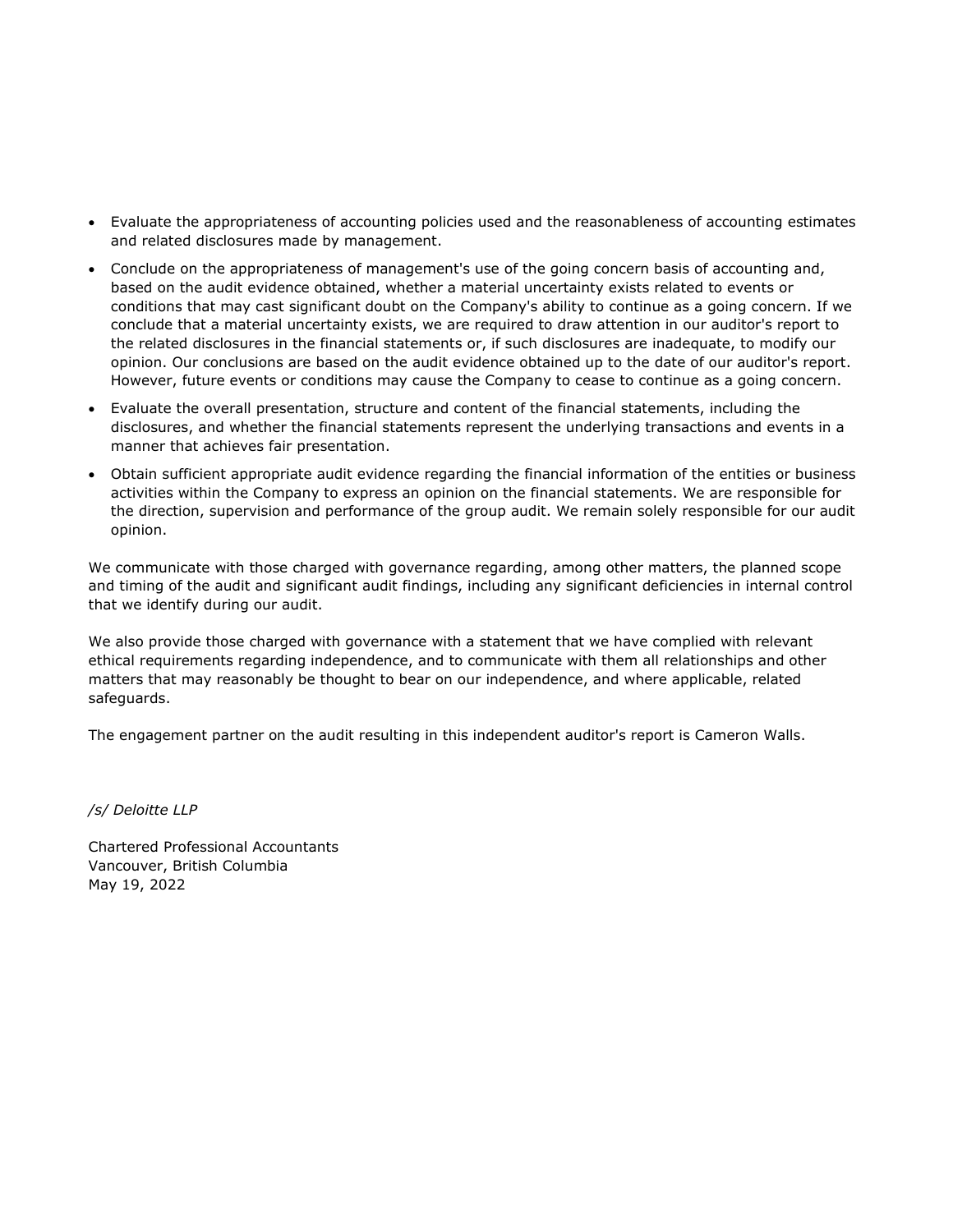Amended and Restated Consolidated Statements of Financial Position *(In thousands)* 

| 2021<br>(restated<br>$-$ note $2(a)$ )<br><b>Assets</b><br>Current assets:                                 | 2020<br>8,114<br>5,557<br>6,294<br>671 |
|------------------------------------------------------------------------------------------------------------|----------------------------------------|
|                                                                                                            |                                        |
|                                                                                                            |                                        |
|                                                                                                            |                                        |
|                                                                                                            |                                        |
|                                                                                                            |                                        |
| \$<br>Cash and cash equivalents<br>10,655<br>\$                                                            |                                        |
| 13,689<br>Trade and other receivables (note 17 (e))                                                        |                                        |
| 16,036<br>Inventory (Note 5)                                                                               |                                        |
| Prepaid expenses<br>987                                                                                    |                                        |
| 41,367                                                                                                     | 20,636                                 |
| Non-current assets:                                                                                        |                                        |
| Property and equipment (note 6)<br>30,463                                                                  | 15,416                                 |
| Right-of-use assets (note 7)<br>2,165                                                                      | 644                                    |
| Customer relationships (note 8)<br>5,725                                                                   | 5,709                                  |
| Intangible and other assets (note 8)<br>3,125                                                              | 2,745                                  |
| Goodwill (note 8)<br>7,684                                                                                 | 6,824                                  |
| \$<br>90,529<br>\$                                                                                         | 51,974                                 |
| Liabilities and Shareholders' Equity<br><b>Current liabilities:</b>                                        |                                        |
| Accounts payable and accrued liabilities<br>\$<br>17,699<br>\$                                             | 8,882                                  |
| Credit line (note 9)                                                                                       | 3,073                                  |
| Current portion of long-term debt (note 10)<br>39,681                                                      | 3,129                                  |
| 57,380                                                                                                     | 15,084                                 |
|                                                                                                            |                                        |
| Non-Current liabilities:                                                                                   |                                        |
| Long-term debt (note 10)<br>6,674                                                                          | 29,702                                 |
| Contingent consideration liability (note 4)<br>1,890<br>Deferred income tax liabilities (note 13)<br>3,493 | 1,756<br>3,620                         |
| 12,057                                                                                                     | 35,078                                 |
|                                                                                                            |                                        |
| Shareholders' Equity:                                                                                      |                                        |
| Common share capital<br>57,083                                                                             | 28,883                                 |
| <b>Contributed surplus</b><br>5,883                                                                        | 2,736                                  |
| 872<br>Foreign currency translation reserve                                                                | 244                                    |
| Deficit<br>(42, 746)                                                                                       | (30,051)                               |
| 21,092                                                                                                     | 1,812                                  |
| <b>Total Liabilities and Shareholders' Equity</b><br>\$<br>90,529                                          | 51,974                                 |

Nature of operations (note 1)

Restatement (note 2(a))

Subsequent events (note 20)

See accompanying notes to amended and restated consolidated financial statements.

Approved on behalf of the Board:

"*Jim Zadra"* Director "*Michael Thomson"* Director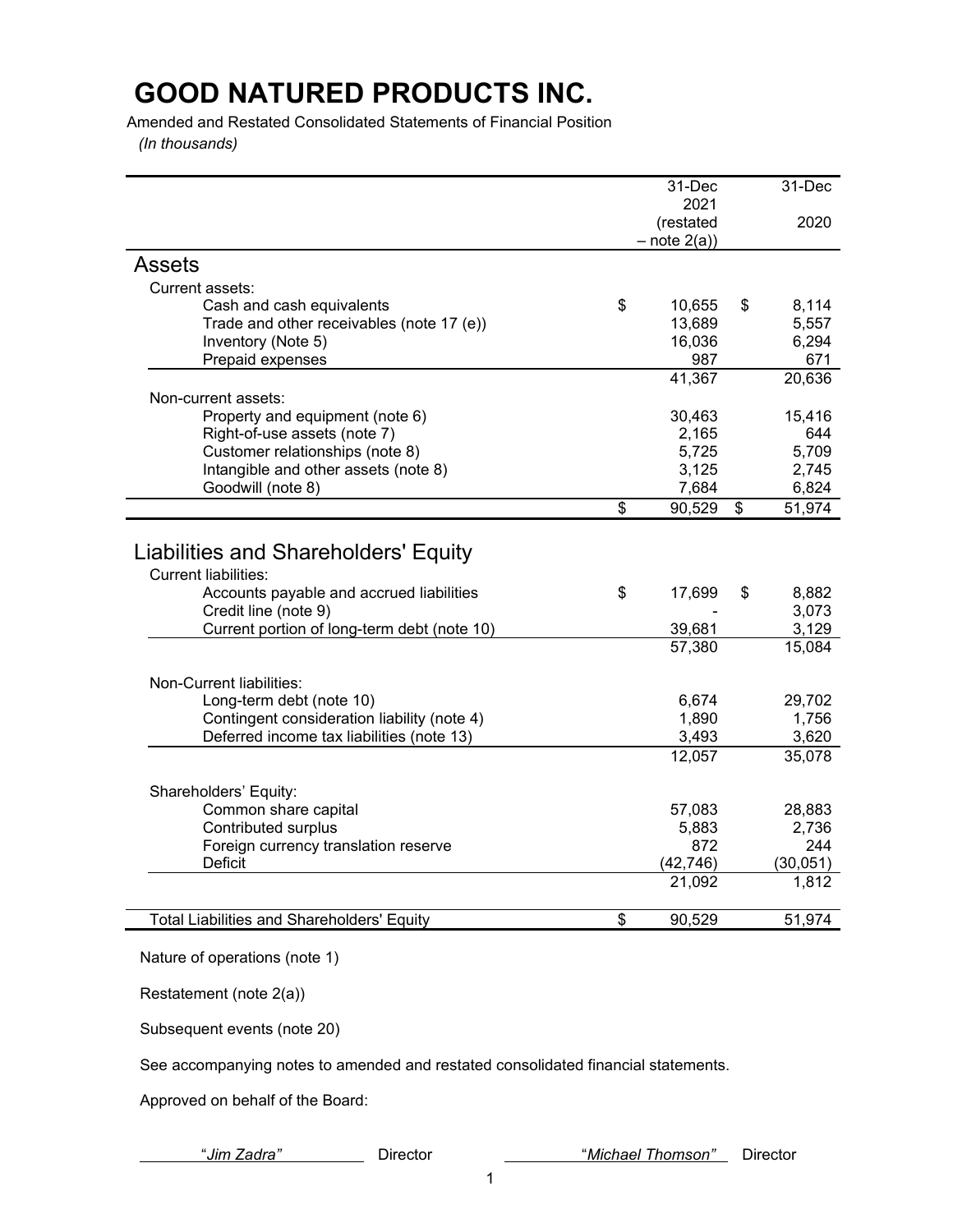Amended and Restated Consolidated Statements of Net Loss and Comprehensive Loss (*In thousands except per share amounts*)

|                                                                                                                                                                                                                                                                                                                                                |    |                                                                                     | Year ended December 31<br>2020                                          |  |  |
|------------------------------------------------------------------------------------------------------------------------------------------------------------------------------------------------------------------------------------------------------------------------------------------------------------------------------------------------|----|-------------------------------------------------------------------------------------|-------------------------------------------------------------------------|--|--|
| Product revenue<br>Cost of product revenue (note 14)                                                                                                                                                                                                                                                                                           | \$ | 61,132<br>(45, 495)                                                                 | \$<br>16,713<br>(10, 477)                                               |  |  |
| Gross profit                                                                                                                                                                                                                                                                                                                                   |    | 15,637                                                                              | 6,236                                                                   |  |  |
| Other (Expenses) Income:<br>Selling, general, and administrative (note 15)<br><b>Fulfilment and logistics</b><br>Share-based compensation (note 11 (b))<br>Depreciation and amortization<br>Financing costs<br>Foreign exchange gain (loss)<br>Loss on debt repayment and conversion (note 11 (b))<br>Gain on interest free loan (note 10 (f)) |    | (12, 821)<br>(6, 382)<br>(2, 254)<br>(1,071)<br>(4, 552)<br>(315)<br>(1, 148)<br>85 | (5,651)<br>(3, 454)<br>(262)<br>(484)<br>(3, 440)<br>118<br>(413)<br>83 |  |  |
| Net loss before taxes                                                                                                                                                                                                                                                                                                                          |    | (12, 821)                                                                           | (7, 267)                                                                |  |  |
| Deferred income tax recovery (note 13)                                                                                                                                                                                                                                                                                                         |    | 126                                                                                 | 80                                                                      |  |  |
| Net loss for the year                                                                                                                                                                                                                                                                                                                          | \$ | (12, 695)                                                                           | \$<br>(7, 187)                                                          |  |  |
| Other comprehensive gain (loss), net of tax<br>Items that may be reclassified subsequently to profit or loss:<br>Unrealized currency gain on translation of foreign operations                                                                                                                                                                 |    | 628                                                                                 | 262                                                                     |  |  |
| Other comprehensive loss for the year                                                                                                                                                                                                                                                                                                          | \$ | (12,067)                                                                            | \$<br>(6,925)                                                           |  |  |
| Basic and diluted loss per share                                                                                                                                                                                                                                                                                                               | \$ | (0.06)                                                                              | \$<br>(0.06)                                                            |  |  |
| Weighted average shares outstanding - basic and diluted                                                                                                                                                                                                                                                                                        |    | 210,831                                                                             | 124,700                                                                 |  |  |

See accompanying notes to amended and restated consolidated financial statements.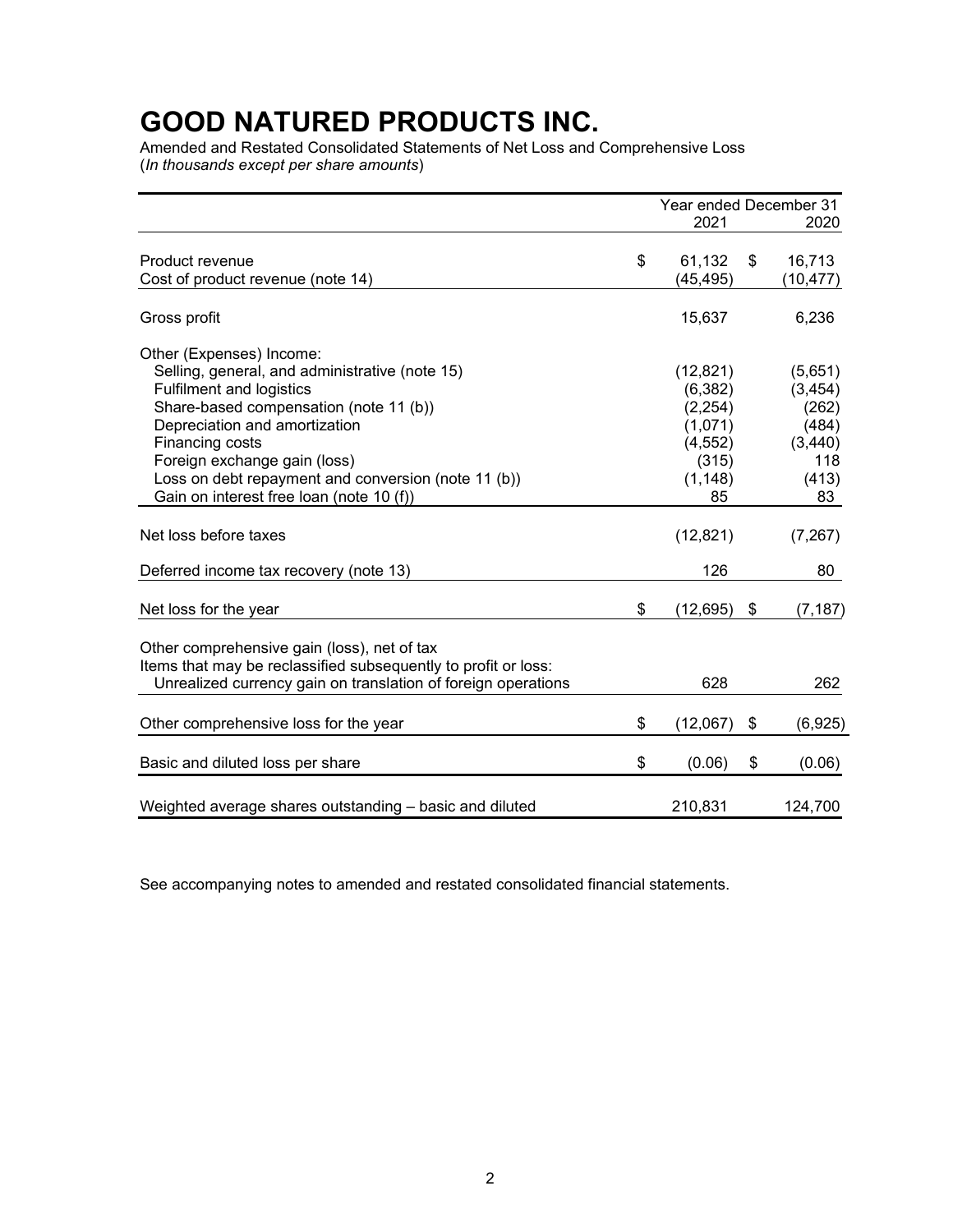Amended and Restated Consolidated Statements of Changes in Shareholders' Equity (Deficiency) *(In thousands)*

|                                                                                                                                                                                           |                                    |                                | Contributed                                        |                                          |                                               |    |                        |                                |
|-------------------------------------------------------------------------------------------------------------------------------------------------------------------------------------------|------------------------------------|--------------------------------|----------------------------------------------------|------------------------------------------|-----------------------------------------------|----|------------------------|--------------------------------|
|                                                                                                                                                                                           | Number of<br>common<br>shares      | Common<br>share<br>capital     | surplus-<br>warrants and<br>conversion<br>features | Contributed<br>surplus-<br>stock options | Foreign<br>currency<br>translation<br>reserve |    | <b>Deficit</b>         | Equity/<br>(Deficiency)        |
| Balance at December 31, 2019                                                                                                                                                              | 105,798                            | \$<br>13,966                   | \$<br>3,147                                        | \$<br>$1,127$ \$.                        | $(18)$ \$                                     |    | (22, 864)              | \$<br>(4,642)                  |
| Issuance of common shares, net (note 11)<br>Shares issued upon warrant exercise<br>Share issued upon debenture conversion (note 11(a))<br>Shares issued upon option exercise (note 11(a)) | 32,542<br>20,263<br>8,106<br>1,110 | 6,195<br>4,118<br>1,739<br>369 | 428<br>(1,667)<br>(327)                            | (150)                                    |                                               |    |                        | 6,623<br>2,451<br>1,412<br>219 |
| Conversion feature and warrants of convertible<br>debenture (note 10 (b))<br>Convertible debenture redemption (note 10(b))<br>Share issued upon debt conversion (note 10(a))              | 6,666                              | 1,000                          | 298<br>(273)<br>(29)                               |                                          |                                               |    |                        | 298<br>(273)<br>971            |
| Share issued upon mortgage funding (note 11(b))<br>Share issued as acquisition consideration (note 11(a))<br>Share based compensation                                                     | 3,000<br>1,773                     | 450<br>1,046                   | $\overline{a}$                                     | 262                                      |                                               |    |                        | 450<br>1,046<br>262            |
| Deferred tax arising from convertible debenture issuance<br>Net comprehensive loss                                                                                                        |                                    |                                | (80)                                               |                                          | 262                                           |    | (7.187)                | (80)<br>(6, 925)               |
| Balance at December 31, 2020                                                                                                                                                              | 179,258                            | \$<br>28,883                   | \$<br>1,497                                        | \$<br>1.239                              | \$<br>244                                     | -S | (30,051)               | \$<br>1,812                    |
| Issuance of common shares, net (note 11)<br>Shares issued upon warrant exercise<br>Shares issued upon debenture conversion (note 11(a))<br>Conversion feature and warrants of convertible | 19,263<br>12,762<br>4,613          | 20,155<br>2,849<br>1,061       | 612<br>(413)<br>(199)                              |                                          |                                               |    |                        | 20.767<br>2,436<br>862         |
| debenture (note 10 (c))<br>Shares issued upon option exercise (note 11(a))                                                                                                                | 1.174                              | 239                            | 1,880                                              | (72)                                     |                                               |    |                        | 1,880<br>167                   |
| Shares issued upon debt conversion (note 10(a))<br>Share based compensation (note 11(b,d))<br>Vested RSU & PSU incentive issuance (note 11(d))                                            | 2,720<br>893                       | 3,239<br>657                   | (67)                                               | 2.254<br>(848)                           |                                               |    |                        | 3,172<br>2,254<br>(191)        |
| Net comprehensive loss<br>Balance at December 31, 2021                                                                                                                                    | 220,683                            | \$<br>57,083                   | \$<br>3,310                                        | \$<br>2,573                              | \$<br>628<br>872                              | \$ | (12, 695)<br>(42, 746) | \$<br>(12,067)<br>21,092       |

See accompanying notes to amended and restated consolidated financial statements.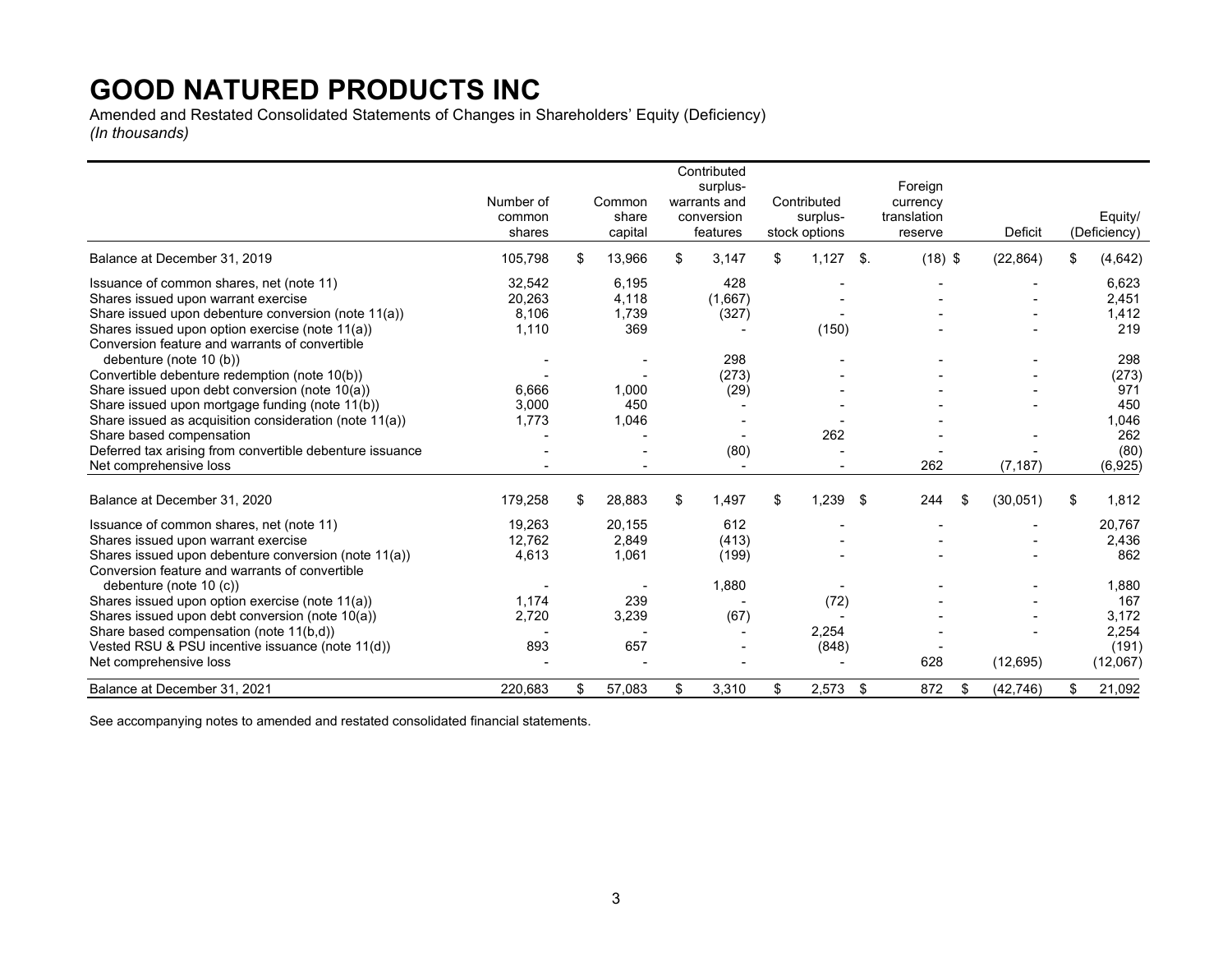Amended and Restated Consolidated Statements of Cash Flow

*(In thousands)*

|                                                                                                             | Year ended December 31 |                  |    |          |
|-------------------------------------------------------------------------------------------------------------|------------------------|------------------|----|----------|
|                                                                                                             |                        | 2021             |    | 2020     |
| Cash provided by (used in):                                                                                 |                        |                  |    |          |
|                                                                                                             |                        |                  |    |          |
| Operations:                                                                                                 |                        |                  |    |          |
| Net loss<br>Items not involving cash:                                                                       | \$                     | (12, 695)        | \$ | (7, 187) |
| Depreciation and                                                                                            |                        | 1,545            |    | 516      |
| Unrealized foreign exchange loss                                                                            |                        | 690              |    | (112)    |
| Amortization of right of use assets                                                                         |                        | 396              |    | 61       |
| Share based compensation (note 11(b))                                                                       |                        | 2,063            |    | 262      |
| Loss on debt repayment and conversion (note 11 (b))                                                         |                        | 1,148            |    | 413      |
| Gain on interest free loan (note 10 (f))                                                                    |                        | (85)             |    | (83)     |
| Financing costs                                                                                             |                        | 4,552            |    | 3,440    |
| Deferred income tax                                                                                         |                        |                  |    | (80)     |
|                                                                                                             |                        | (2, 512)         |    | (2,770)  |
|                                                                                                             |                        |                  |    |          |
| Changes in non-cash operating working capital:                                                              |                        |                  |    |          |
| Trade and other                                                                                             |                        | (3, 304)         |    | (1,213)  |
| Inventory                                                                                                   |                        | (7, 302)         |    | (3, 458) |
| Prepaid expenses                                                                                            |                        |                  |    | 39       |
| Accounts payable and accrued liabilities                                                                    |                        | 3,678            |    | 3,433    |
|                                                                                                             |                        | (7, 159)         |    | (1, 199) |
| Finance costs paid                                                                                          |                        | (3,990)          |    | (2,707)  |
| Cash used in operating activities                                                                           |                        | (13,661)         |    | (6,676)  |
|                                                                                                             |                        |                  |    |          |
| Financing:                                                                                                  |                        |                  |    |          |
| Issuance of common shares, net of                                                                           |                        |                  |    |          |
| issuance costs (note 11)                                                                                    |                        | 20,767           |    | 6,623    |
| Exercise of warrants for common shares                                                                      |                        | 2,436            |    | 2,451    |
| Exercise of options for common shares                                                                       |                        | 167              |    | 218      |
| Credit line advance, net of                                                                                 |                        |                  |    |          |
| repayments (note 9)                                                                                         |                        | (3,073)          |    | 2,424    |
| Proceeds from convertible debenture, net of                                                                 |                        |                  |    |          |
| issuance costs (note                                                                                        |                        | 16,228<br>29,358 |    | 21,021   |
| Proceeds from long-term debt, net of issuance costs (note<br>Repayment of other long-term debt (note 10(a)) |                        | (29, 496)        |    | (4, 543) |
|                                                                                                             |                        |                  |    |          |
| Cash provided by financing                                                                                  |                        | 36,387           |    | 28,194   |
| Investments:                                                                                                |                        |                  |    |          |
| Business acquisitions exclude cash acquired (note 4)                                                        |                        | (15, 470)        |    | (21,076) |
| Purchase of equipment                                                                                       |                        | (4, 264)         |    | (726)    |
| Purchase of other assets                                                                                    |                        | (517)            |    | (204)    |
| Cash used in investing activities                                                                           |                        | (20, 251)        |    | (22,006) |
|                                                                                                             |                        |                  |    |          |
| Effect of foreign exchange rate changes on cash                                                             |                        | 66               |    | 147      |
|                                                                                                             |                        |                  |    |          |
| Increase (decrease) in cash                                                                                 |                        | 2,541            |    | (341)    |
|                                                                                                             |                        |                  |    |          |
| Cash and cash equivalents, beginning of year                                                                |                        | 8,114            |    | 8,455    |
| Cash and cash equivalents, end of year                                                                      |                        | 10,655           |    | 8,114    |

Supplementary disclosure with respect to cash flows (note 19).

See accompanying notes to amended and restated consolidated financial statements.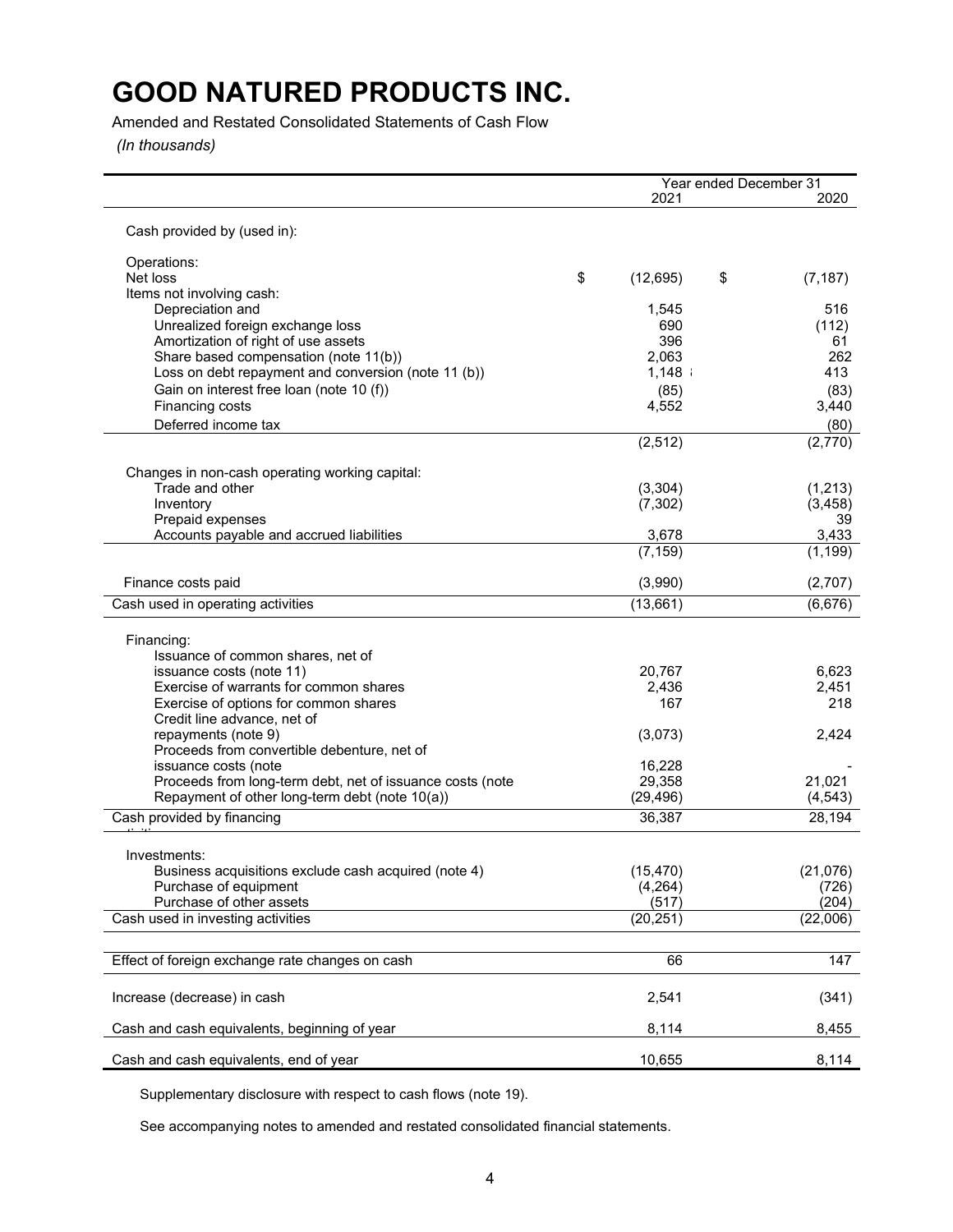Notes to Amended and Restated Consolidated Financial Statements Year ended December 31, 2021 and 2020 (*In thousands*)

#### **1. Nature of operations:**

Good Natured Products Inc. (the "Company") is a Canadian company incorporated under the British Columbia Business Corporations Act and its common shares are listed on the TSX Venture Exchange ("TSX-V") as a Tier 2 issuer under the symbol "GDNP". The Company's head office is located at 814 - 470 Granville Street, Vancouver, British Columbia, Canada. The Company is principally engaged in the design, production, and distribution of high-performance bioplastics for use in packaging and durable product applications.

These amended and restated consolidated financial statements have been prepared on a going concern basis which assumes that the Company will be able to realize its assets and discharge its liabilities in the normal course of business for the foreseeable future.

As outlined in Note 2(a), the Company has restated the consolidated statement of financial position as at December 31, 2021 to reclassify \$36,631 of non-current debt as current due to a default on its Senior Credit Facility caused by a breach of a debt covenant. The Company and its primary lender are working on a plan to remedy the default; these discussions are ongoing. As a result of the reclassification the Company has negative working capital of \$16,013 as at December 31, 2021. The continuing operations of the Company are dependent upon its ability to successfully complete discussions with its primary lender such that its Senior Credit Facility is no longer in default or to obtain new debt or equity financing. There can be no assurance in that the outcome of those discussions or such new financing will be completed on a timely basis under terms acceptable to the Company.

The above conditions present material uncertainties that may cast significant doubt upon the Company's ability to continue as a going concern. These amended and restated consolidated financial statements do not include any adjustments relating to the recoverability and classification of recorded asset amounts and classification of liabilities that might be necessary should the Company be unable to continue as a going concern. Such adjustments could be material.

The COVID-19 pandemic significantly impacted the global economy. The Company's operations have been deemed an essential business as defined by the US Department of Homeland Security and the Canadian provinces where it manufactures food packaging. The Company's packaging manufacturers have maintained operations since the start of the pandemic in fiscal 2020 and have implemented enhanced safety protocols to ensure their ability to continue to produce and deliver products.

None of the Company's supply chain partners have experienced any material shutdowns or disruptions to their work. The Company's supply chain is global, however, the majority of supply chain partners are substantially North American based. Thus far, there have been no disruptions to raw material or other related products/services. In 2021, The Company invested in expanding production capacity to reduce its reliance on external supply chain. The Company monitors its relationships closely and continues to look for alternate supply should issues arise in the future.

There can be no assurance that the Company's packaging manufacturers will continue to remain operational for the duration of the COVID-19 pandemic.

#### **2. Basis of presentation:**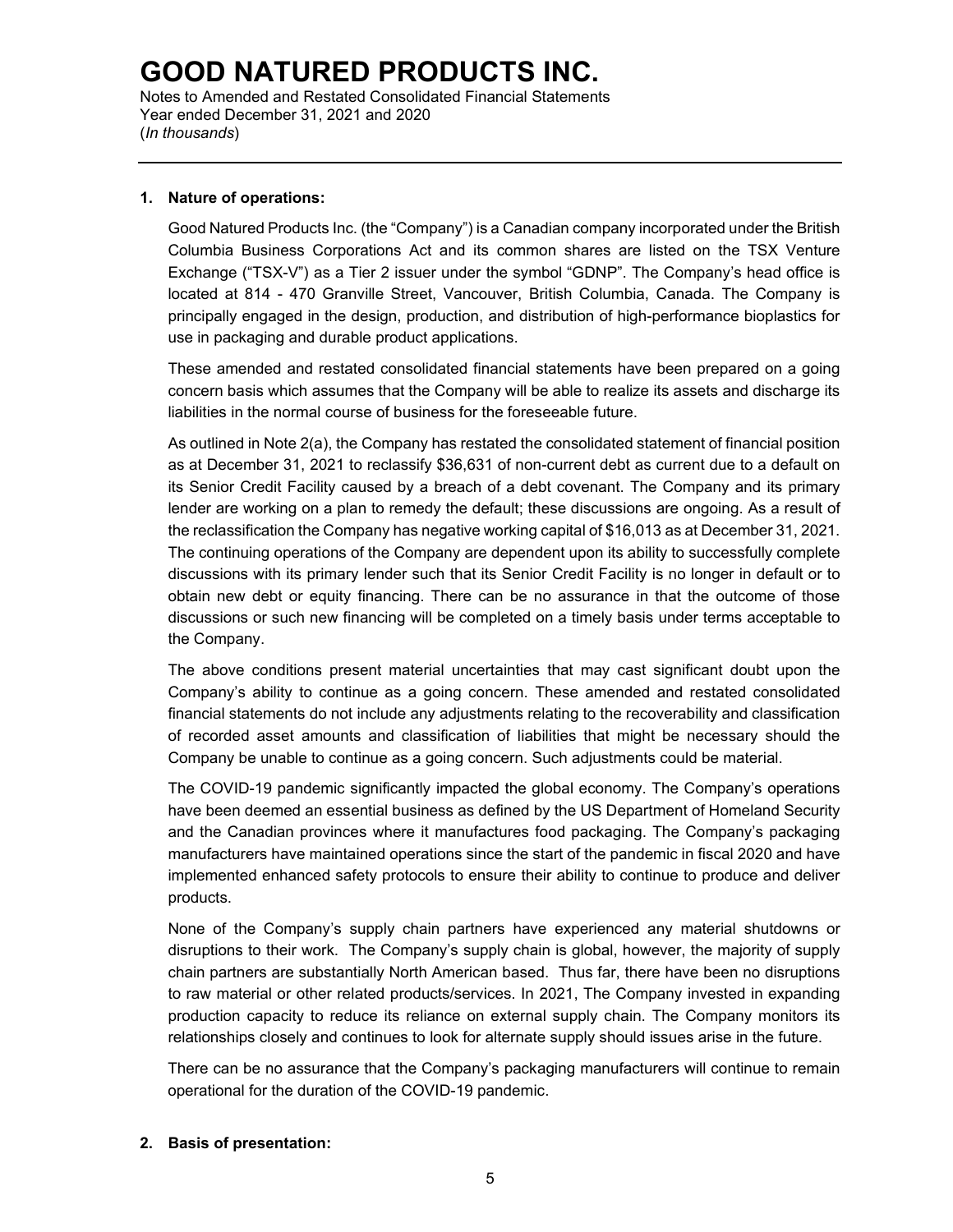Notes to Amended and Restated Consolidated Financial Statements Year ended December 31, 2021 and 2020 (*In thousands*)

#### (a) Restatement:

Subsequent to the original issuance of the financial statements, management determined that as at December 31, 2021, the Company breached its fixed charge coverage ratio ("FCCR") covenant causing a default on its Senior Credit Facility (Note 10(c)). The Company and its primary lender are working on a plan to remedy the default which may involve amendments to the terms of Senior Credit Facility, revisions to the calculation of the debt covenant or a combination thereof. IFRS requires the Company to reclassify the Senior Credit Facility and other long-term debt, which may be impacted by cross-default clauses in the event the default on the Senior Credit Facility is not remedied on a timely basis, as current debt because as at December 31, 2021, the Company no longer had its unconditional right to defer the settlement of such debts for at least twelve months. Accordingly, the statement of financial position as at December 31, 2021 has been restated to reclassify \$36,631 of debt associated with the Senior Credit Facility, the 2021 convertible debentures (Note 10(b)(ii)) and a mortgage (Note 10(f)(ii)) from long-term debt to current portion of long-term debt.

The restatement solely impacted the consolidated statement of financial position as of December 31, 2021 and had no impact on the consolidated statements of net loss and comprehensive loss, changes in shareholders' equity (deficiency) and cash flow for the year ended December 31, 2021 or the December 31, 2020 financial statements and as such no opening statement of financial position has been presented.

(b) Statement of compliance:

These amended and restated consolidated financial statements have been prepared in accordance with International Financial Reporting Standards ("IFRS") as issued by the International Accounting Standards Board ("IASB").

These amended and restated consolidated financial statements were authorized for issue by the Board of Directors on May 19, 2022.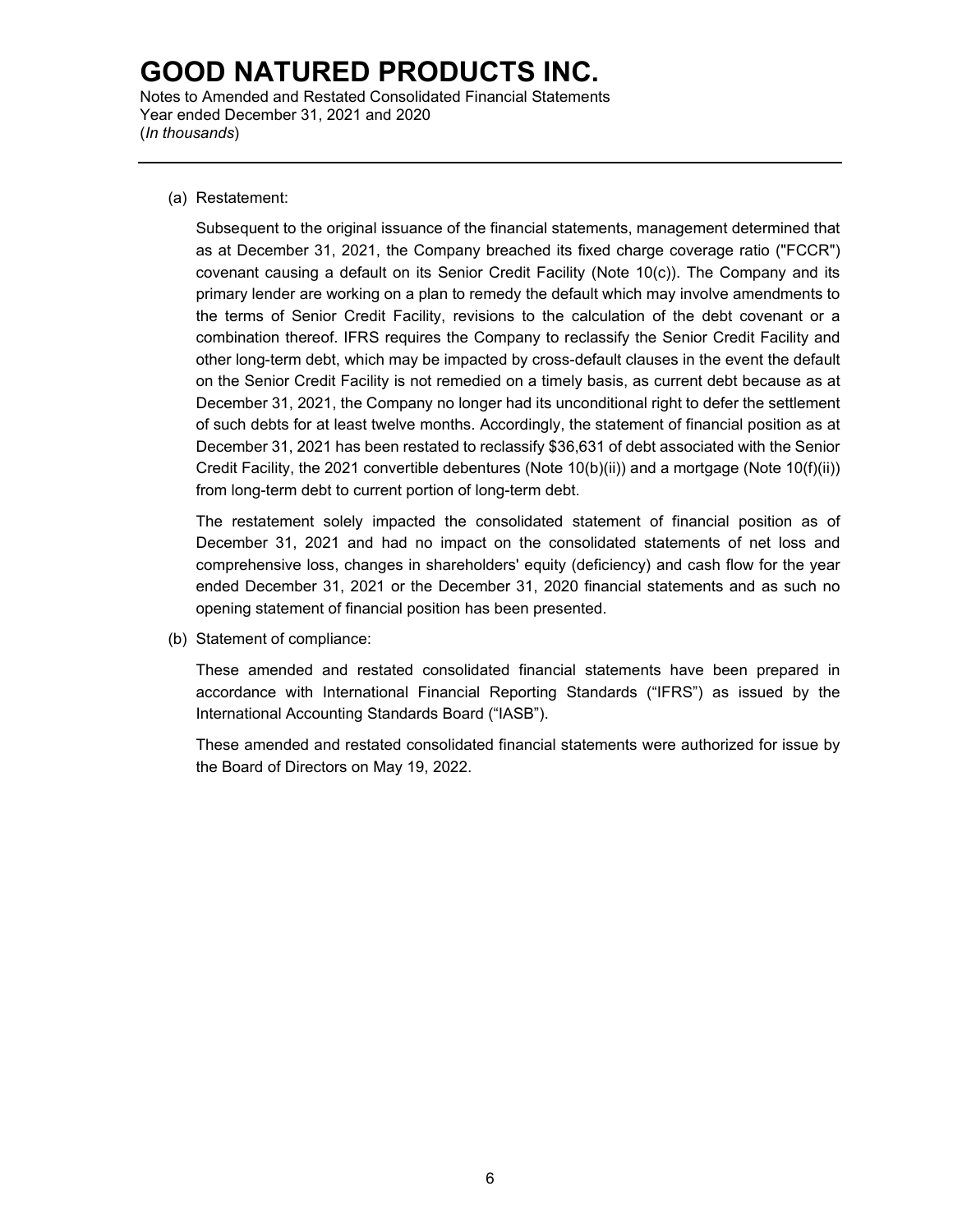#### **2. Basis of presentation (continued):**

(c) Use of estimates, assumptions and judgments:

These amended and restated consolidated financial statements have been prepared on the historical cost basis except for items that are measured at fair value consisting of the contingent consideration liability (note 4).

(*i*) Significant estimates:

The preparation of these amended and restated consolidated financial statements in conformity with IFRS requires management to make estimates and assumptions that affect the reported amounts of assets and liabilities and disclosure of assets and liabilities at the date of the amended and restated consolidated financial statements, and the reported amounts of revenues and expenses during the reporting periods. The underlying assumptions are based on historical experience and other factors that management believes to be reasonable under the circumstances, and are subject to change as new events occur, as more industry experience is acquired, as additional information is obtained and as the Company's operating environment changes

Estimates and underlying assumptions are reviewed on an ongoing basis. Revisions to accounting estimates are recognized in the period during which the estimates are revised and in any future periods affected. Significant areas having estimation uncertainty include the following:

#### *Fair value estimates associated with business combinations (note 4)*

In business combinations, the fair value of the assets acquired, and liabilities assumed, the fair value of consideration transferred including contingent consideration and the resulting goodwill, if any, requires that management make certain judgments and estimates taking into account information available at the time of acquisition about future events, it generally requires time to obtain the information necessary to identify and measure these items as of the acquisition date:

If the initial accounting for a business combination is incomplete by the end of the reporting period in which the combination occurs, the Company reports in its amended and restated consolidated financial statements provisional amounts for the items for which the accounting is incomplete.

During the allowable measurement period, the Company will retrospectively adjust the provisional amounts recognized at the acquisition date to reflect new information obtained about facts and circumstances that existed as of the acquisition date and, if known, would have affected the measurement of the amounts recognized as of that date. The Company may also recognize additional assets or liabilities if new information is obtained about facts and circumstances that existed as of the acquisition date and, if known, would have resulted in the recognition of those assets and liabilities as of that date. The measurement period ends as soon as the Company receives the information it was seeking about facts and circumstances that existed as of the acquisition date or learns that more information is not obtainable and shall not exceed one year from the acquisition date.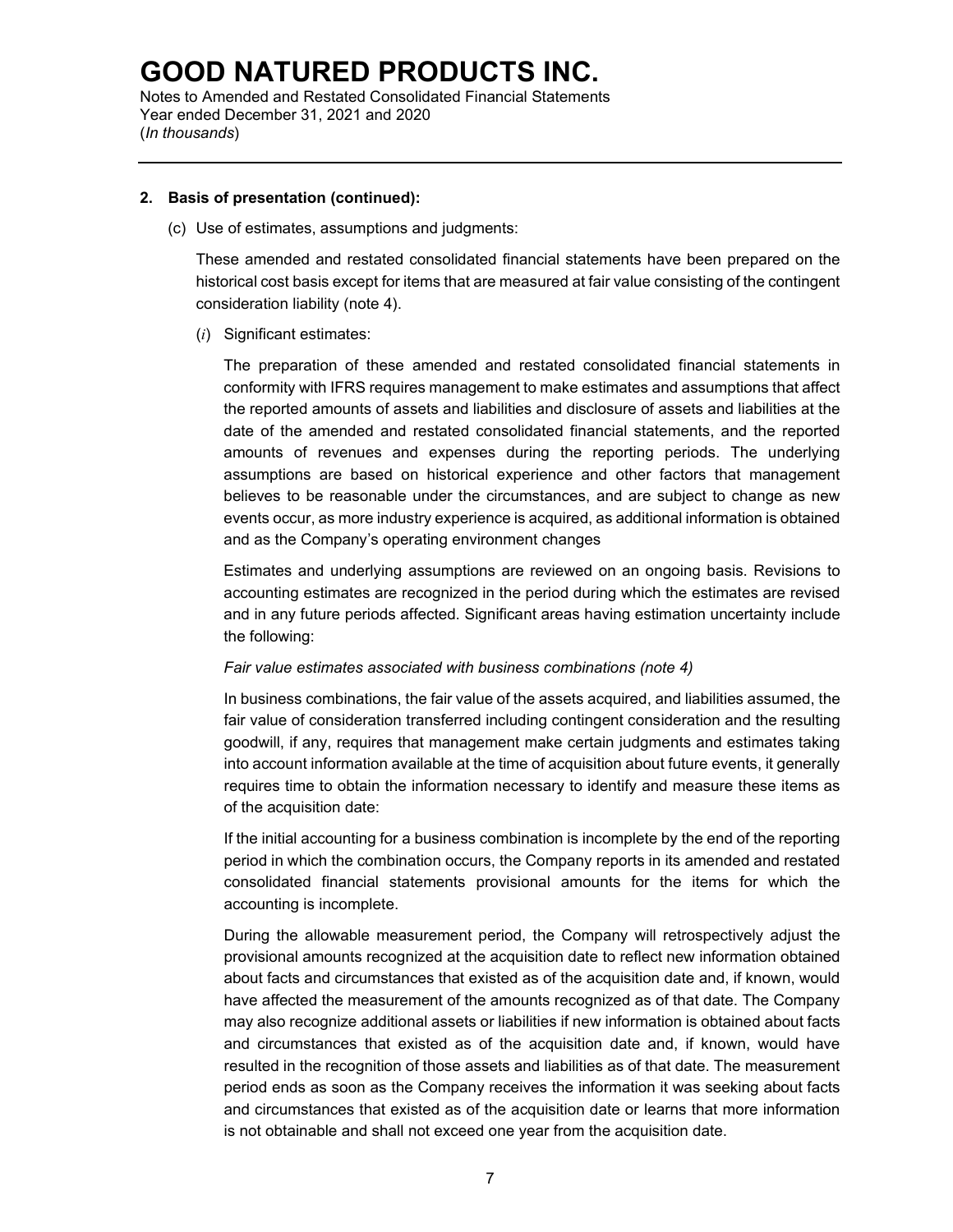Notes to Amended and Restated Consolidated Financial Statements Year ended December 31, 2021 and 2020 (*In thousands*)

#### **2. Basis of presentation (continued):**

- (c) Use of estimates, assumptions, and judgments:
	- (*i*) Significant estimates (continued):

#### *Financial instruments:*

The Company enters financial instrument arrangements which require management to make judgments to determine if such arrangements are derivative instruments in their entirety or contain embedded derivatives, including whether those embedded derivatives meet the criteria to be separated from their host contract, in accordance with IFRS 9, *Financial Instruments*. Key judgments include whether the value of a contract changes in response to a change in an underlying rate, price, index or other variable, and for embedded derivatives, whether the economic risks and characteristics are not closely related to the host contract and a separate instrument with the same terms would meet the definition of a derivative on a standalone basis.

#### *Depreciation and amortization rates for intangible assets, property, and equipment:*

Depreciation and amortization expenses are allocated based on estimated asset lives and associated depreciation and amortization rates. Should the asset life or depreciation rate differ from the initial estimate, an adjustment would be made in the consolidated statement of net loss and comprehensive loss prospectively.

#### *Share based payments and warrants:*

The critical estimates and assumptions underlying the measurement of share-based payments and warrants are set out in notes 11 (b), 11 (c) and 11(d) respectively.

(*ii*) Significant judgments:

#### *Determination of a business*

Determination of whether a set of assets acquired, and liabilities assumed constitute a business may require the Company to make certain judgments, taking into account all facts and circumstances. A business consists of inputs, including non-current assets and processes, including operational processes, that when applied to those inputs have the ability to create outputs that provide a return to the Company and its shareholders.

In the years ended December 31, 2021 and 2020, the Company concluded that Ex-Tech Plastics Inc.("Ex-Tech"), Shepherd Thermoforming and Packaging Inc. ("Shepherd") and IPF Holdings Inc. ("IPF") met the definition of a business and, accordingly, the acquisitions were accounted for as a business combination (note 4).

#### *Functional currency*

The functional currency for the Company and its subsidiaries is the currency of the primary economic environment in which each operates. The Company has determined that its functional currency is the Canadian dollar and that of its subsidiaries is the Canadian dollar with the exception of good natured Products (CAD) Inc., good natured Products (US) Inc., and Ex-Tech, which is the United States dollar. The determination of functional currency may require certain judgements to determine the primary economic environment and is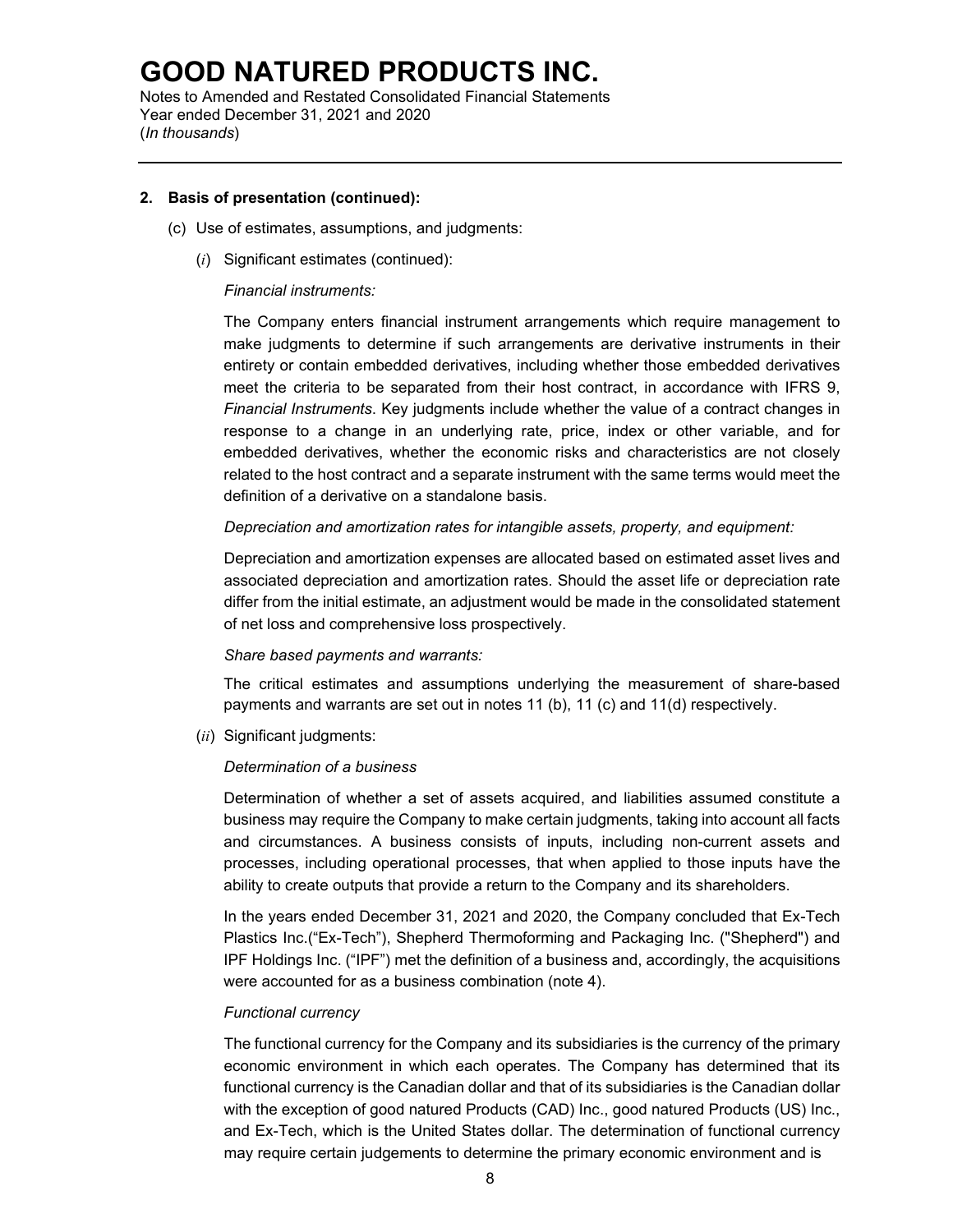Year ended December 31, 2021 and 2020 (*In thousands*)

#### **2. Basis of presentation (continued):**

determined based on the currency that mainly influences sales prices, labour, materials, other costs of sales and in which financing is raised. The Company reconsiders the functional currency used when there is a change in events and conditions which determined the primary economic environment.

#### *Going concern*

Management applied judgment assessing the Company's ability to continue as a going concern when preparing the amended and restated consolidated financial statements for the year ended December 31, 2021. Management considered a wide range of factors including possible outcomes of discussions with its primary lender with respect to remedying the default on the Senior Credit Facility and potential sources of replacement financing. As a result of the assessment and as described in Note 1, management concluded the going concern basis of accounting is appropriate however there are material uncertainties that may cast significant doubt upon the Company's ability to continue as a going concern.

#### **3. Significant accounting policies:**

The accounting policies set out below have been applied consistently to all periods presented in these amended and restated consolidated financial statements, unless otherwise indicated.

(a) Basis of consolidation:

These amended and restated consolidated financial statements comprise the financial statements of the Company and its subsidiaries as at December 31, 2021.

Subsidiaries are fully consolidated from the date of acquisition, being the date on which the Company obtains control, and continue to be consolidated until the date that such control ceases. The financial statements of the subsidiaries are prepared for the same reporting period as the parent company, using consistent accounting policies. All intra-group balances, income and expenses, unrealized gains and losses and dividends resulting from intra-group transactions have been eliminated on consolidation. A change in the ownership interest of a subsidiary, without a change of control, is accounted for as an equity transaction.

The Company's subsidiaries are as follows:

| good natured Products (CAD) Inc.                        | 100% owned |
|---------------------------------------------------------|------------|
| good natured Products (US) Inc.                         | 100% owned |
| Shepherd Thermoforming & Packaging Inc. 2               | 100% owned |
| Good Natured Real Estate Holdings (Ontario) Inc. 2      | 100% owned |
| Integrated Packaging Films GP Inc. 2                    | 100% owned |
| Mechar Amco Ltd. <sup>2</sup>                           | 100% owned |
| IPF Holdings Inc. 2                                     | 100% owned |
| 1306187 BC Ltd. 1                                       | 100% owned |
| good natured Products Real Estate U.S. LLC <sup>1</sup> | 100% owned |
| good natured Products (Illinois) LLC <sup>1</sup>       | 100% owned |
|                                                         |            |

1 Acquired or incorporated during the year ended December 31, 2021.

<sup>2</sup> Acquired or incorporated during the year ended December 31, 2020.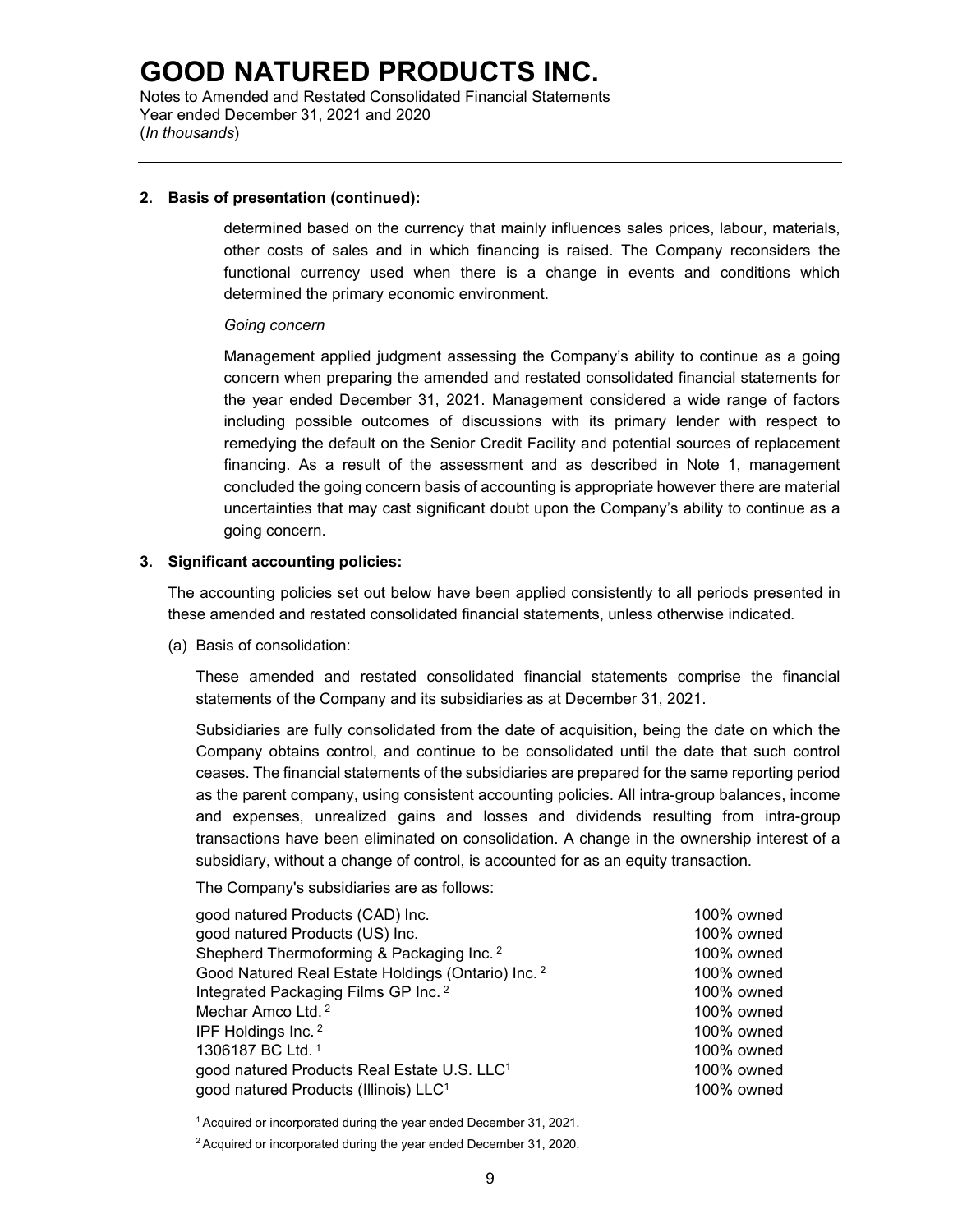Notes to Amended and Restated Consolidated Financial Statements Year ended December 31, 2021 and 2020 (*In thousands*)

#### **3. Significant accounting policies (continued):**

(b) Foreign currency translation:

The functional currency of each of the Company's entities is determined using the currency of the primary economic environment in which that entity operates. The presentation currency of these financial statements is the Canadian dollar.

In preparing the financial statements of the individual entities, transactions in currencies other than the entity's functional currency (foreign currencies) are recorded at the rate of exchange prevailing at the dates of the transactions. At each reporting date, monetary items denominated in foreign currencies are retranslated at rates prevailing at the reporting dates and are recognized in profit and loss in the period in which they arise. Non-monetary items that are measured in terms of historical cost in a foreign currency are not retranslated.

For the purpose of preparing the amended and restated consolidated financial statements, the assets and liabilities are first expressed in the entity's respective functional currency and translated into the presentation currency using exchange rates prevailing at the reporting date, while the income and expense items are translated at the average exchange rates for the period. Translation differences are recognized in other comprehensive loss and recorded in the "foreign currency translation reserve" included in equity.

(c) Business combinations

Acquisitions of businesses are accounted for using the acquisition method. The consideration of each business combination is measured, at the date of the exchange, as the aggregate of the fair value of assets given, liabilities incurred or assumed and equity instruments issued by the Company to the former owners of the acquiree in exchange for control of the acquiree. Acquisition-related costs incurred for the business combination are expensed. The acquiree's identifiable assets, liabilities and contingent liabilities are recognized at their fair value at the acquisition date.

Contingent consideration is measured for fair value at its acquisition date and is included as part of the consideration transferred in a business combination, subject to the applicable terms and conditions. Contingent consideration that is classified as equity is not remeasured at subsequent reporting dates and its subsequent settlement is accounted for within equity. Contingent consideration that is classified as an asset or a liability is remeasured at subsequent reporting dates in accordance with IFRS 9 *Financial Instruments* with the corresponding gain or loss recognized in profit or loss.

Goodwill arising on acquisition is recognized as an asset and initially measured at cost, being the excess of the consideration of the acquisition over the Company's interest in the fair value of the net identifiable assets, liabilities and contingent liabilities recognized. If the Company's interest in the fair value of the acquiree's net identifiable assets, liabilities and contingent liabilities exceeds the cost of the acquisition, the excess is recognized in earnings or loss immediately. Goodwill may also arise as a result of the requirement under IFRS to record a deferred tax liability on the excess of the fair value of the acquired assets over their corresponding tax bases, with the corresponding offset recorded as goodwill.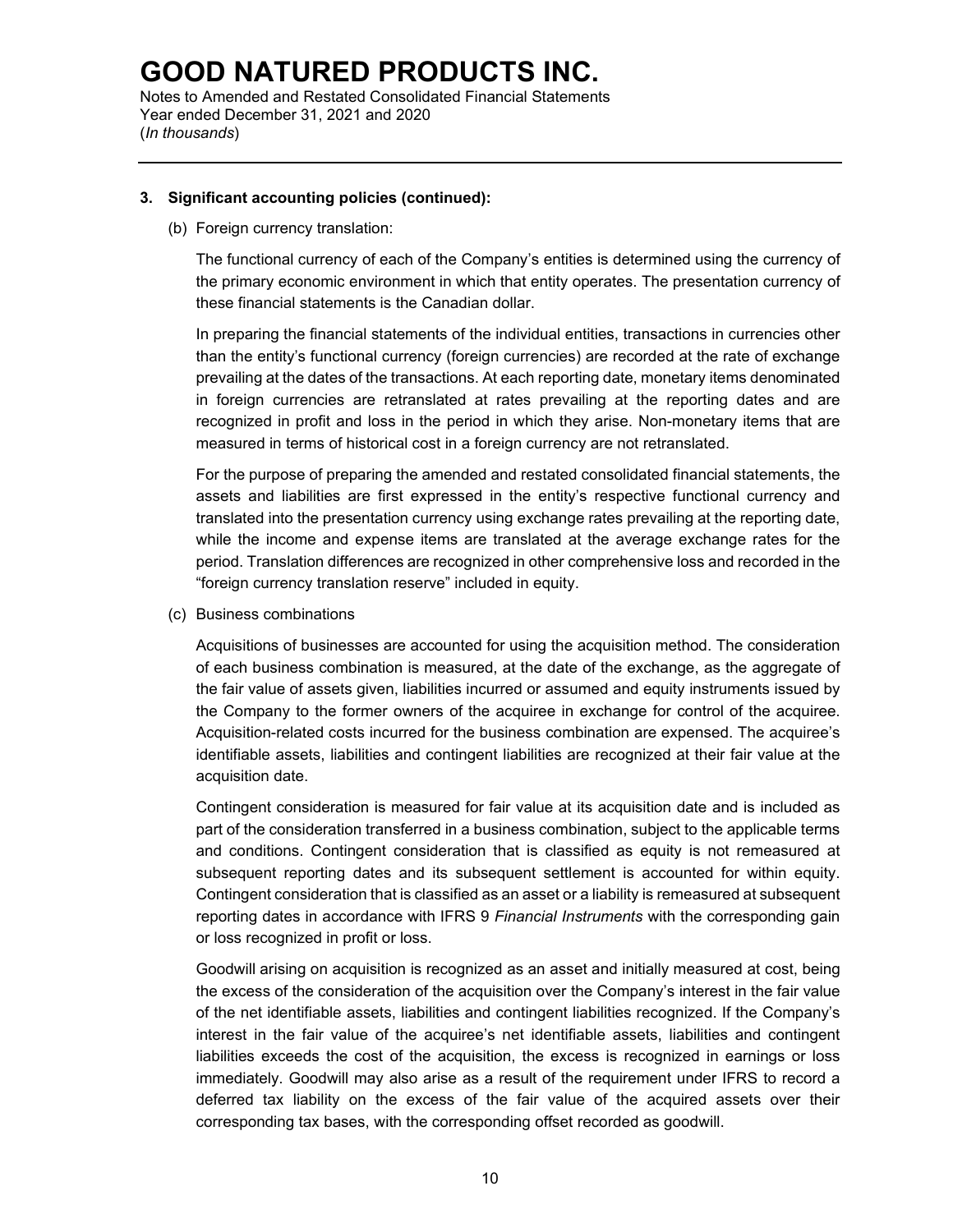Notes to Amended and Restated Consolidated Financial Statements Year ended December 31, 2021 and 2020 (*In thousands*)

#### **3. Significant accounting policies (continued):**

(d) Cash and cash equivalents:

Cash and cash equivalents comprise cash at banks and short-term deposits with a maturity of three months or less at the date of purchase. Cash and cash equivalents at December 31, 2021 were \$10,655 (December 31, 2020 – \$8,114). Included in the \$10,655 of cash and cash equivalents at December 31, 2021 was \$444 of cash equivalents or restricted cash (December 31, 2020 - \$318).

(e) Inventory:

Inventory is carried at the lower end of cost and net realizable value. Inventory cost is determined on the basis of first-in, first-out ("FIFO") for finished goods and weighted average for raw material. Cost includes expenditures incurred in acquiring the inventories, production or conversion costs and other costs incurred in bringing them to their existing location and condition.

The amount of any write-down of inventories to net realizable value and all losses of inventories are recognized as an expense in the period the write-down or loss occurs. The amount of any reversal of any write-down of inventories, arising from an increase in net realizable value, is recognized as a reduction in the amount of inventories recognized as an expense in the period in which the reversal occurs.

- (f) Impairment:
	- (*i*) Financial assets:

The Company applies the simplified approach in determining expected credit losses, which requires a probability-weighted estimate of expected lifetime credit losses to be recognized upon initial recognition of financial assets measured at amortized cost. Credit losses are measured as the present value of cash shortfalls from all possible default events, discounted at the effective interest rate of the financial asset. Loss allowances for financial assets at amortized cost are deducted from the gross carrying amount of the assets.

(*ii*) Non-financial assets:

Non-financial assets are reviewed for impairment at each reporting date to determine whether events or changes in circumstances indicate that an asset's carrying amount may be less than its recoverable amount. When there is any indication of impairment, the asset's recoverable amount is estimated.

The recoverable amount of an asset or cash-generating unit is the greater of its value in use and its fair value less costs to sell. In assessing value in use, the estimated future cash flows are discounted to their present value using a pre-tax discount rate that reflects current market assessments of the time value of money and the risks specific to the asset. For impairment testing, non-financial assets that do not generate independent cash flows are grouped together into the smallest group of assets that generates cash inflows from continuing use that are largely independent of the cash inflows of other assets or groups of assets (the "cash-generating unit" or "CGU").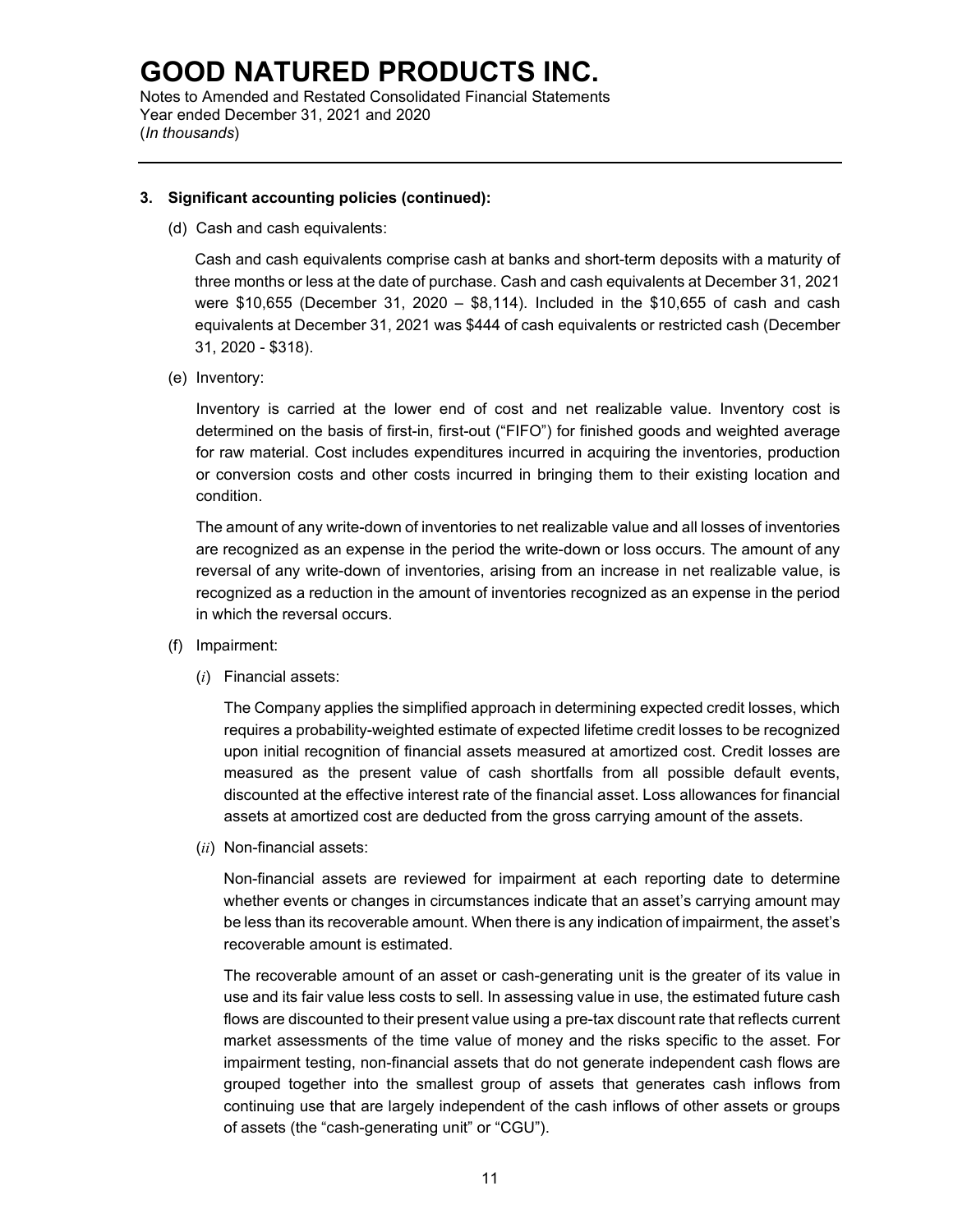Notes to Amended and Restated Consolidated Financial Statements Year ended December 31, 2021 and 2020 (*In thousands*)

#### **3. Significant accounting policies (continued):**

- (f) Impairment:
	- (*ii*) Non-financial assets (continued):

An impairment loss is recognized if the carrying value of an asset, CGU or group of CGU's exceeds its estimated recoverable amount. Impairment losses recognized in respect of CGUs are allocated to reduce the carrying amounts of the other assets in the unit (group of units) on a pro rata basis.

Impairment losses recognized in prior periods are assessed at each reporting date for any indications that the loss has decreased or no longer exists. An impairment loss is reversed if there has been a change in the estimates used to determine the recoverable amount. An impairment loss is reversed only to the extent that the asset's carrying amount does not exceed the carrying amount that would have been determined, net of depreciation or amortization, if no impairment loss had been recognized. Impairment losses on goodwill are not subsequently reversed

(g) Property and equipment:

Property and equipment are recorded at cost when acquired. Depreciation is recognized in profit or loss over the estimated useful lives of each part of an item of property and equipment. Depreciation is charged using the following methods and rates:

| Asset<br><b>Basis</b>          |               | Rate         |
|--------------------------------|---------------|--------------|
| <b>Building</b>                | Straight line | 30 years     |
| Manufacturing equipment        | Straight line | $5-20$ years |
| Furniture and office equipment | Straight line | 3-5 years    |

#### (h) Right of use assets

The right-of-use assets are comprised of the initial measurement of the corresponding lease liability, lease payments made at or before the commencement day, less any lease incentives received and any initial direct costs. They are subsequently measured at cost less accumulated depreciation and impairment losses.

Right-of-use assets are depreciated over the shorter period of lease term and useful life of the underlying asset. If a lease transfers ownership of the underlying asset or the cost of the rightof- use asset reflects that the Company expects to exercise a purchase option, the related right-of-use asset is depreciated over the useful life of the underlying asset. The depreciation starts at the commencement date of the lease.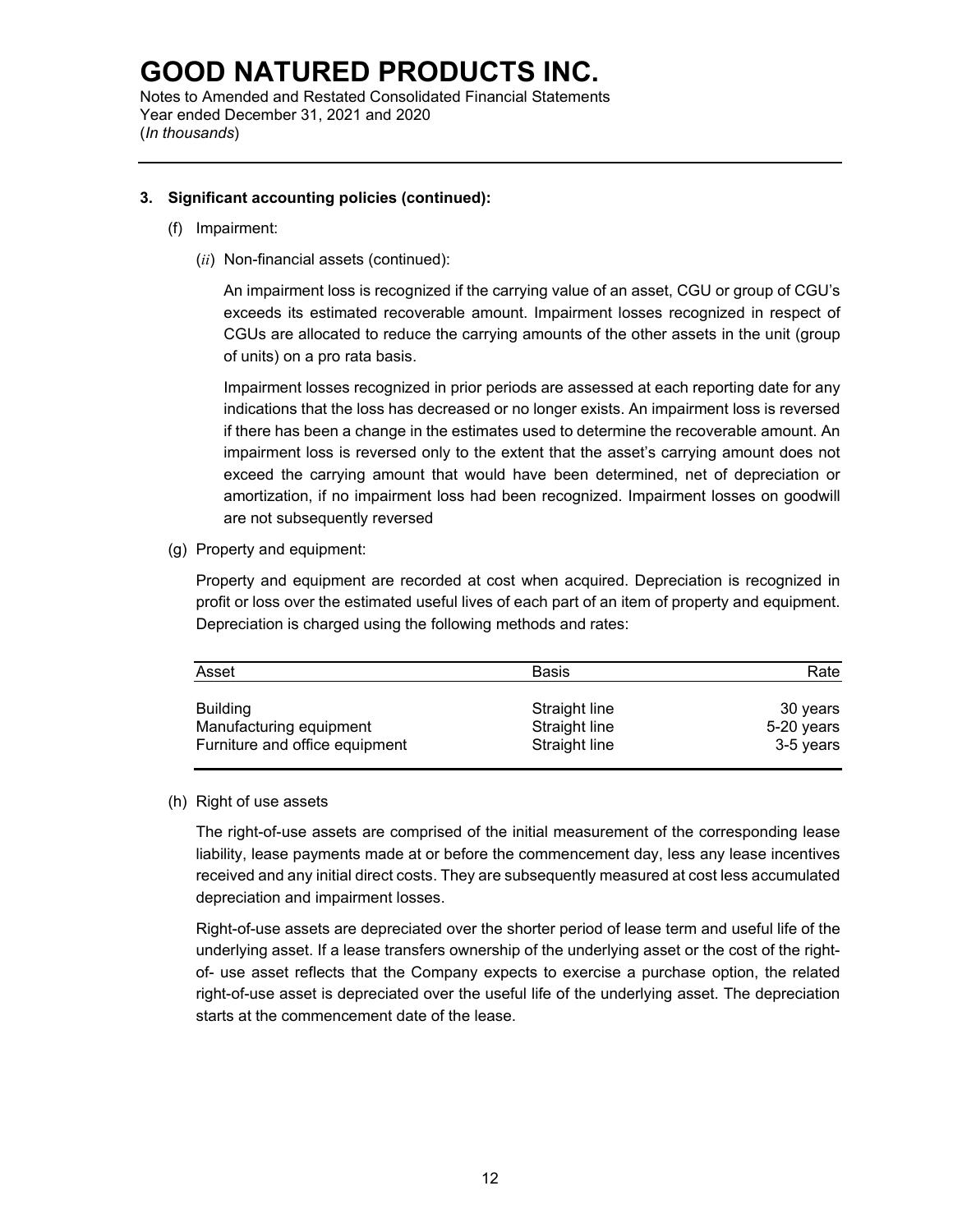Notes to Amended and Restated Consolidated Financial Statements Year ended December 31, 2021 and 2020 (*In thousands*)

#### **3. Significant accounting policies (continued):**

(i) Intangible assets:

Intangible assets acquired separately are measured on initial recognition at cost. The cost of intangible assets acquired in a business combination is recorded at its estimated fair value at the date of acquisition. Following initial recognition, intangible assets are carried at cost less any accumulated amortization and any accumulated impairment losses. Internally generated intangible assets, excluding capitalized development costs, are not capitalized and expenditures are reflected in the income statement in the period in which the expenditure is incurred.

Intangible assets consist of customer relationships acquired, brand acquired, proprietary formulas and formulations acquired, capitalized development costs and other intangibles. Amortization is recognized in profit or loss on finite life intangible assets using the following methods and rates:

| Intangible asset                      | <b>Basis</b>  | Rate      |
|---------------------------------------|---------------|-----------|
| Customer relationship                 | Straight line | 12 years  |
| Proprietary formulas and formulations | Straight line | 10 years  |
| Other intangibles                     | Straight line | 3-5 years |

Brand, an indefinite life intangible asset, and goodwill are not amortized (note 8).

(j) Product development:

Research costs are expensed as they are incurred. Product development costs are expensed as incurred except when they meet specific criteria for capitalization. Development activities involve a plan or design to produce new or substantially improved products and processes. Development costs are capitalized only if costs can be measured reliably, the product or process is technically and commercially feasible, future economic benefits are probable, and the Company intends to and has sufficient resources to complete development to use or sell the asset. Capitalized development costs are measured at cost less accumulated amortization and accumulated impairment losses. Capitalized development costs are amortized when commercial production begins. During the year ended December 31, 2021, \$409 of development costs have been capitalized (Year ended December 31, 2020 - \$135).

(k) Goodwill

Goodwill represents the excess of the purchase price paid for the acquisition of an entity over the fair value of the net tangible and intangible assets acquired. Goodwill is allocated to the cash generating unit ("CGU") or group of CGUs which are expected to benefit from the synergies of the combination. Goodwill is not subject to amortization.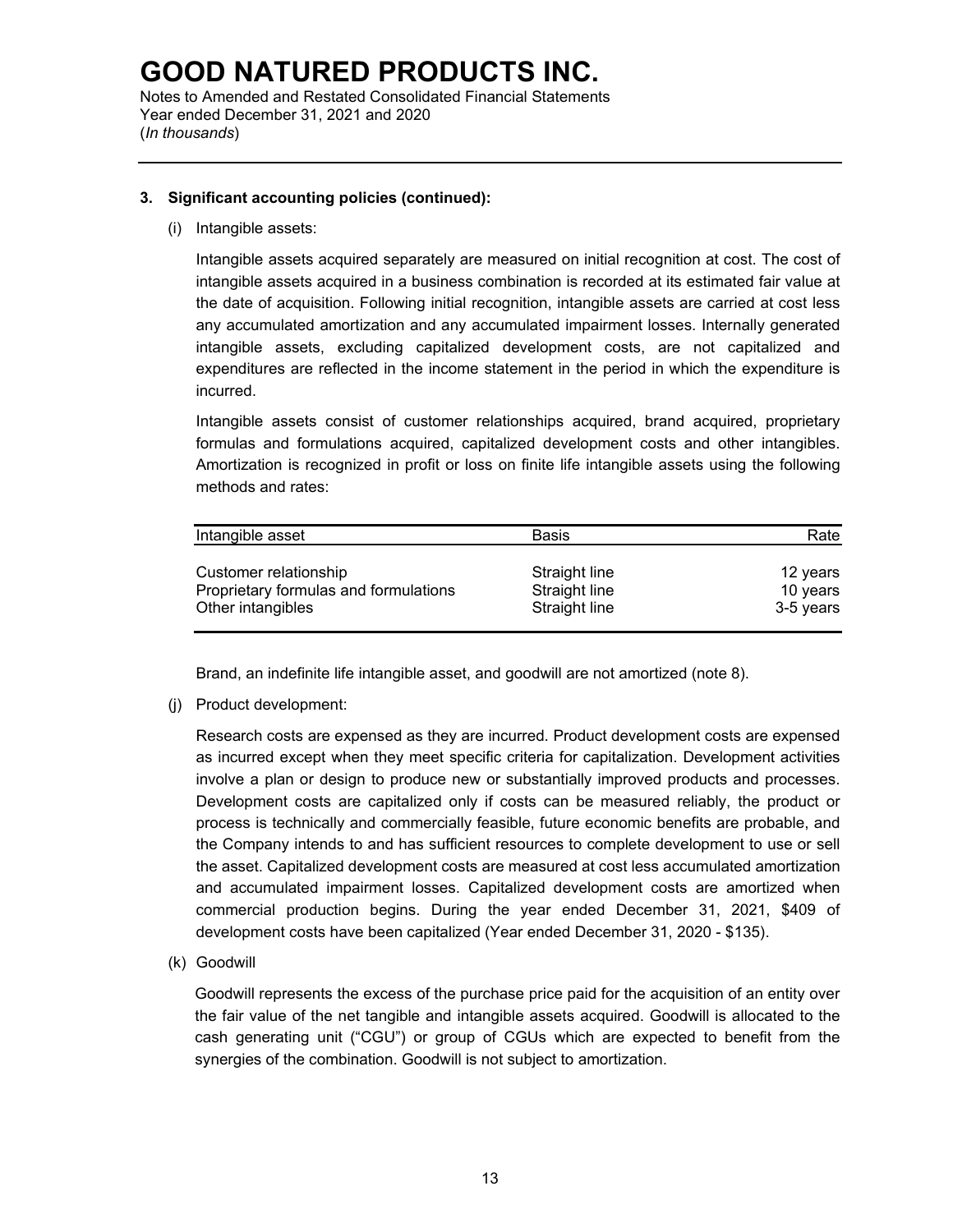Notes to Amended and Restated Consolidated Financial Statements Year ended December 31, 2021 and 2020 (*In thousands*)

#### **3. Significant accounting policies (continued):**

(l) Impairment of intangible assets and goodwill

Goodwill and intangible assets with an indefinite life or not yet available for use are tested for impairment annually at year-end, and whenever events or circumstances indicate an impairment may have occurred, such as a significant adverse change in the business climate or a decision to sell or dispose all or a portion of a reporting unit. Finite life intangible assets are tested whenever there is an indication of impairment.

Goodwill and indefinite life intangible assets are tested for impairment by comparing the carrying value of each CGU containing the assets to its recoverable amount. Indefinite life intangible assets are tested for impairment by comparing the carrying value of each CGU containing the assets to its recoverable amount. Goodwill is tested for impairment based on the level at which it is monitored by management, and not at a level higher than an operating segment. At the date of acquisition, goodwill is allocated to cash-generating units (CGUs) for the purpose of impairment testing. A CGU is the smallest group of assets that generates cash inflows that are largely independent of the cash inflows from other assets or groups of assets. Goodwill is tested at least annually for impairment at the CGU level and is carried at cost less accumulated impairment losses. These CGU's represents the lowest level at which management monitors goodwill (note 4). The allocation of goodwill to the CGUs requires the use of judgment.

(m) Share-based payment transactions:

Share-based compensation arrangements are measured at fair value and the fair value is expensed on a straight-line basis over the vesting period, with a corresponding increase in equity. The amount recognized as an expense is adjusted to reflect the number of awards for which the related service and non-market vesting conditions are expected to be met, such that the amount ultimately recognized as an expense is based on the number of awards that meet the related service and non-market performance conditions at the vesting date.

For options granted to non-employees, the share-based compensation cost is measured at the fair value of the goods or services received, unless that fair value cannot be estimated reliably. For non-employees if the fair value cannot be estimated reliably, then the Company will measure the fair value by reference to the fair value of the equity instruments granted. The share-based compensation is measured at fair value at each vesting date and is recorded when goods or services from non-employees are received.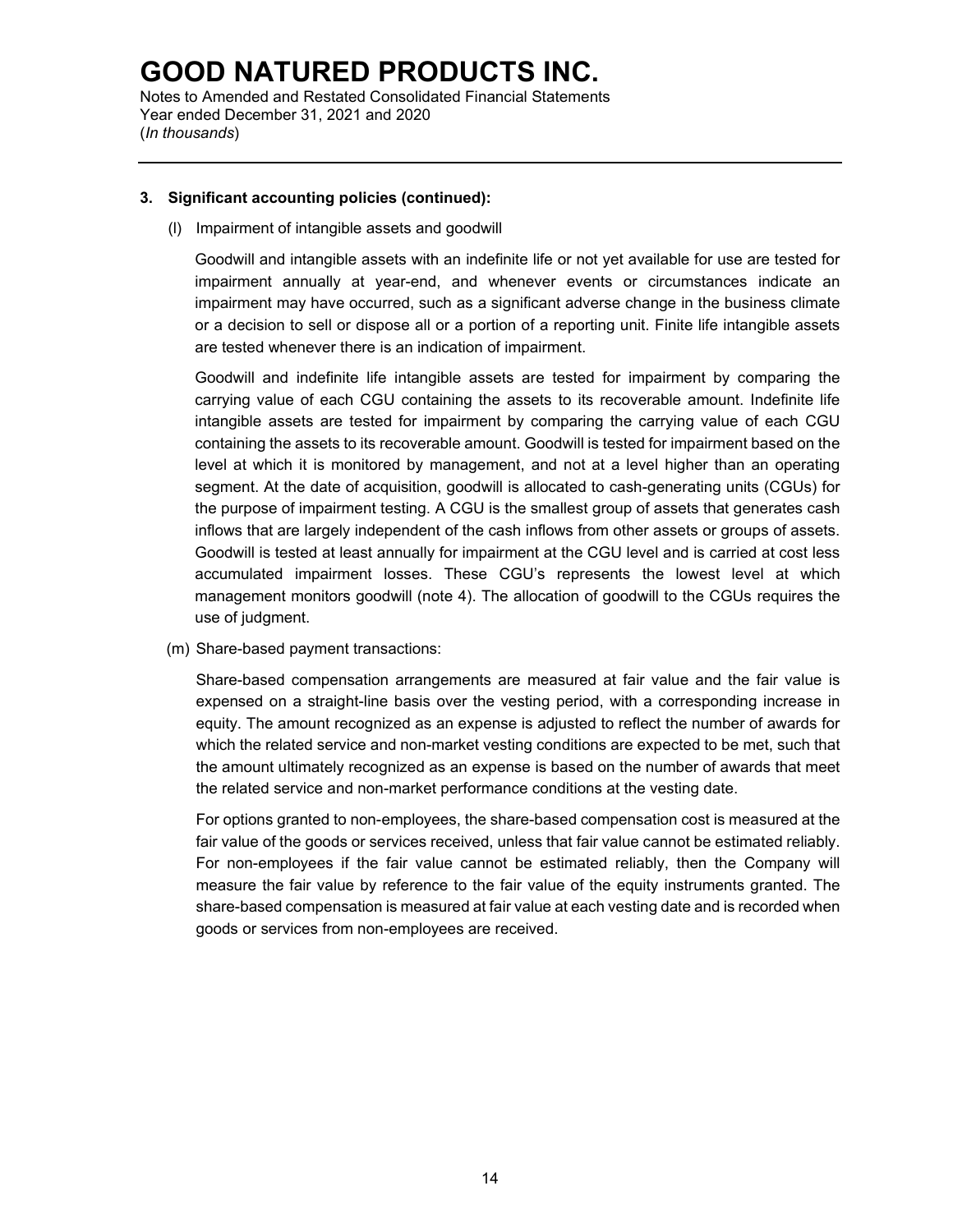Notes to Amended and Restated Consolidated Financial Statements Year ended December 31, 2021 and 2020 (*In thousands*)

#### **3. Significant accounting policies (continued):**

(m) Share-based payment transactions (continued):

Management uses judgment to determine the inputs to the fair value estimates. Changes in these assumptions will impact the calculation of fair value and the amount of compensation expense recognized in profit or loss.

Share-based payment arrangements in which the Company receives goods or services as a consideration for its own equity instruments are accounted for as equity-settled share-based payment transactions, regardless of how the equity instruments are obtained by the Company.

(n) Income taxes:

Income tax expense comprises current tax expense and deferred tax expense. Current and deferred taxes are recognized as an expense and included in income or loss for the period, except to the extent that the tax arises from a transaction which is recognized in other comprehensive income or directly in equity.

Current tax expense is the amount of income taxes payable (recoverable) in respect of the taxable income (tax loss) for a period. Current liabilities (assets) for the current and prior periods are measured at the amount expected to be paid to (recovered from) the taxation authorities, using the tax rates that have been enacted or substantively enacted by the end of the reporting period.

Deferred tax assets and liabilities are recognized for temporary differences which are differences between the carrying amount of an asset or liability in the statement of financial position and its tax base, the carry-forward of unused tax loses and unused tax credits. Deferred tax assets and liabilities are measured at the tax rate that are expected to apply when the asset is realized or the liability is settled, based on tax rates that have been enacted or substantively enacted by the end of the reporting period.

The carrying amount of a deferred tax asset is reviewed at the end of each reporting period. The Company reduces the carrying amount of a deferred tax asset to the extent that it is no longer probable that sufficient taxable income will be available to allow the benefit of part or all of these deferred tax assets to be utilized. Such reduction is reversed to the extent that it becomes probable that sufficient taxable income will be available.

(o) Revenue recognition:

The Company recognizes the amount of revenue to which is expects to be entitled, for the transfer of promised goods or services to customers under a five-step model: (i) identify contract(s) with a customer; (ii) identify the performance obligations in the contract; (iii) determine the transaction price; (iv) allocate the transaction price to the performance obligations in the contract; and (v) recognize revenue when or as a performance obligation is satisfied.

The Company generates revenue primarily through sale of products to various customers.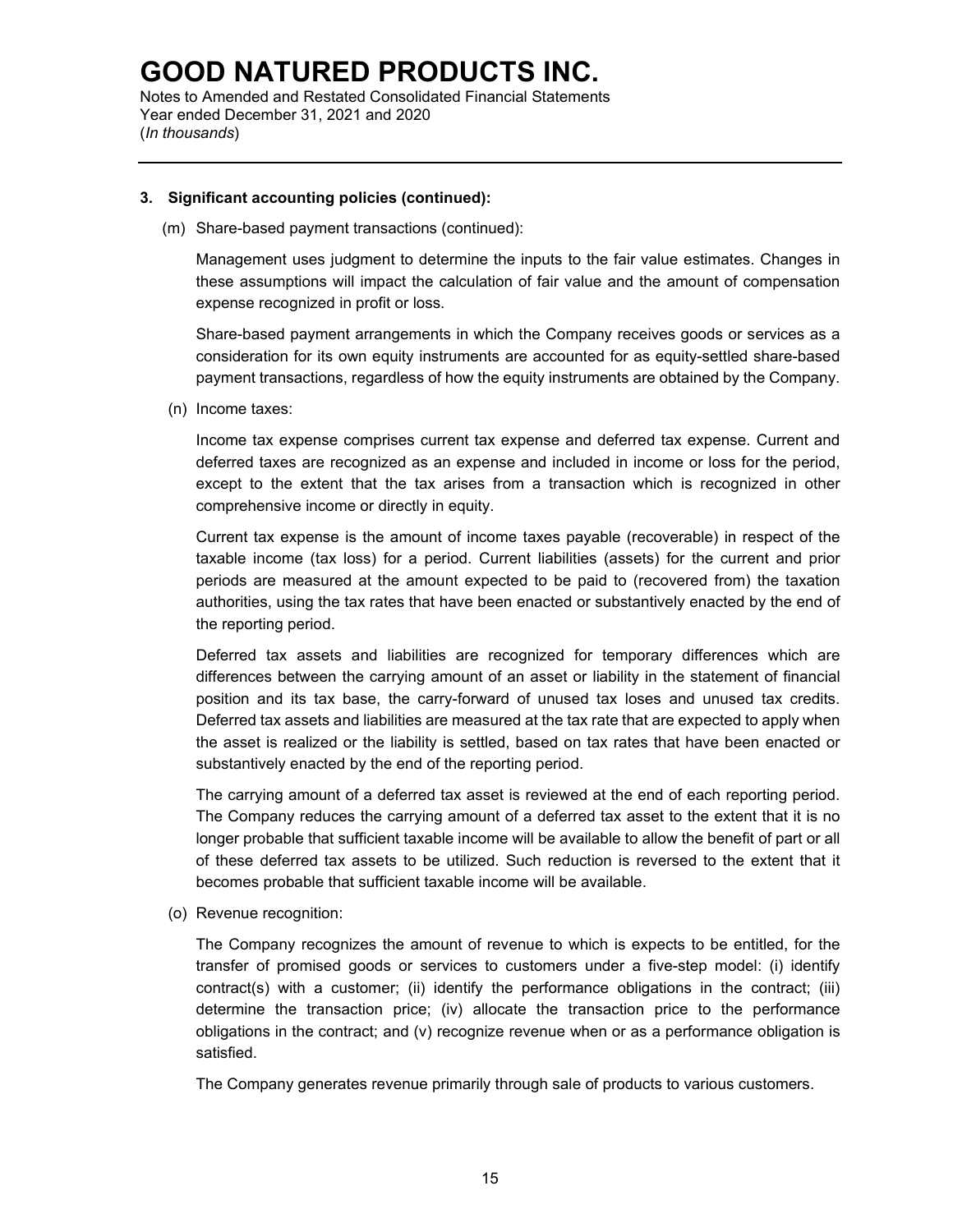Notes to Amended and Restated Consolidated Financial Statements Year ended December 31, 2021 and 2020 (*In thousands*)

#### **3. Significant accounting policies (continued):**

- (p) Financial instruments:
	- (*i*) Financial assets:

The Company initially recognizes receivables and deposits on the date that they are originated and all other financial assets on the trade date at which the Company becomes a party to the contractual provisions of the instrument. The Company derecognizes a financial asset when the contractual rights to the cash flows from the asset expire, or when it transfers substantially all the risks and rewards of ownership of the financial asset.

Financial assets which include cash and cash equivalents, trade and other receivables have fixed or determinable payments and are not quoted in an active market. Such assets are recognized initially at fair value and subsequently at amortized cost using the effective interest method, less any impairment losses.

(*ii*) Financial liabilities:

Financial liabilities comprise the Company's accounts payable and accrued liabilities, credit facility and loans. The financial liabilities are initially recognized on the date they are originated and are derecognized when the contractual obligations are discharged or cancelled or expire. These financial liabilities are recognized initially at fair value and subsequently are measured at amortized cost using the effective interest method, when materially different from the initial amount. Fair value is determined based on the present value of future cash flows, discounted at the market rate of interest.

(*iii*) Share capital and contributed surplus:

Share capital and contributed surplus are classified as equity. Incremental costs directly attributable to increases in share capital and paid-in capital are recognized as a deduction from equity. When share capital and paid-in capital are reduced, the amount of the consideration paid, including directly attributable costs, is recognized as a deduction from equity.

(q) Lease liabilities:

The Company assesses whether a contract is or contains a lease, at inception of the contract. The Company recognizes a right-of-use asset and a corresponding lease liability with respect to all lease arrangements in which it is the lessee, except for short-term leases (defined as leases with a lease term of 12 months or less) and leases of low value assets (such as tablets and personal computers, small items of office furniture and telephones). For short-term and low value leases, the Company recognizes the lease payments as an operating expense on a straight-line basis over the term of the lease.

The lease liability is initially measured at the present value of the lease payments that are not paid at the commencement date, discounted by using the rate implicit in the lease. If this rate cannot be readily determined, the Company uses its incremental borrowing rate.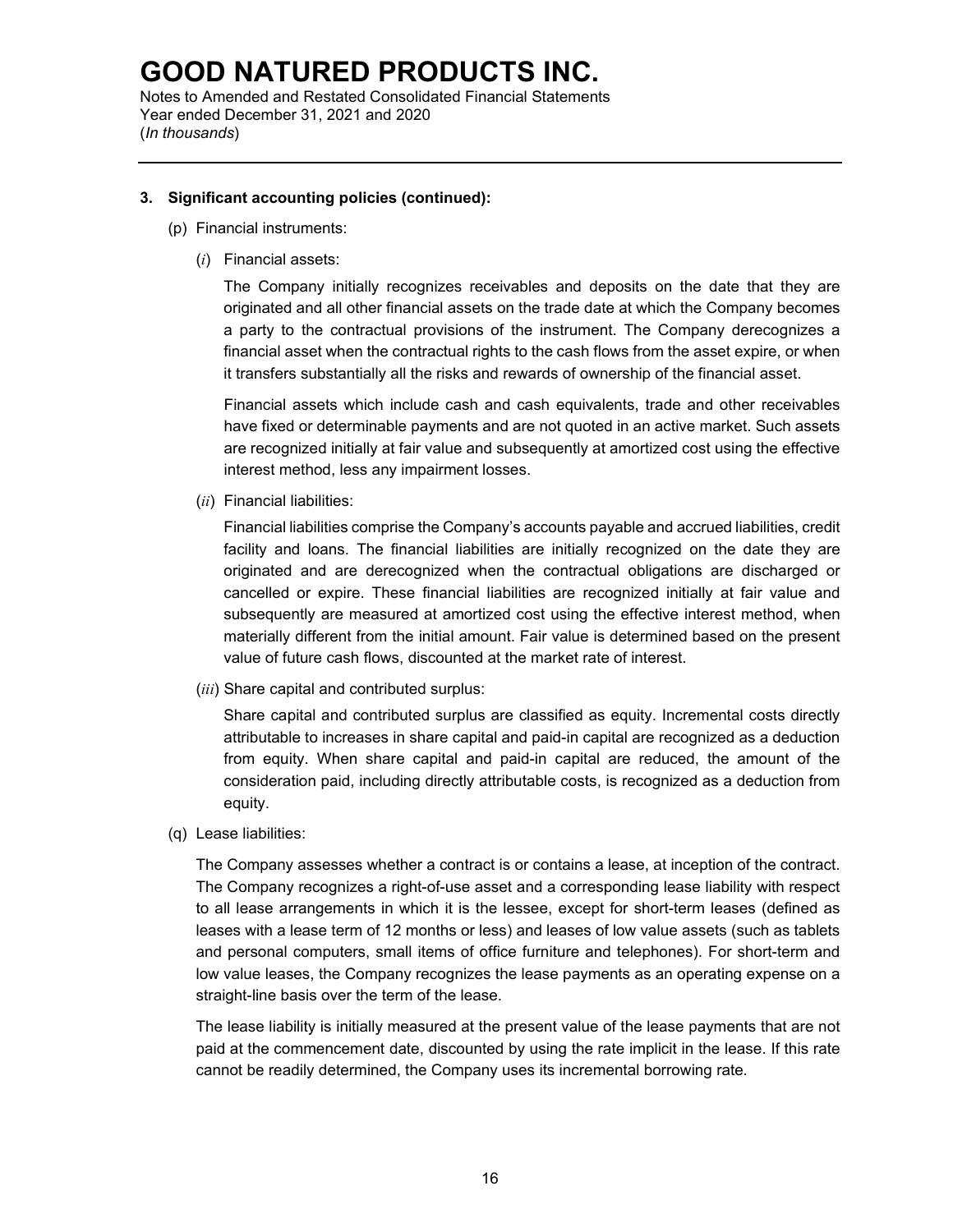Notes to Amended and Restated Consolidated Financial Statements Year ended December 31, 2021 and 2020 *(In thousands)* 

#### **3. Significant accounting policies (continued):**

(q) Leases (continued):

The lease liability is subsequently measured by increasing the carrying amount to reflect interest on the lease liability (using the effective interest method) and by reducing the carrying amount to reflect the lease payments made.

As a practical expedient, IFRS 16 permits a lessee not to separate non-lease components, and instead account for any lease and associated non-lease components as a single arrangement.

Lease payments are apportioned between finance expenses and reduction of the lease obligation so as to achieve a constant rate of interest on the remaining balance of the liability. Finance expenses are recognized immediately in profit or loss.

(r) Future Changes in Accounting Policies Not Yet Effective as at December 31, 2021:

Certain new accounting standards and interpretations have been published that are not mandatory for the current period and have not been early adopted.

#### *Presentation of Financial Statements (Amendment to IAS 1)*

The amendments to IAS 1, clarify the presentation of liabilities. The classification of liabilities as current or non- current is based on contractual rights that are in existence at the end of the reporting period and is affected by expectations about whether an entity will exercise its right to defer settlement. A liability not due over the next twelve months is classified as non-current even if management intends or expects to settle the liability within twelve months. The amendment also introduces a definition of 'settlement' to make clear that settlement refers to the transfer of cash, equity instruments, other assets, or services to the counterparty. The amendments are effective for annual reporting periods beginning on or after January 1, 2023. The Company is currently evaluating the impact of the amendment on its financial statements.

#### *Deferred Tax related to Assets and Liabilities arising from a Single Transaction (Amendments to IAS 12)*

The amendment clarifies that the initial recognition exemption does not apply to transactions in which equal amounts of deductible and taxable temporary differences arise on initial recognition. The amendment is effective for annual reporting periods beginning on or after January 1, 2023. Early application is permitted. This amendment is not expected to have a material impact on the Company.

#### *Property, Plant and Equipment - Proceeds before Intended Use (Amendments to IAS 16)*

The amendment will prohibit the Company from deducting net proceeds from selling any items produced while bringing an item of property, plant and equipment to the location and condition necessary for it to be capable of operating in a manner intended by management. The amendment requires retrospective application and effective for annual reporting periods beginning on or after January 1, 2022, with earlier application permitted. This amendment is not expected to have a material impact on the Company upon adoption; however, the amendment may have impacts in future periods.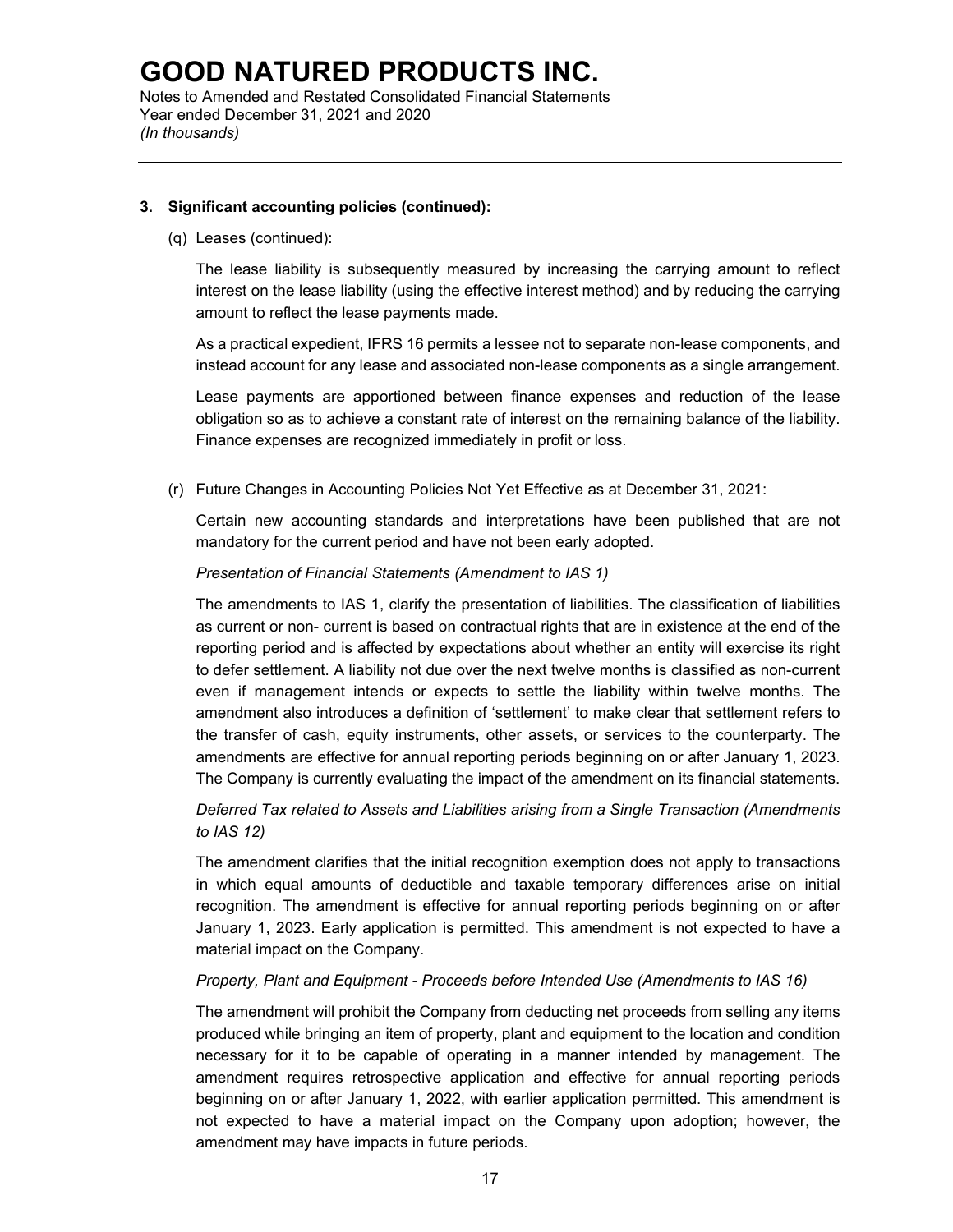Notes to Amended and Restated Consolidated Financial Statements Year ended December 31, 2021 and 2020 *(In thousands)* 

#### **3. Significant accounting policies (continued):**

*Disclosure of Accounting Policies (Amendments to IAS 1 and IFRS Practice Statement 2)*

The amendments require that an entity discloses its material accounting policies, instead of its significant accounting policies. Further amendments explain how an entity can identify a material accounting policy. Examples of when an accounting policy is likely to be material are added. To support the amendment, the IASB has also developed guidance and examples to explain and demonstrate the application of the 'four-step materiality process' described in IFRS Practice Statement 2. The amendments are effective for annual reporting periods beginning on or after January 1, 2023. The Company is currently evaluating the impact of the amendment on its financial statements.

#### **4. Acquisition:**

#### *Ex-Tech Plastics Inc.*

On May 28, 2021, the Company completed the acquisition of all the operating assets of Ex-Tech a manufacturer of high quality, rigid plastic sheets, and real estate assets owned by a related company ETP Inc. for cash consideration of \$15,337. Founded in 1982, Ex-Tech is located 90 minutes from Chicago in Richmond, Illinois. Ex-Tech operates seven different extrusion lines in a dedicated 75,000 square foot facility on 9.5 acres of land. The acquisition increased the Company's product offerings and production capabilities. The purchase price was financed through a combination of a \$6,067 term loan, a \$3,427 mortgage and the balance funded by the Company's treasury.

Financial and operating results of Ex-Tech are included in the Company's amended and restated consolidated financial statements effective May 28, 2021. For the period of May 28th, 2021 to December 31, 2021, Ex-Tech revenues equaled \$23,958 with \$381 in net loss before taxes.

The following table summarizes the consideration paid to the former owners of Ex-Tech as part of the purchase price:

| Cash funded via term Ioan (note 10(a))<br>Cash funded via mortgage (note 10(f))<br>Cash funded via treasury | 6.067<br>3.427<br>5.875 |
|-------------------------------------------------------------------------------------------------------------|-------------------------|
| <b>Total Purchase Price</b>                                                                                 | 15.369                  |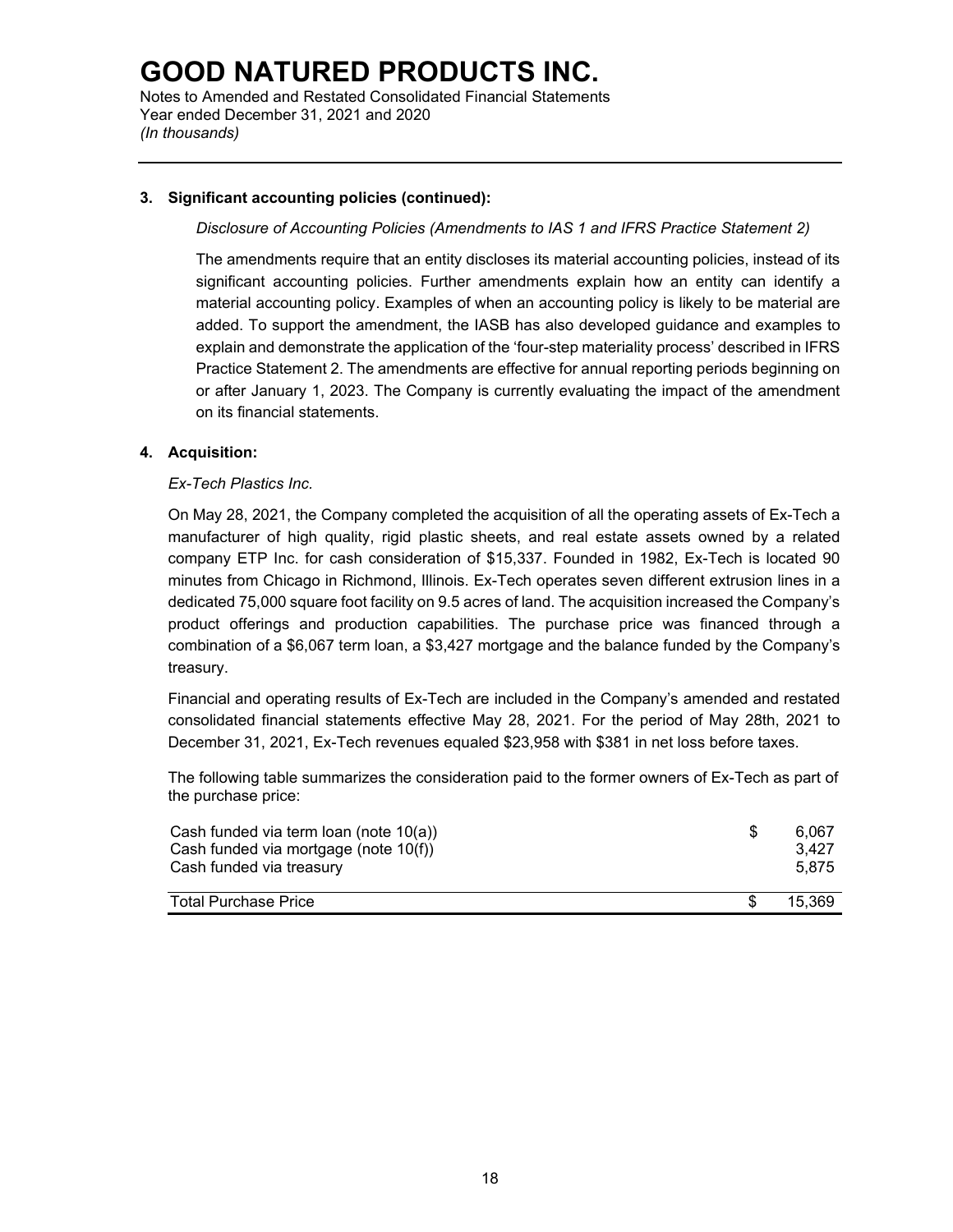Notes to Amended and Restated Consolidated Financial Statements Year ended December 31, 2021 and 2020 *(In thousands)* 

#### **4. Acquisition (continued):**

*Ex-Tech Plastics Inc. (continued)*

The following table summarizes the allocation of the purchase price:

| Accounts receivable<br>Inventory  | \$ | 4,828<br>2,469 |
|-----------------------------------|----|----------------|
| Prepaid expenses                  |    | 104            |
| Manufacturing and other equipment |    | 6,592          |
| Land and building                 |    | 5,163          |
| <b>Customer relationships</b>     |    | 594            |
| Goodwill                          |    | 758            |
| <b>Current liabilities</b>        |    | (5, 139)       |
| Net assets acquired               | S  | 15.369         |

Accounts receivable are acquired at full contract value. The goodwill is calculated as the difference between the purchase price and the fair value of the assets acquired and liabilities assumed and is attributable to expected synergies between Ex-Tech and the Company's existing operations includingthe ability to convert Ex-Tech customers to the Company's sustainable plastic offerings. The Company considers the Ex-Tech operations as a CGU and as such the goodwill generated from this acquisition has been allocated to this CGU.

#### *Shepherd Thermoforming & Packaging Inc.*

On May 12, 2020, the Company completed the acquisition of 100% of Shepherd, a leading thermoformer with over 35 years' experience and all its real estate assets for \$9.5 million in cash. The assets include machinery, molds and a 42,000 square foot manufacturing facility, all located on 2.31 acres of land in the Greater Toronto Area of Brampton, Ontario. The acquisition increased the Company's product offerings and production capabilities. Although the acquisition legally completed on May 12, 2020, the effective date the Company took control of Shepherd per the agreement was April 30, 2020. In addition to the \$9,566 payable in cash at closing, the purchase contemplates a contingent consideration payment of \$2,250 which is payable at some point between 42 and 60 months post-closing, upon satisfaction of a condition relating to increase in the value of the real estate purchased as part of the transaction. The purchase price was financed through a combination of a \$6,000 BDC mortgage loan, a \$1,350 vendor promissory note and the balance funded by a drawdown of the Company's BDC credit facility (note 10).

Financial and operating results of the Shepherd acquisition are included in the Company's amended and restated consolidated financial statements effective April 30, 2020. For the period from April 30, 2020 to December 31, 2021 Shepherd contributed revenues of \$5,045 and net earnings before taxes of \$755.

In conjunction with the completed acquisition of Shepherd, the Company completed the conversion of \$1,000 of its existing long term credit facility with BDC (note 9(d)) by issuing 6,666,667 common shares to BDC at a fair value price of \$0.15 per Share, and also issued 3,000,000 common shares to BDC at a fair value price of \$0.15 per Share as a loan bonus for BDC providing the mortgage as part of the financing.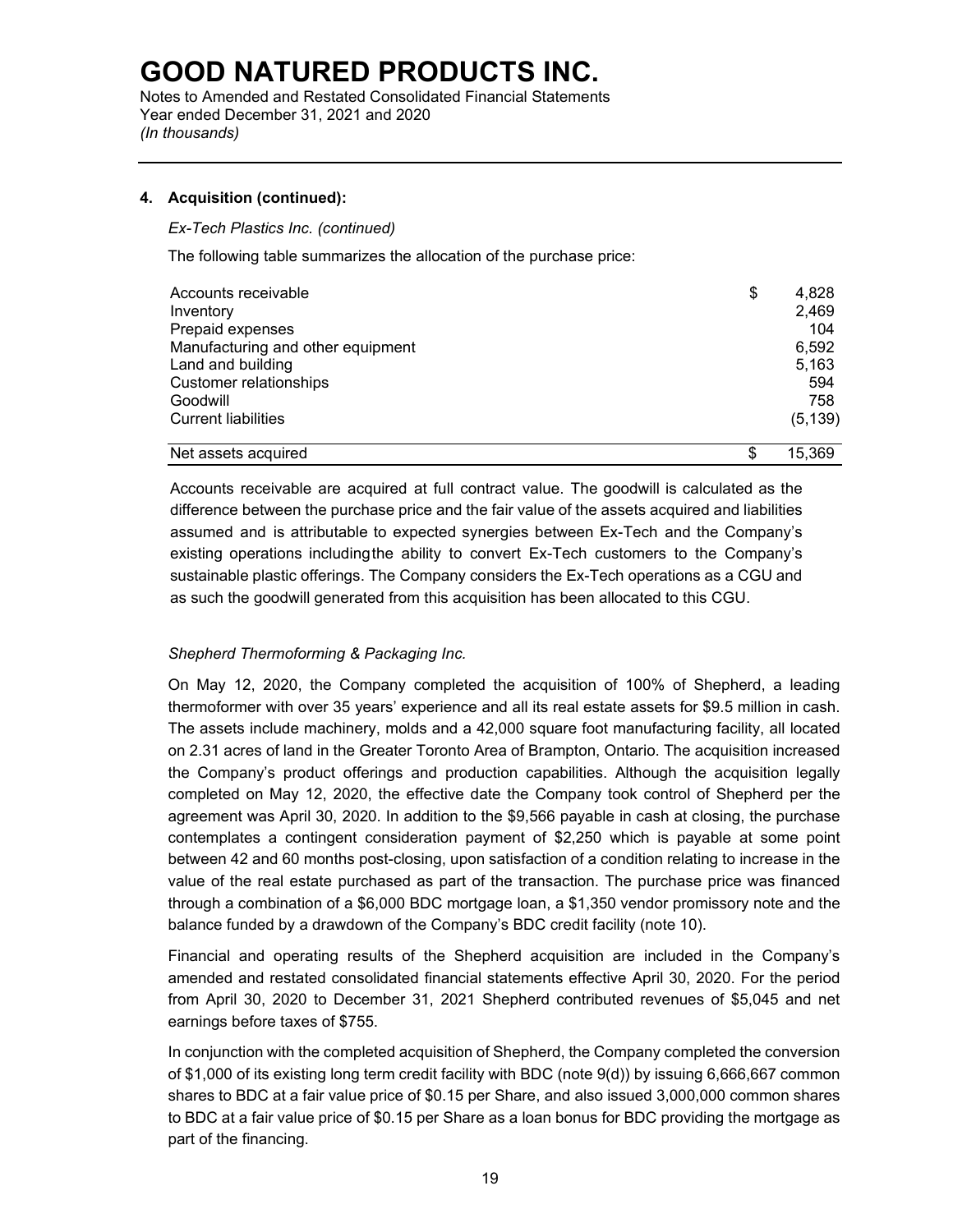Notes to Amended and Restated Consolidated Financial Statements Year ended December 31, 2021 and 2020 *(In thousands)* 

#### **4. Acquisition (continued):**

*Shepherd Thermoforming & Packaging Inc. (continued):*

The following table summarizes the consideration paid to the former owners of Shepherd as part of the purchase price:

| Cash funded via Mortgage, net (note 10(a))<br>Vendor Ioan (note 10(f))<br>Cash funded via BDC credit facility (note $10(a)$ )<br>Contingent consideration liability (see below) | 5.910<br>1.350<br>2.306<br>1.674 |
|---------------------------------------------------------------------------------------------------------------------------------------------------------------------------------|----------------------------------|
| <b>Total Purchase Price</b>                                                                                                                                                     | 11.240                           |

The following table summarizes the allocation of the purchase price:

| Current assets<br>Manufacturing and other equipment<br>Land and building<br>Goodwill<br><b>Current liabilities</b><br>Deferred income tax liabilities | S | 1.367<br>1,423<br>9,000<br>850<br>(550)<br>(850) |
|-------------------------------------------------------------------------------------------------------------------------------------------------------|---|--------------------------------------------------|
| Net assets acquired                                                                                                                                   |   | 11.240                                           |

Accounts receivable acquired are at full contract value. The goodwill is calculated as the difference between the purchase price and the fair value of the assets acquired and liabilities assumed and is attributable to the recognition of deferred income tax liabilities as required by IFRS. The Company considers the Shepherd operations as a CGU and as such the goodwill generated from this acquisition has been allocated to this CGU.

Contingent Consideration Liability:

If the appraised value of the owned real estate is greater than or equal to \$9,500 at a date between the May 12, 2023 and May 12, 2025, the Company shall pay to the vendors an additional \$2,250 as early as May 12, 2024 or at the latest November 12, 2025 subject to the timing of the appraisal. If the appraised value is not greater than or equal to \$9,500 at a date between the May 12, 2023 and May 12, 2025, then the contingent earnout amount will be reduced to zero. The Company has recognized the contingent earnout at a fair value of \$1,674 using a discount rate of 7.4% and a payout date of May 12, 2024. The contingent consideration liability is \$1,855 at December 31, 2021 (December 31, 2020 - \$1,756).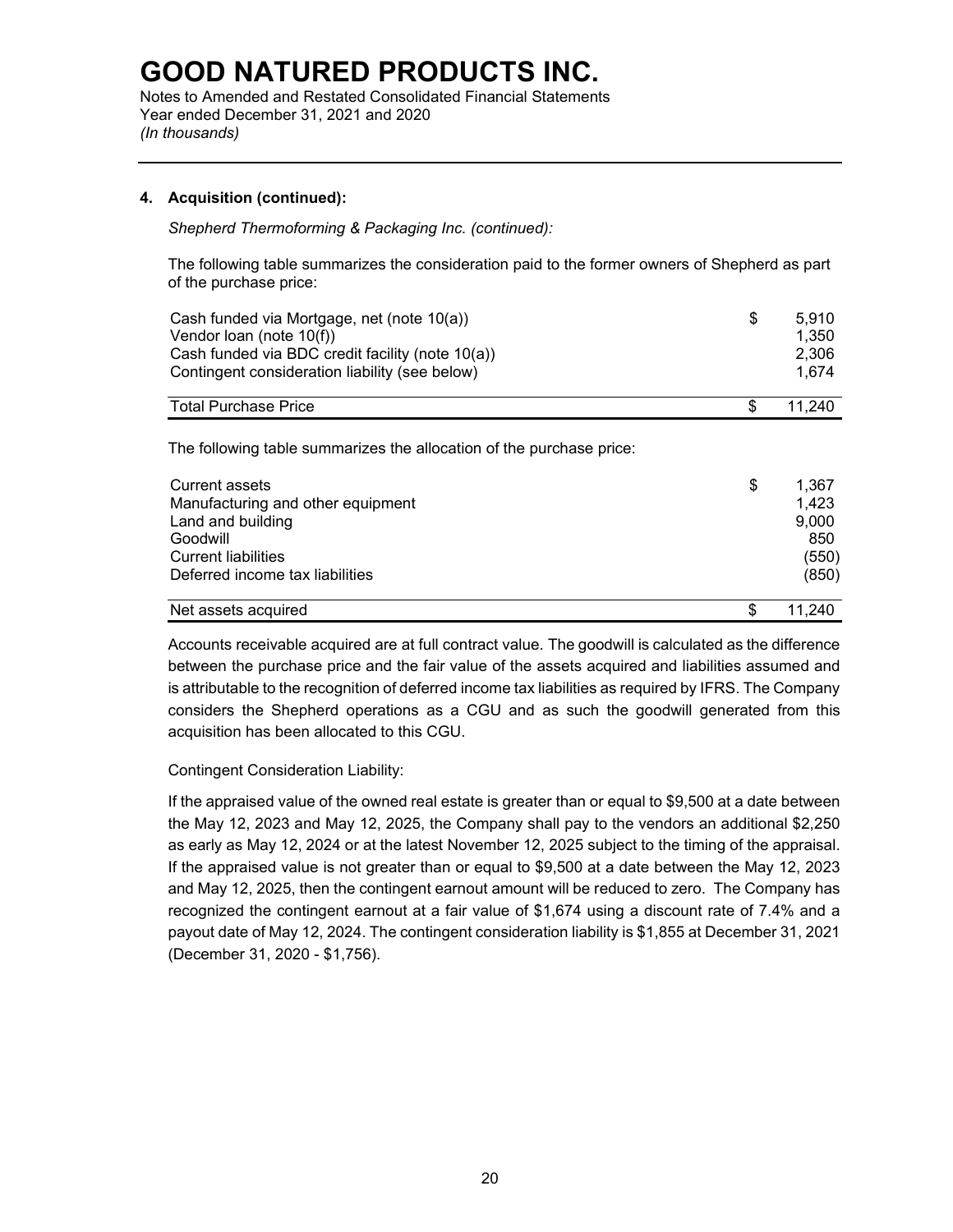Notes to Amended and Restated Consolidated Financial Statements Year ended December 31, 2021 and 2020 *(In thousands)*

#### **4. Acquisition (continued):**

*IPF Holdings Inc. dba Integrated Packaging Films*

On December 22, 2020, the Company completed the acquisition of 100% of IPF Holdings Inc. dba, a leading rollstock sheet extruder with over 20 years' experience, located in Ayr, Ontario. IPF increases the Company's product offerings and production capabilities. Although the acquisition legally completed on December 22, 2020, the effective date the Company took control of IPF per the agreement was November 30, 2020. The closing consideration was satisfied by payment of \$12,639 in cash, the issuance of 1,773,334 common shares at a fair value of \$0.59 per Common Share, the issuance of a \$3,334 vendor take‐back note and a \$320 short-term note payable. The cash portion of the purchase price was largely financed through a combination of a \$7,600 million reducing term loan with the Royal Bank of Canada with 6‐ year amortization at market rates; and a \$3,222 drawdown of the Company's BDC credit facility (note 10).

Financial and operating results of IPF are included in the Company's amended and restated consolidated financial statements effective November 30, 2020. For the period from November 30, 2020 to December 31, 2020, IPF contributed revenues of \$877 and net earnings before taxes of \$17. For the fiscal year 2021 IPF's operations are now fully integrated.

The following table summarizes the fair value of the consideration paid to the former owners of IPF as part of the purchase price:

| Note payable<br>Common shares of the Company<br>Cash                                                                               | 320<br>1.046<br>1.818   |  |
|------------------------------------------------------------------------------------------------------------------------------------|-------------------------|--|
| Cash funded via RBC Loan Facility (note $10(a)$ )<br>Vendor Ioan (note (10(e))<br>Cash funded via BDC credit facility (note 10(a)) | 7.600<br>3.334<br>3.222 |  |

| Total Purchase Price | ĸIJ | .340 |
|----------------------|-----|------|
|----------------------|-----|------|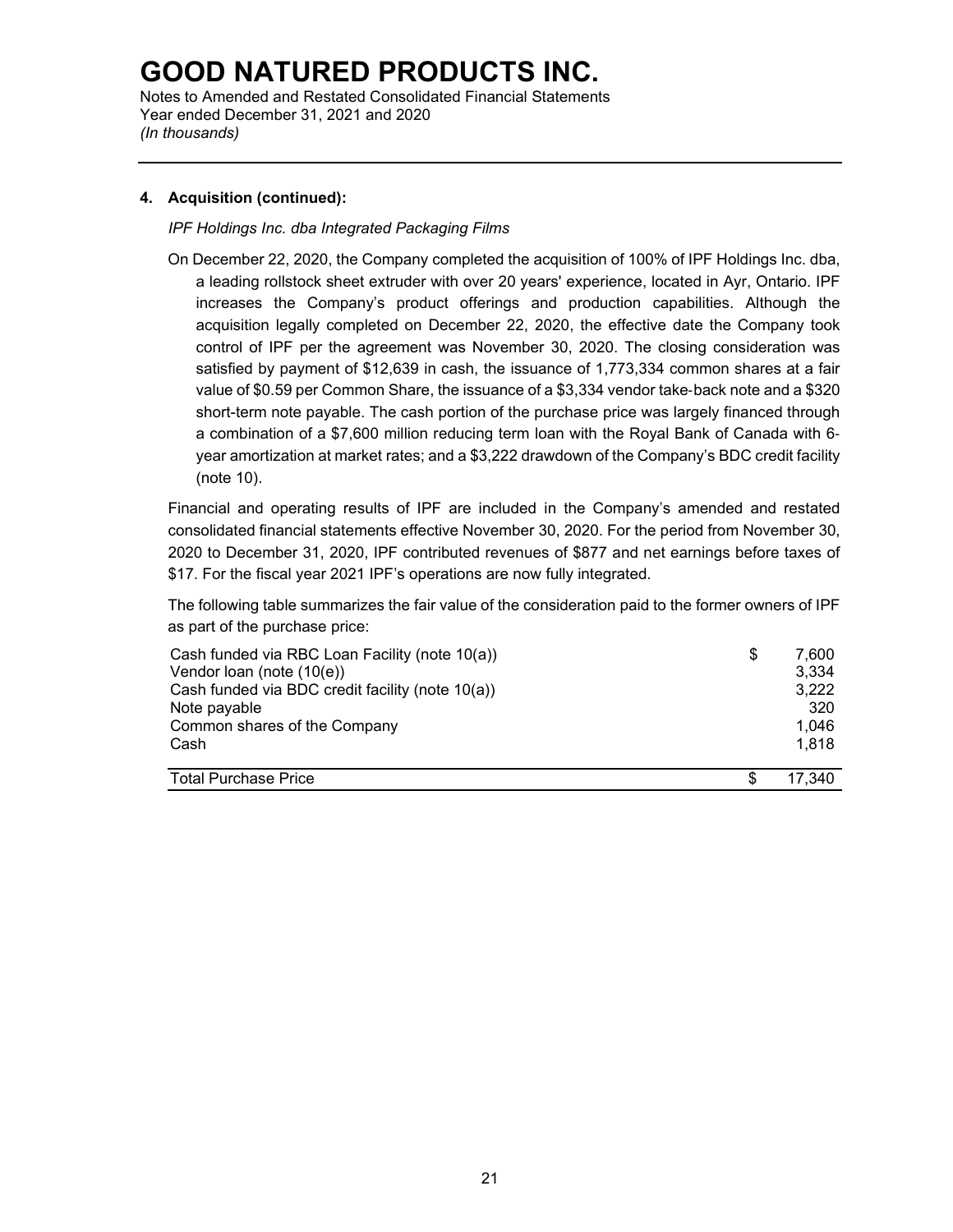Notes to Amended and Restated Consolidated Financial Statements Year ended December 31, 2021 and 2020 *(In thousands)*

#### **4. Acquisition (continued):**

The following table summarizes the allocation of the purchase price:

| <b>Current assets</b><br>Manufacturing and other equipment<br>Customer relationships<br>Intangible and other assets<br>Right of use asset<br>Goodwill<br><b>Current liabilities</b><br>Lease liability | \$<br>3,409<br>4,296<br>5,600<br>2,590<br>326<br>6,074<br>(1,860)<br>(325) |
|--------------------------------------------------------------------------------------------------------------------------------------------------------------------------------------------------------|----------------------------------------------------------------------------|
| Deferred income tax liabilities                                                                                                                                                                        | (2,770)                                                                    |
| Net assets acquired                                                                                                                                                                                    | \$<br>17.340                                                               |

Accounts receivable acquired are at full contract value. Goodwill is calculated as the difference between the purchase price and the fair value of the assets acquired and liabilities assumed and is attributable to expected synergies between IPF and the Company's existing operations including the ability to convert IPF customers to the Company's sustainable plastic offerings and the recognition of deferred income tax liabilities as required by IFRS. The Company considers the IPF operations as a CGU and as such the goodwill generated from this acquisition has been allocated to this CGU.

#### **5. Inventory**

|                                 |   | December 31,<br>2021 | December 31,<br>2020 |                |  |
|---------------------------------|---|----------------------|----------------------|----------------|--|
| Raw materials<br>Finished goods | S | 11.817<br>4.219      |                      | 4,051<br>2,243 |  |
| Total                           |   | 16.036               | \$                   | 6.294          |  |

#### **6. Property and equipment, net:**

|                  | Land         | <b>Building</b>                | Manufacturing<br>Equipment |        | Other<br>Equip. | Accumulated<br>Depreciation |    | Total   |              |
|------------------|--------------|--------------------------------|----------------------------|--------|-----------------|-----------------------------|----|---------|--------------|
| Dec. 31, 2019    | \$<br>$\sim$ | \$<br>$\overline{\phantom{0}}$ | \$                         | 406    | \$              | 64                          | \$ | (97)    | \$<br>373    |
| Additions        | 4.943        | 4.320                          |                            | 6.131  |                 | 18                          |    | (369)   | 15,043       |
| Dec. 31, 2020    | \$<br>4.943  | \$<br>4,320                    | \$                         | 6.537  | \$              | 82                          | \$ | (466)   | \$<br>15,416 |
| <b>Additions</b> | 413          | 5.211                          |                            | 10.244 |                 | 115                         |    | (936)   | 15,047       |
| Dec. 31, 2021    | \$<br>5,356  | \$<br>9,531                    | \$                         | 16,781 | \$              | 197                         | \$ | (1.402) | \$<br>30,463 |

Land is not subject to depreciation.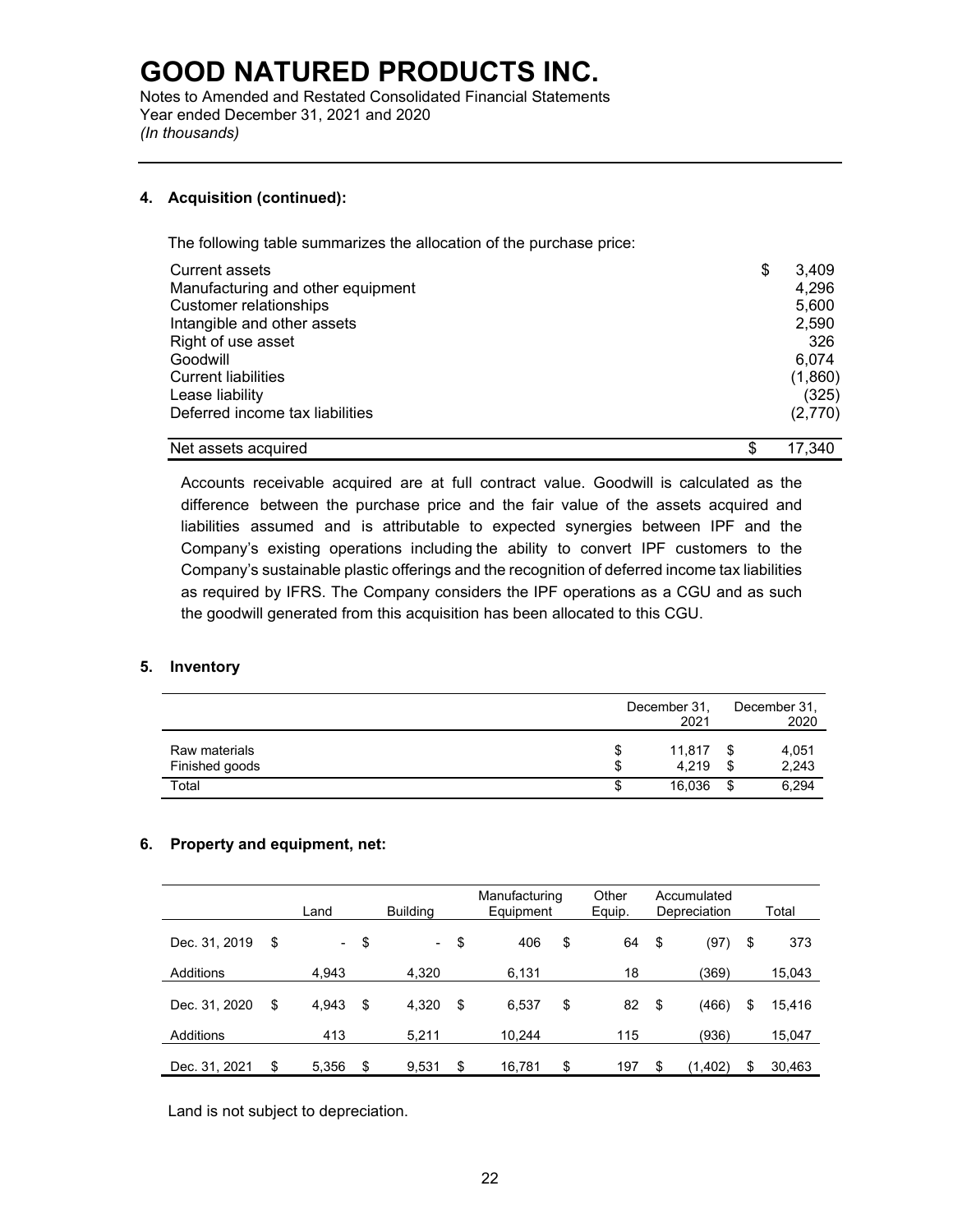#### **7. Right of use assets**

The company entered into leases for building and office space for its operations. The Company is required to recognize right of use assets representing its right to use these underlying assets of their term.

These right of use assets are initially measured at cost less, equivalent to the fair value of the lease liability, and subsequently amortized on a straight-line basis over the shorter of the lease term and useful life of the underlying asset.

|                   | Cost        | Accumulated<br>amortization | Net Book<br>Value |
|-------------------|-------------|-----------------------------|-------------------|
| December 31, 2019 | \$<br>138   | \$<br>(46)                  | \$<br>92          |
| Additions         | 613         | (61)                        | 552               |
| December 31, 2020 | 751         | (107)                       | 644               |
| Additions         | 1,947       | (426)                       | 1,521             |
| December 30, 2021 | \$<br>2,698 | \$<br>(533)                 | \$<br>2,165       |

#### **8. Customer relationships, other intangible assets and goodwill:**

|                   | Customer<br>Lists | Accumulated<br>Amortization |    | Net Book<br>Value |
|-------------------|-------------------|-----------------------------|----|-------------------|
| December 31, 2019 | \$<br>1,741       | \$<br>(1,514)               | \$ | 227               |
| Additions         | 5,600             | (119)                       |    | 5,481             |
| December 31, 2020 | \$<br>7.341       | \$<br>(1,633)               | \$ | 5,708             |
| Additions         | 621               | (604)                       |    | 17                |
| December 31, 2021 | \$<br>7,962       | \$<br>(2,237)               | S  | 5,725             |

|                   |    | Brand and<br>Formulas |    | Other<br>Assets | Accumulated<br>Amortization |    | Net Book<br>Value |
|-------------------|----|-----------------------|----|-----------------|-----------------------------|----|-------------------|
| December 31, 2019 | \$ | $\sim$                | \$ | 395             | \$                          | \$ | 395               |
| Additions         |    | 2.200                 |    | 175             | (25)                        |    | 2,350             |
| December 31, 2020 | \$ | 2.200                 | \$ | 570             | \$<br>(25)                  | \$ | 2,745             |
| Additions         |    |                       |    | 409             | (29)                        |    | 380               |
| December 31, 2021 | S. | 2.200                 | S  | 979             | \$<br>(54)                  | S  | 3,125             |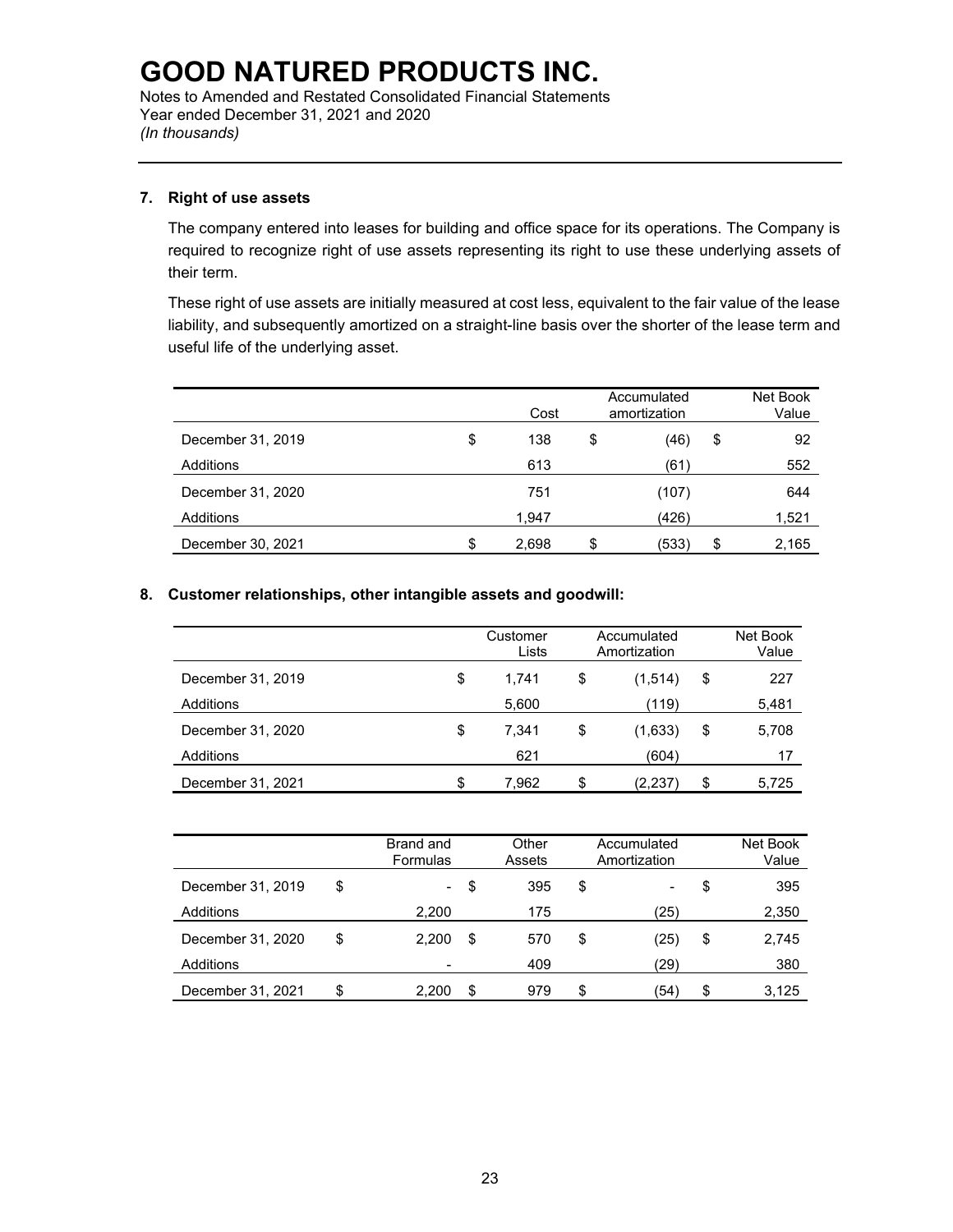#### **8. Customer relationships, other intangible assets and goodwill (continued):**

Included in Brand and Formulas is \$1,400 of brand which is an indefinite life intangible asset and not subject to amortization. Other assets consist of capitalized development costs, right-of-use assets and other intangibles.

|                   | Goodwill                       | Accumulated<br>Impairment |    | Net Book<br>Value |
|-------------------|--------------------------------|---------------------------|----|-------------------|
| December 31, 2019 | \$<br>$\overline{\phantom{0}}$ | \$                        | \$ |                   |
| Additions         | 6,824                          |                           |    | 6,824             |
| December 31, 2020 | 6,824                          |                           |    | 6,824             |
| Additions         | 860                            |                           |    | 860               |
| December 30, 2021 | \$<br>7.684                    | \$                        | S  | 7.684             |

Goodwill was generated by the acquisitions of Shepherd, IPF and Ex-Tech (note 4) and is allocated to the plastics and packaging manufacturing and distribution group of cash generating units.

The Entity performs goodwill impairment testing annually or at any time if an indicator of impairment exists. In determining the recoverable amount of its CGUs, the Entity uses the value in use, which is determined using a discounted cash flow model. As of December 31, 2021, no impairment charges were recorded during the years ended December 31, 2021 or 2020.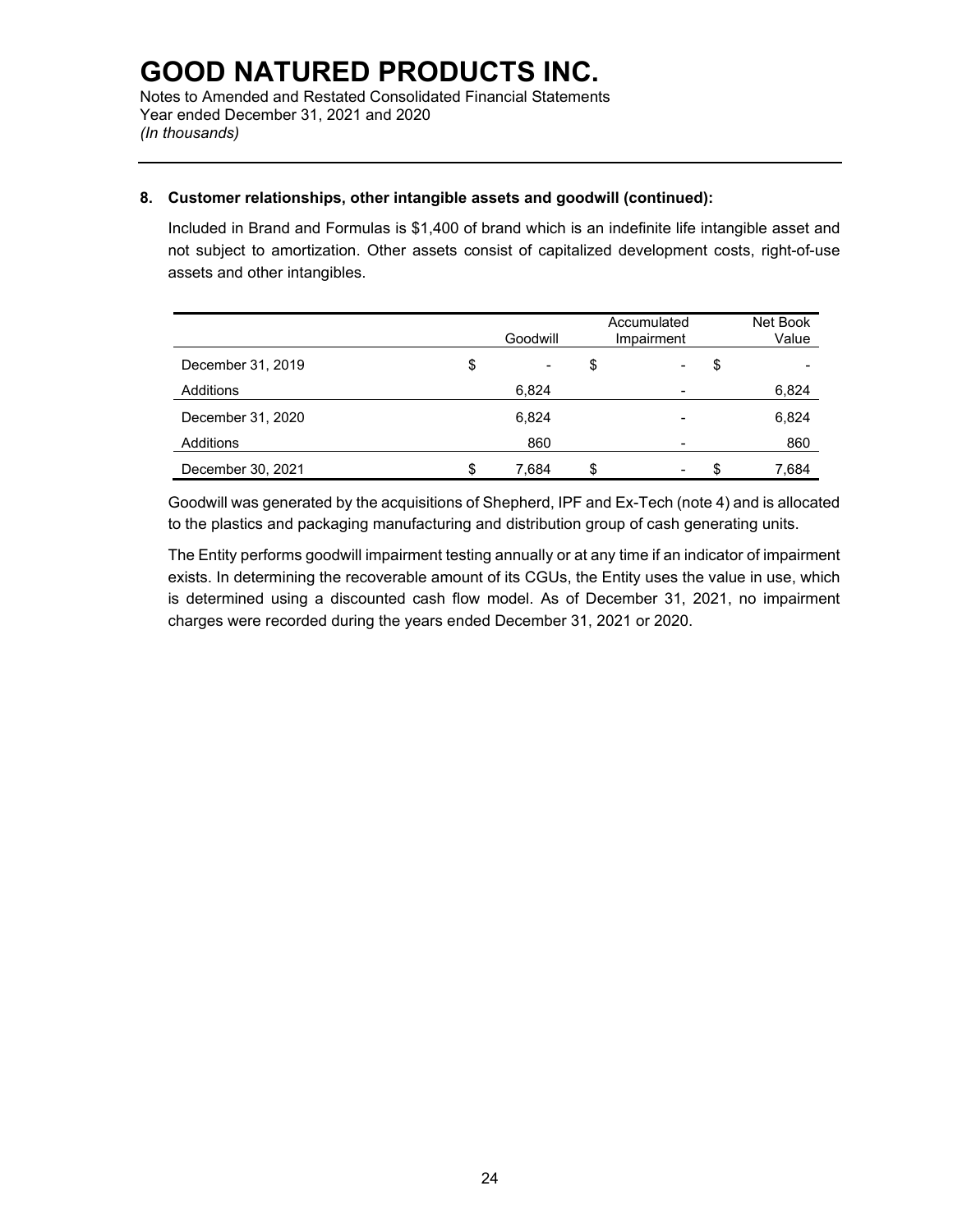Notes to Amended and Restated Consolidated Financial Statements Year ended December 31, 2021 and 2020 *(In thousands)*

#### **9. Credit Line**

|                   | Comerica                       | <b>RBC</b>                         | Total       |
|-------------------|--------------------------------|------------------------------------|-------------|
| December 31, 2019 | \$<br>650                      | \$                                 | \$<br>650   |
| Issue             | 2,423                          |                                    | 2,423       |
| Repayment         | ٠                              |                                    |             |
| December 31, 2020 | \$<br>3,073                    | \$<br>$\blacksquare$               | \$<br>3,073 |
| <b>Issue</b>      | 3,890                          | 2,310                              | 6,200       |
| Repayment         | (3,890)                        | (2,310)                            | (6, 200)    |
| December 31, 2021 | \$<br>$\overline{\phantom{0}}$ | \$<br>$\qquad \qquad \blacksquare$ | \$<br>-     |

#### (a) Comerica Credit Line

On June 5, 2019, Comerica Bank agreed to provide the Company with a 1 year, \$1,000 USD revolving line of credit with a variable interest rate of prime + 1% secured by all assets of the Company.

The Company fully repaid the balance owed at October 28, 2021

(b) RBC Operating Credit Line

In December 2020, the Company entered into a loan facility with the Royal Bank of Canada ("RBC"). The facility includes a reducing Term Loan of \$7,600 with a six-year amortization, a \$3,000 revolving operating line of credit, a \$400 revolving capital term loan, and a \$400 revolving lease line. The facility is secured by a first ranking general security agreement covering the assets of IPF along with a \$12,700 guarantee from the Company.

The Company fully repaid the balance owed at October 28, 2021.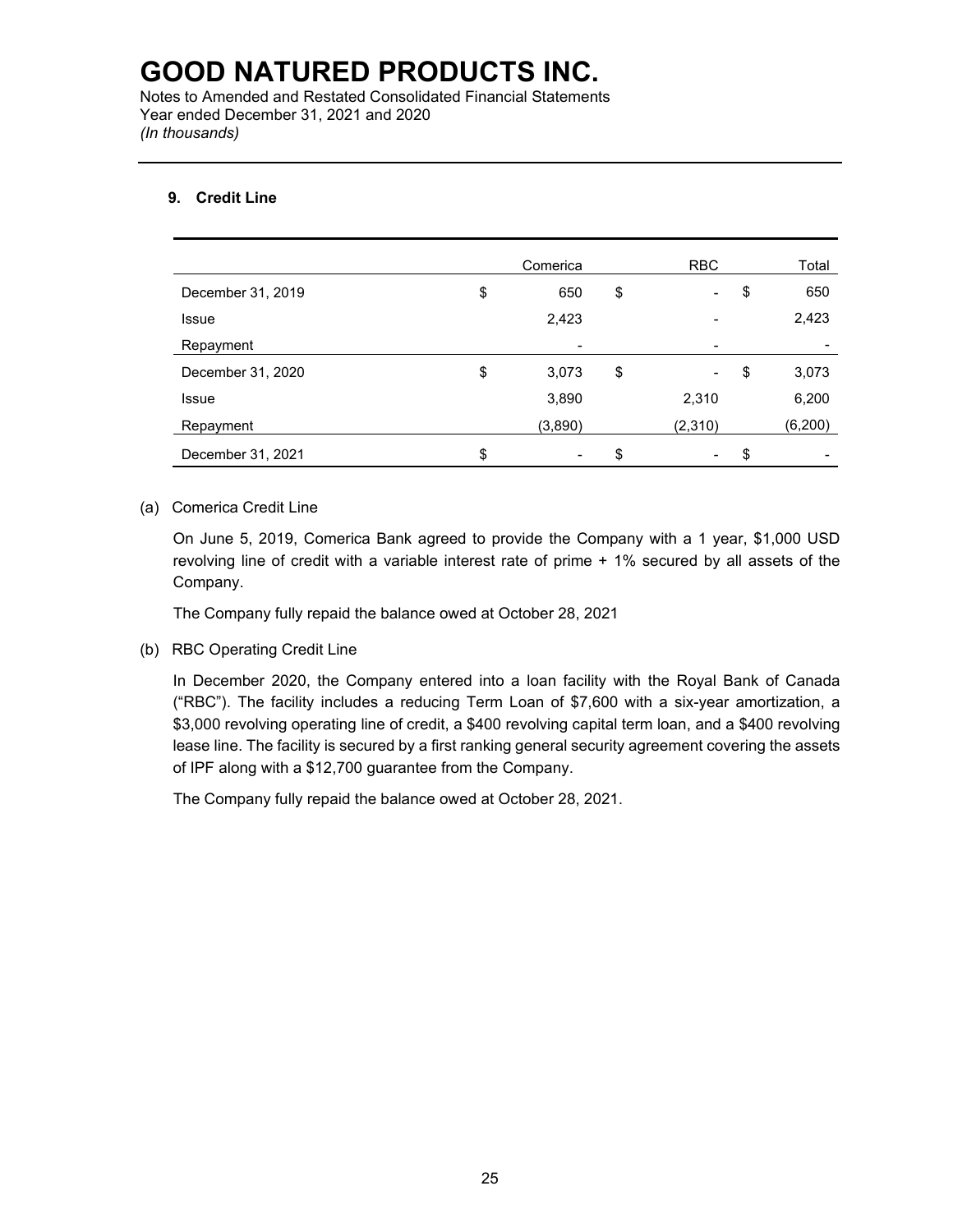Notes to Amended and Restated Consolidated Financial Statements Year ended December 31, 2021 and 2020 *(In thousands)*

#### **10. Long-term debt:**

|                    | <b>Retired Debt</b><br>(a) | <b>Debentures</b><br>(b) | <b>National Bank</b><br>(c)  | <b>Vendor Notes</b><br>(d) | Leases<br>(e)            | Other debt<br>(f) | Total        |
|--------------------|----------------------------|--------------------------|------------------------------|----------------------------|--------------------------|-------------------|--------------|
| Dec. 31, 2019      | \$<br>5,884                | \$<br>5,935              | $\overline{a}$               | \$                         | \$<br>97                 | \$<br>1,297       | \$<br>13,273 |
| Proceeds, net      | 19,293                     | 1,047                    |                              |                            | $\overline{\phantom{a}}$ | 148               | 20,190       |
| Issuance           |                            |                          |                              | 4,684                      | 608                      |                   | 5,292        |
| Repayment          | (23)                       | (4,369)                  |                              |                            | (61)                     | (30)              | (4, 111)     |
| Conversion         | (888)                      | (1, 139)                 |                              |                            |                          |                   | (2, 132)     |
| Accretion / Loss   | 259                        | 638                      |                              |                            |                          | 85                | 655          |
| Non-cash component | $\overline{\phantom{a}}$   | (298)                    | $\overline{\phantom{a}}$     | $\overline{\phantom{0}}$   | $\blacksquare$           |                   |              |
| Foreign Exchange   | (335)                      |                          |                              |                            |                          |                   | (336)        |
| Dec. 31, 2020      | \$<br>24,190               | \$<br>1,815              | \$                           | \$<br>4,684                | \$ 644                   | \$<br>1,499       | \$<br>32,831 |
| Proceeds, net      | 6,616                      | 14,349                   | 19,531                       | $\overline{\phantom{a}}$   | 1,948                    | 3,641             | 46,084       |
| Repayment          | (28, 802)                  | $\overline{\phantom{a}}$ | $\qquad \qquad \blacksquare$ | (300)                      | (415)                    | (424)             | (29, 941)    |
| Conversion         | (3, 122)                   | (862)                    |                              | (50)                       |                          |                   | (4,034)      |
| Accretion / Loss   | 1,209                      | 247                      | $\overline{2}$               |                            | 54                       | 97                | 1,610        |
| Foreign Exchange   | (91)                       |                          | (104)                        |                            |                          |                   | (195)        |
| Dec. 31 2021       | \$                         | \$<br>15,548             | \$<br>19,429                 | \$<br>4,334                | \$<br>2,231              | \$<br>4,813       | \$<br>46,355 |

|                                        | December 31<br>2021 | December<br>31 2020 |
|----------------------------------------|---------------------|---------------------|
| Current portion<br>Non-current portion | \$39,681<br>6.674   | 3,129<br>29,702     |
|                                        | \$46,355            | \$32,831            |

Undiscounted repayment commitment:

The required undiscounted annual repayments of the Company's long-term debt for the twelve months ending December 31 follow:

| 2022            | \$<br>43,018 |
|-----------------|--------------|
| 2023            | 3,667        |
| 2024            | 2,523        |
| 2025            | 627          |
| 2026 and beyond | 372          |
|                 |              |
|                 | \$<br>50,207 |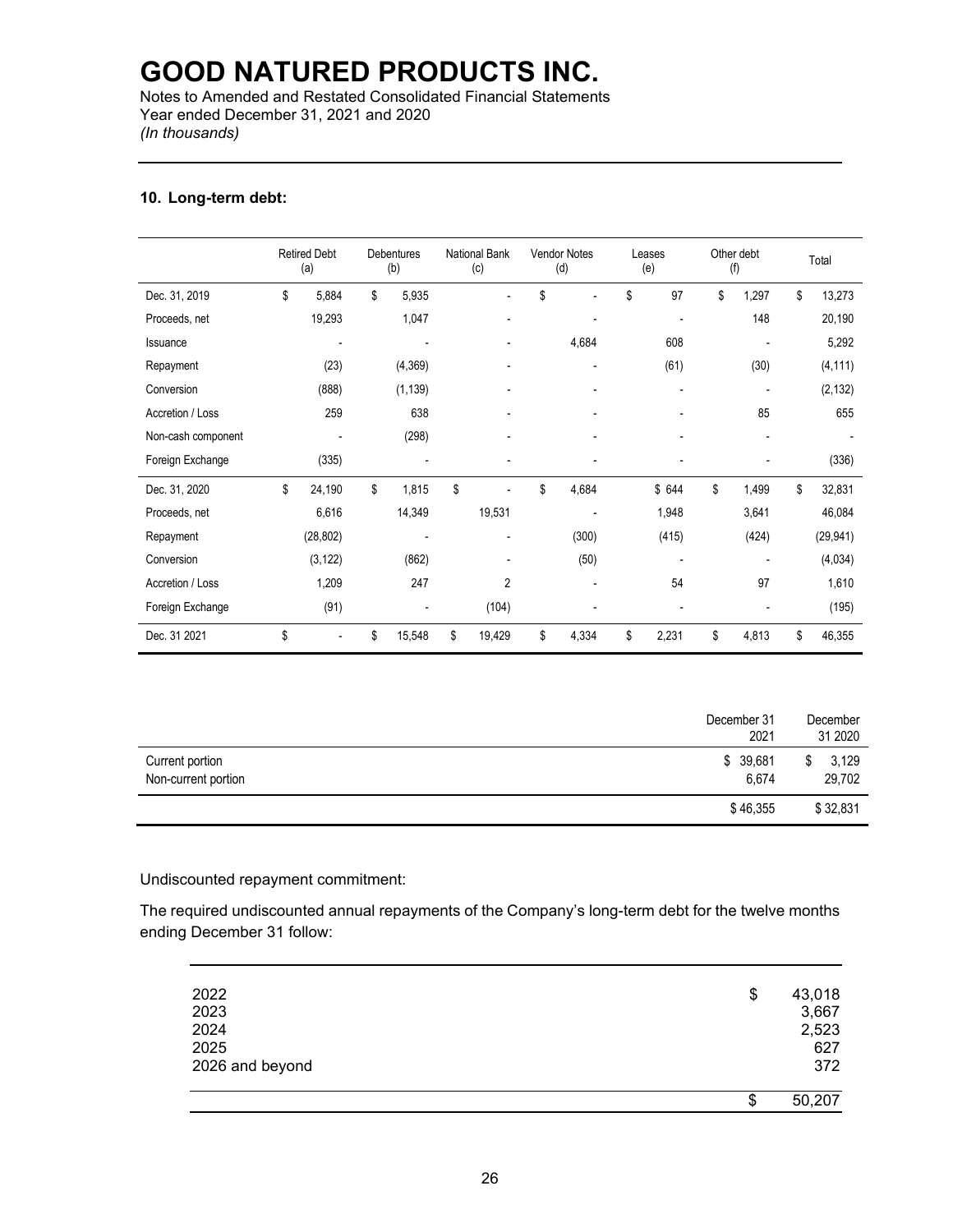#### **10. Long-term debt (continued):**

(a) Retired Debt

On October 28th 2021, the Company secured gross proceeds totaling \$34,005 through an issuance of publicly tradable convertible debentures (Note 10(b)(ii)) and advances from its Senior Credit Facility with National Bank of Canada (Note 10(c)). The proceeds were used to pay off existing debt in order to consolidate the Company's current debt structure. The following table summarizes the movement in the retired debt facilities:

|                    | RBC Loan Facility |         | <b>BDC Mortgage</b> |          | Fiera |         | <b>BDC Sub-Debt</b> |          | Total        |
|--------------------|-------------------|---------|---------------------|----------|-------|---------|---------------------|----------|--------------|
| Dec. 31, 2019      | \$                |         | \$                  |          | \$    |         | \$                  | 5,884    | \$<br>5,884  |
| Proceeds, net      |                   | 7,600   |                     | 5,910    |       |         |                     | 6,233    | 19,293       |
| Issuance           |                   |         |                     |          |       |         |                     |          |              |
| Repayment          |                   |         |                     | (23)     |       |         |                     |          | (23)         |
| Conversion         |                   |         |                     |          |       |         |                     | (1,000)  | (888)        |
| Accretion / Loss   |                   |         |                     | 12       |       |         |                     | 359      | 259          |
| Non-cash component |                   |         |                     | (450)    |       |         |                     |          |              |
| Foreign Exchange   |                   |         |                     |          |       |         |                     | (335)    | (335)        |
| Dec. 31, 2020      | \$                | 7,600   | \$                  | 5,449    | \$    |         | \$                  | 11,141   | \$<br>24,190 |
| Proceeds, net      |                   | 400     |                     |          |       | 5,716   |                     | 499      | 6,616        |
| Repayment          |                   | (8,000) |                     | (5, 977) |       | (6,067) |                     | (8,758)  | (28, 802)    |
| Conversion         |                   |         |                     |          |       |         |                     | (3, 122) | (3, 122)     |
| Accretion / Loss   |                   |         |                     | 528      |       | 351     |                     | 330      | 1,209        |
| Foreign Exchange   |                   |         |                     |          |       |         |                     | (91)     | (91)         |
| Dec. 31 2021       | \$                |         | \$                  |          | \$    |         | \$                  |          | \$           |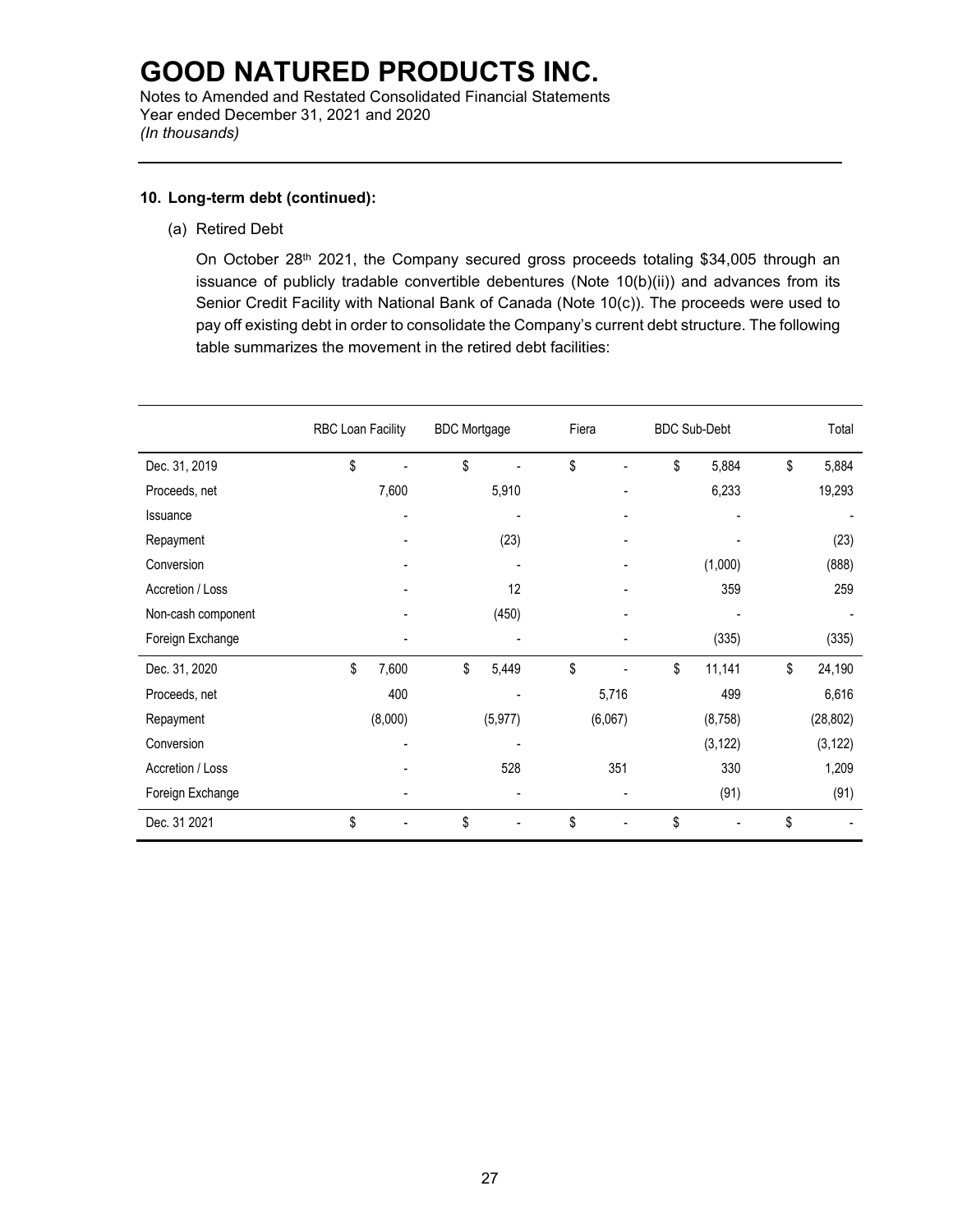#### **10. Long-term debt (continued):**

(b) Convertible Debenture:

|                   | Debenture    | Equity<br>component | Issuance<br>Cost | Net Book<br>Value |
|-------------------|--------------|---------------------|------------------|-------------------|
| December 31, 2019 | \$<br>7,344  | \$<br>(1,017)       | \$<br>(392)      | \$<br>5,935       |
| Proceeds          | 1,190        | (298)               | (143)            | 749               |
| Redemption        | (4,369)      | 273                 | 162              | (3,934)           |
| Conversion        | (1,739)      | 328                 | 166              | (1,245)           |
| Amortization      |              | 226                 | 83               | 309               |
| December 31, 2020 | \$<br>2,426  | \$<br>(488)         | \$<br>(124)      | \$<br>1,814       |
| Proceeds (ii)     | 17,250       | (1,998)             | (903)            | 14,348            |
| Redemption        |              |                     |                  |                   |
| Conversion (i)    | (1,061)      | 199                 |                  | (862)             |
| Amortization      |              | 210                 | 38               | 248               |
| December 31, 2021 | \$<br>18,615 | \$<br>(2,077)       | \$<br>(989)      | \$<br>15,548      |

**(i)** 2019 Convertible Debentures:

As at December 31, 2021, the Company has \$1,365 (December 31, 2020 – \$2,426) unsecured 10% convertible debentures outstanding due December 30, 2024 (the "Maturity Date"). Each debenture is convertible, at the option of the holder, at any time prior to the close of business on the last business day immediately preceding the Maturity Date, into that number of common shares computed on the basis of the principal amount of the debentures divided by the conversion price set in the issue. The conversion price of the outstanding debenture is \$0.23 per common share. During the nine months ended December 31, 2021, \$1,061 of debentures were converted into 4,613,024 common shares (year ended December 31, 2020 - \$1,504 into 6,539,101 common shares).

The interest on the debentures is payable in cash on a semi-annual basis in arrears (May 31 and November 30).

The debentures are subject to an acceleration right exercisable by the Company, which will force the conversion of the debentures into common shares at the price set in the issue. This right is exercisable if the Company's common shares trade at or above a volume-weighted average trade price on the TSX Venture Exchange ("TSX-V") on any 20 consecutive trading

#### **(ii)** 2021 Convertible Debentures:

On October 28, 2021, the Company closed the offering of publicly tradable convertible debentures for aggregate gross proceeds of \$17,250 which included an over-allotment option to sell up to an additional \$2,250 principal amount of debentures. The debentures mature on October 31, 2026, and accrue interest at the rate of 7.00%, payable semi-annually in arrears on April 30 and October 31 of each year, commencing April 30, 2022. The debentures are convertible at the holder's option into fully-paid common shares of the Company ("Shares")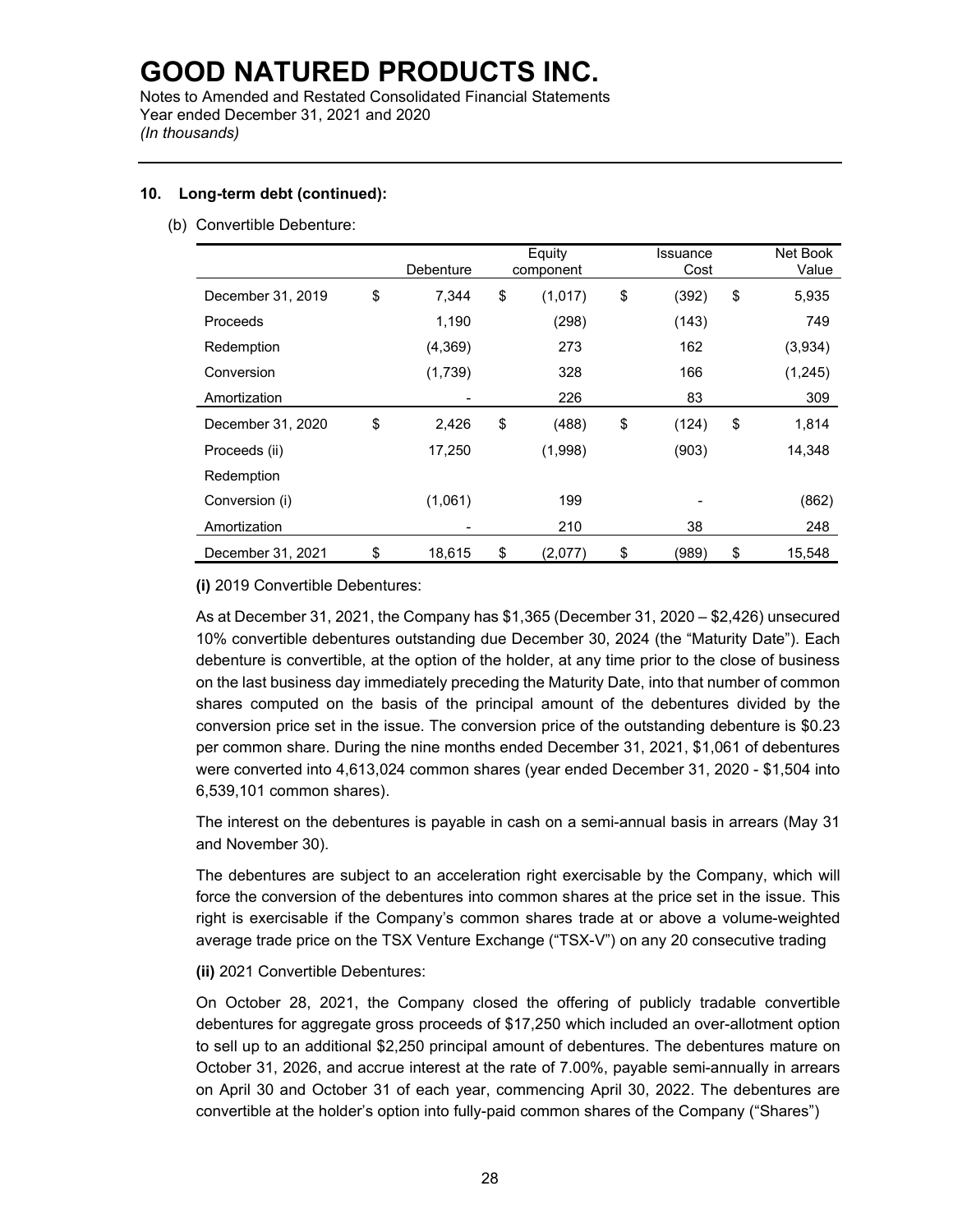Notes to Amended and Restated Consolidated Financial Statements Year ended December 31, 2021 and 2020 *(In thousands)*

#### **10. Long-term debt (continued):**

at any time prior to the earlier of October 31, 2026 (the "Maturity Date"), and the business day immediately preceding the date fixed for any redemption. The conversion price is \$1.06 for each common share, subject to adjustment in certain circumstances.

At initial recognition, the \$17,250 proceeds were allocated into its debt and equity components using the residual value method. The fair value of the debt portion was estimated at \$15,252 using a discounted cash flow model method over the 5 year term using an effective interest rate of 10%. The remainder of the net proceeds were allocated to the equity component. The financial liability will be recorded on an amortized cost basis.

Transaction costs of \$903 relate to the issuance of the convertible debentures were allocated to the liability and equity components in proportion of the gross proceeds of the offering. Transaction costs relating to the equity component are recognized directly in equity. Transaction costs relating to the liability component are amortized over the life of the convertible debenture.

As disclosed in Note 2(a), the Company was in breach of a covenant in its Senior Credit Facility and as a result of a cross default clause associated with the Senior Credit Facility in the indenture agreement for the 2021 convertible debentures, \$14,422 of convertible debentures have been reclassified to current debt.

(c) National Bank:

On October 28 2021, the Company secured a Senior Credit Facility with National Bank of Canada under the terms of a credit agreement for upwards of \$35,755 million in additional funding that closed concurrent with the 2021 Convertible Debentures. The Company incurred a total of \$394 transaction costs related to the closing of these Senior Credit Facilities. These transaction costs were proportionately allocated based on the amount drawn and amortized over the respective facility's life. The Senior Credit Facility is comprised of the following:

#### (i) Revolving Working Capital Facility

\$15,000 revolving working capital facility with a 2-year term and an uncommitted \$10,000 accordion to be made available at the discretion of National Bank. The Company has drawn a total of \$11,170 from the revolving working capital facility, with \$3,380 remaining credit available. The facility is secured by a first ranking general security agreement covering the assets of IPF along with a \$12,700 guarantee from the Company.

#### (ii) Term A Facility

\$4,000 revolving term credit facility to finance capital expenditures, amortized over 84 months of which The Company has drawn \$2,000 bearing interest at 6.6% annually paid monthly. Annual principal payments are to be paid on the first day of each fiscal quarter at an annual rate of 14.29%.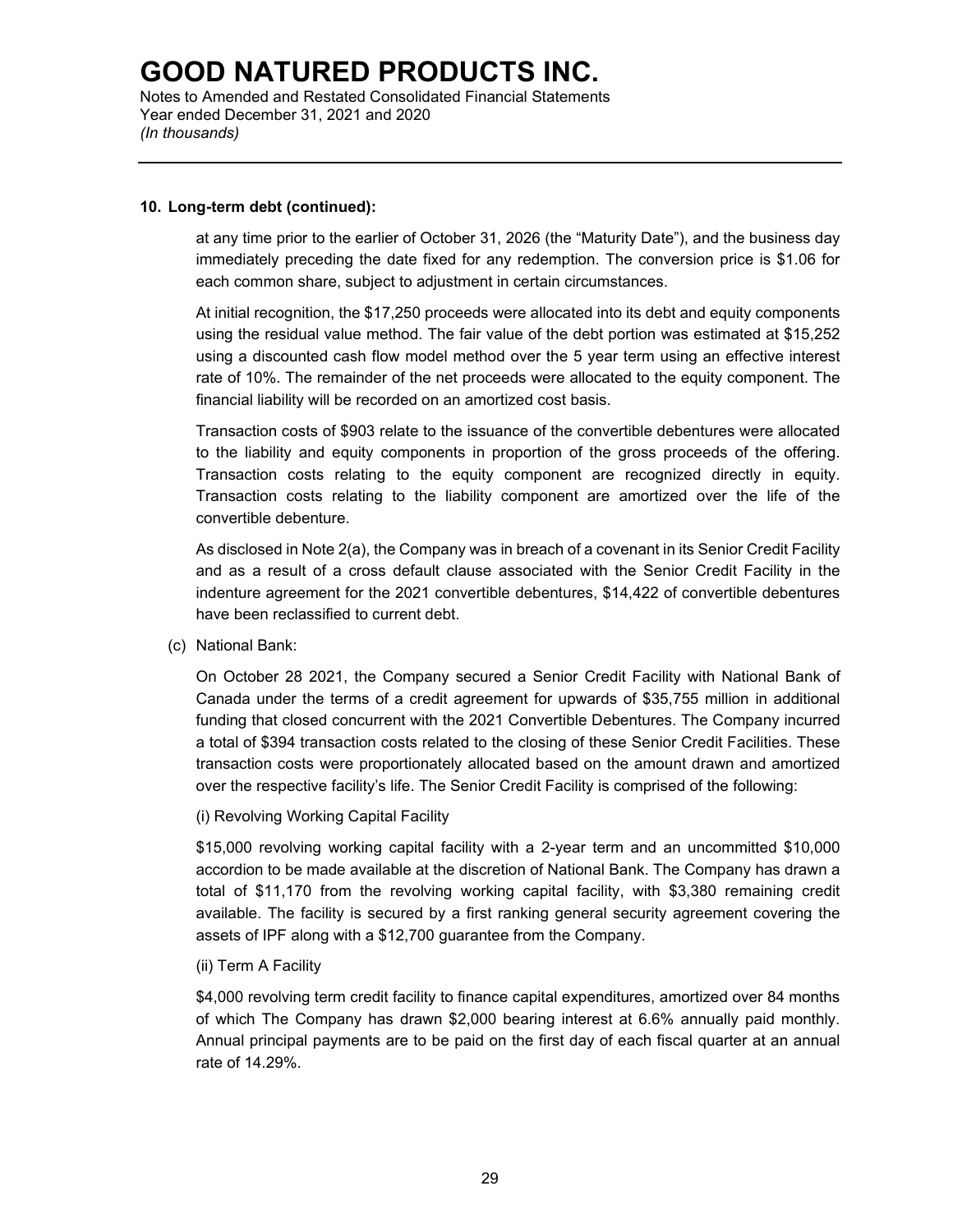Notes to Amended and Restated Consolidated Financial Statements Year ended December 31, 2021 and 2020 *(In thousands)*

#### **10. Long-term debt (continued):**

(iii) Term B Mortgage Facility

\$6,755 non-revolving term credit facility secured by a first mortgage on the Company's Brampton, ON manufacturing facility to replace the existing mortgage on such facility, with a 25 year amortization. The Company drew the full amount on the date of closing, bearing interest of 4.20%. Principal payments are due quarterly on a straight line basis over the 25 year life of the facility.

As disclosed in Note in 2(a), the Company was in breach of a covenant in its Senior Credit Facility and as a result \$18,873 due under the Senior Credit Facility has been reclassified to current debt.

(d) Vendor Notes:

A Vendor note of \$1,000 bearing interest at 4% per year is payable to the former owners of Shepherd. Under the terms of an agreement with other lending parties to the Shepherd acquisition (note 4), the vendor has a subordinate interest and is secured by a second mortgage on the property. Interest is payable quarterly and started on August 10, 2020. The remaining principal is to be repaid as follows - \$500 on November 12, 2023; and \$500 on November 12, 2024. On January 19, 2021, the lending parties converted \$50 into 63 common shares of the Company at a fair value of \$0.80 per share.

A Vendor note of \$3,334 bearing interest at 3.75% per year is payable to the former owners of IPF. Interest is payable quarterly beginning January 1, 2021. Principal is to be repaid as follows - \$1,111 on December 31, 2022 and \$2,223 on December 31, 2023.

(e) Leases:

|                   | Net Book<br>Value |
|-------------------|-------------------|
| December 31, 2019 | \$<br>97          |
| <b>Issuance</b>   | 608               |
| Repayment         | (61)              |
| December 31, 2020 | \$<br>644         |
| Additions         | 1,948             |
| Repayment         | (415)             |
| Accretion         | 54                |
| December 31, 2021 | \$<br>2,231       |

Lease liabilities are initially measured at the present value of the lease payments that are not paid at the commencement date, discounted using the interest rate implicit in the lease agreement or, if that rate cannot be readily determined, the Company's incremental borrowing rate. Lease liabilities are subsequently measured at amortized cost.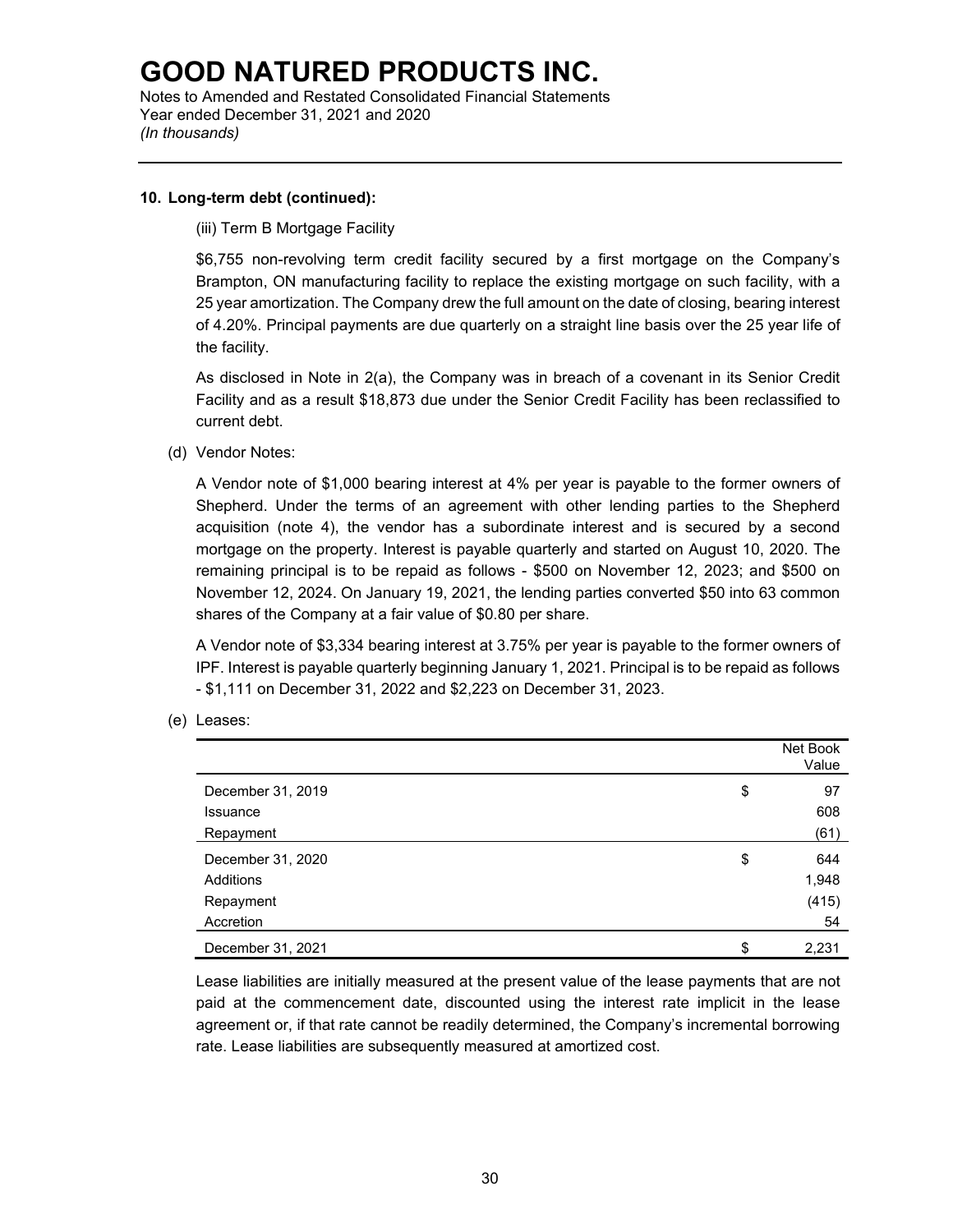#### **10. Long-term debt (continued):**

(f) Other Loans:

|                    | <b>WINN Loan</b><br>(i) | Mortgage (ii) | Other    | Total       |
|--------------------|-------------------------|---------------|----------|-------------|
| December 31, 2019  | \$<br>1,297             | \$            | \$<br>60 | \$<br>1,357 |
| Proceeds           | 191                     |               | 40       | 231         |
| Repayment          | (30)                    |               | (62)     | (93)        |
| Accretion          | 85                      |               | 2        | 87          |
| Non-cash component | (83)                    |               |          | (83)        |
| December 31, 2020  | \$<br>1,460             | \$            | \$<br>40 | \$<br>1,499 |
| Proceeds           | 218                     | 3,507         |          | 3,725       |
| Repayment          | (363)                   | (61)          |          | (424)       |
| Accretion          | 97                      |               |          | 97          |
| Non-cash component | (84)                    |               |          | (84)        |
| December 31, 2021  | \$<br>1,328             | \$<br>3,445   | \$<br>40 | \$<br>4,813 |

#### **(i)** Western Innovation Initiative loan:

On June 20, 2014, the Company entered into a Western Innovation Initiative Agreement with Western Economic Diversification Canada ("WINN"). The WINN agreement provided the Company with an interest-free, repayable loan of \$1,600 from the government.

On August 7, 2018, the Company entered into a second WINN agreement. The second WINN agreement provides the Company with an interest-free, repayable contribution from the government not to exceed \$850 towards total project cost estimated at \$1,750. The project funds are directed at the Company's development and commercialization of its new non-toxic high-heat bioplastic food containers for the grocery, take-out, and consumer markets. Such funds are to be repaid monthly over five years commencing October 1, 2021. The claim period for shared project costs commenced April 1, 2018.

During 2020, the Company accepted WINN's offer to temporarily defer monthly loan repayments due to COVID-19. Monthly instalments restarted on January 1, 2021 with full repayment to be completed on July 1, 2023 for the first WINN loan via 8 monthly payments of \$15 followed by 23 monthly payments of \$49. Full repayment to be completed on April 1, 2027 for the second WINN loan via 60 monthly payments of \$12. At December 31, 2021, the undiscounted balance of the WINN loan is \$1,572.

As the funds were advanced, the Company recognized a gain and discounted the WINN loan by \$480 as a result of the imputed interest benefit received from the interest-free WINN loan.

#### **(ii)** Mortgage:

In May 2021, in connection with the Ex-Tech acquisition, the Company's subsidiary entered into a \$2,766 USD (\$3,427) mortgage with a US regional bank bearing interest at 3.65% per year. The mortgage is repaid over five years by 59 monthly blended principal and interest payments of \$15 USD and a balloon payment of \$2,330 USD due on May 28, 2026. The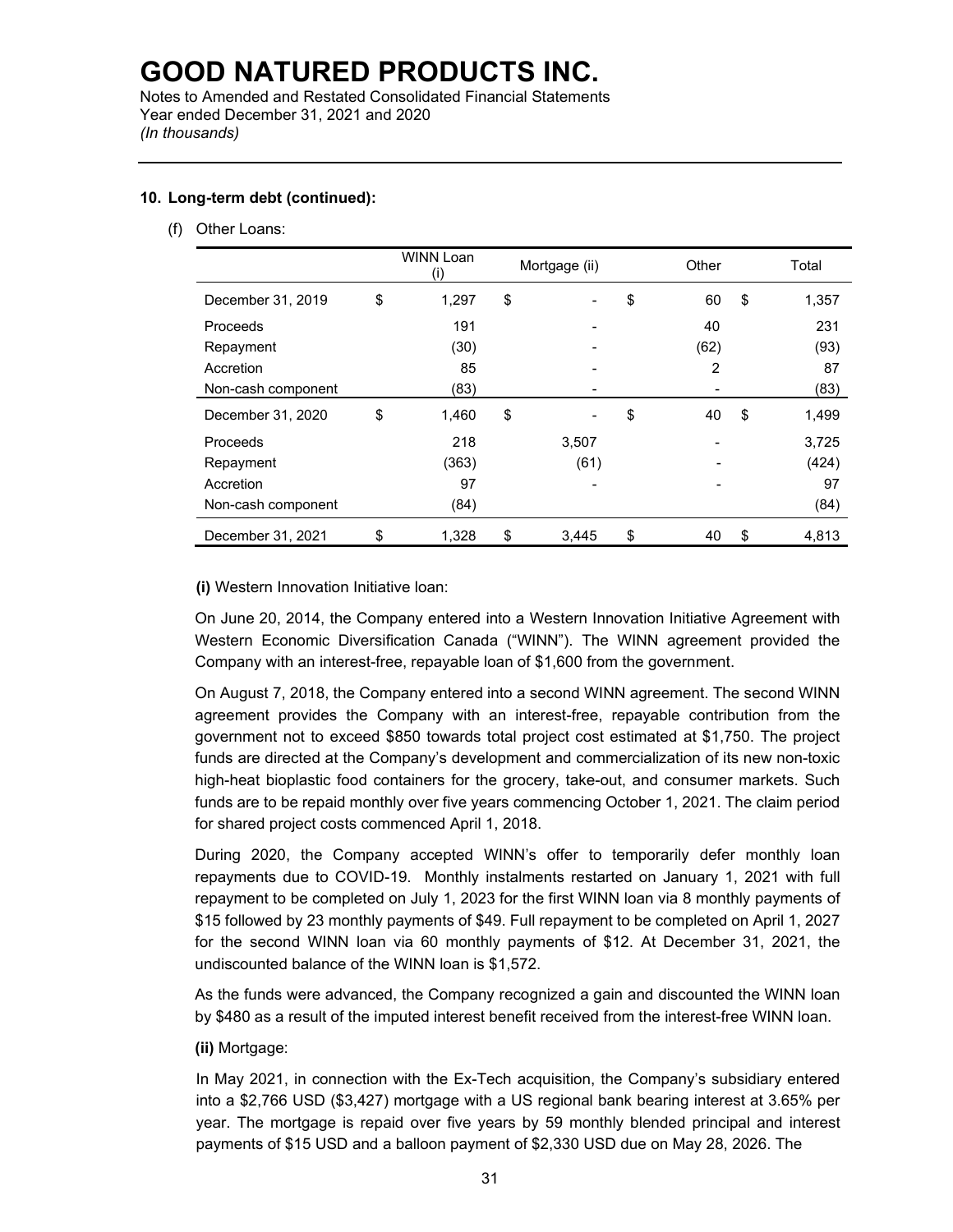#### **10. Long-term debt (continued):**

mortgage is secured by the land and building included in the acquisition of Ex-Tech (note 4). The mortgage includes customary covenants such as insurance maintenance, environmental regulatory compliance and limitations on, among other things additional debt, liens, and asset sales.

As disclosed in Note 2(a), the Company was in breach of a covenant in its Senior Credit Facility and as a result of a cross default clause associated with the Senior Credit Facility in the mortgage agreement, \$3,336 due under the mortgage has been reclassified to current debt.

#### **11. Share capital and share-based payments:**

(a) Common and preferred share capital:

Authorized and issued:

Unlimited number of common shares without par value.

Unlimited number of preferred shares without par value, issuable in series.

As at December 31, 2021, 220,683 common shares were issued and outstanding (December 31, 2020 - 179,258).

#### *Shares for acquisition consideration:*

On May 12, 2020, in conjunction with the acquisition of Shepherd (note 4), the Company issued 3,000 shares to BDC with a fair value price of \$0.15 per share as a loan bonus for BDC providing the mortgage as part of the financing of the Shepherd acquisition.

On December 22, 2020, the Company completed the acquisition of IPF (note 4) for \$16,700 in consideration. A portion of the consideration was paid through the issuance of 1,773 common shares at a fair value of \$0.59 per share.

#### *Shares for debenture conversion and debt repayment:*

During the year ended December 31, 2021, the Company issued 4,613 shares at an average conversion price of \$0.23 per share pursuant to the conversion of \$1,061 of outstanding debentures (Year ended December 31, 2020 – 8,106 shares; \$1,739) (note 10(b)).

On January 19, 2021, the Company converted \$50 of a Vendor Note into 63 common shares of the Company at a fair value of \$0.80 per share (note 10(f)).

On March 3, 2021, the Company completed the conversion of \$3,122 of its long-term credit facility with BDC (note 10(a)) by issuing 2,657 common shares to BDC at a fair value price of \$1.20 per share (Year ended December 31, 2020 – 6,667 shares; \$1,000).

#### *Private Placement:*

In September 30, 2020, the Company completed a private placement of 23,851 units at a price of \$0.14 per unit for gross proceeds of \$3,339. Each unit is comprised of one common share and one-half common share warrant of the Company. Each warrant entitles its holder to acquire one share of the Company at a price of \$0.21 per share within the 18-month period following the closing of the respective tranche.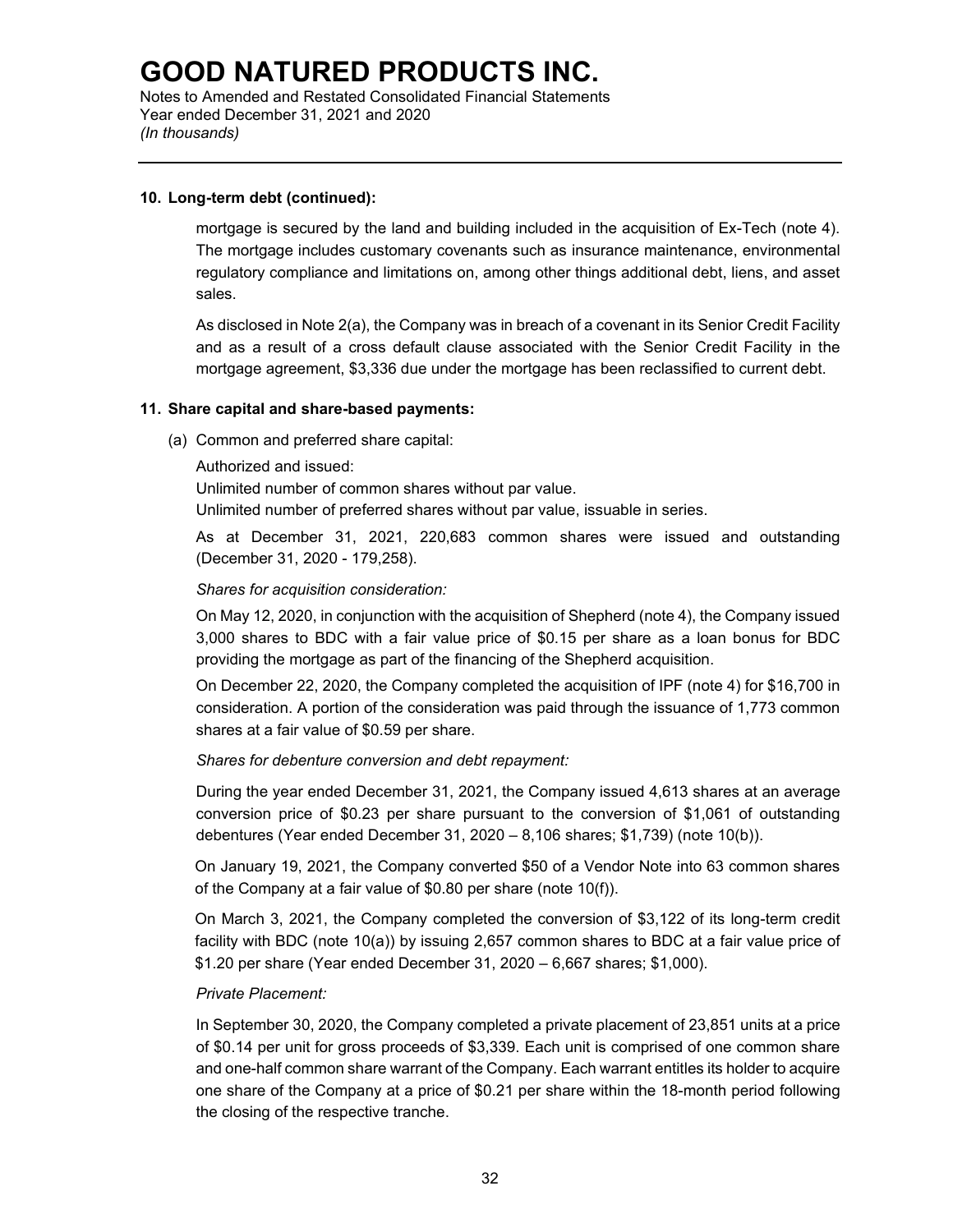Notes to Amended and Restated Consolidated Financial Statements Year ended December 31, 2021 and 2020 *(In thousands)*

#### **11. Share capital and share-based payments (continued):**

(a) Common and preferred share capital (continued):

The Company paid cash commission, legal and other related fees totaling \$312 and also granted 1,624 non-transferable 18-month broker warrants to acquire 1,624 common shares of the Company at a price of \$0.14 per share. The fair value of the broker warrants at grant date issued was \$56 based on the Black-Scholes pricing model and was recorded as a share issuance cost. Expected volatility was determined based on comparable publicly listed companies. The expiry date of the warrants is subject to an acceleration right in favour of the Company that is exercisable if the shares trade at or above a volume-weighted average trading price of \$0.32 on the TSX- Venture Exchange for any 20 consecutive trading days. If the acceleration right is exercised by the Company, the warrants will expire on the  $30<sup>th</sup>$  day following the date that notice of acceleration is sent to the warrant holders.

The inputs used in the measurement of the fair value of the warrants issued were:

| Risk-free interest rate          | 0.25%    |
|----------------------------------|----------|
| Dividend yield                   | $0.00\%$ |
| Expected life (years)            |          |
| Volatility                       | 65.93%   |
| Forfeiture rate                  | $0.0\%$  |
| Common share price at grant date | \$0.14   |

In December 2020, the Company completed a private placement totaling 8,520 common shares at a price of \$0.47 per share for gross proceeds of \$4,004.

The Company paid a cash commission of \$280 representing 7.0% of the aggregate gross proceeds of the placement; 596,400 broker warrants representing 7.0% of the aggregate number of common shares issued pursuant to the placement; and a corporate finance fee of 170 common shares representing 2.0% of the number of common shares issued pursuant to the placement. Each broker warrant entitles the holder to acquire one common share at the issue price of \$0.47 for a period of 24 months from the issue date.

The fair value at grant date of the broker warrants issued was \$154 based on the Black-Scholes pricing model and was recorded as a share issuance cost. Expected volatility was determined based on comparable publicly listed companies.

The inputs used in the measurement of the fair value of the warrants issued were:

| Risk-free interest rate          | $0.22\%$ |
|----------------------------------|----------|
| Dividend yield                   | $0.00\%$ |
| Expected life (years)            |          |
| Volatility                       | 79.51%   |
| Forfeiture rate                  | $0.0\%$  |
| Common share price at grant date | \$0.63   |

#### *Prospectus Offering:*

In March 2021, the Company completed a short form prospectus offering that totaled 19,263 common shares at a price of \$1.20 per share for gross proceeds of \$23,115.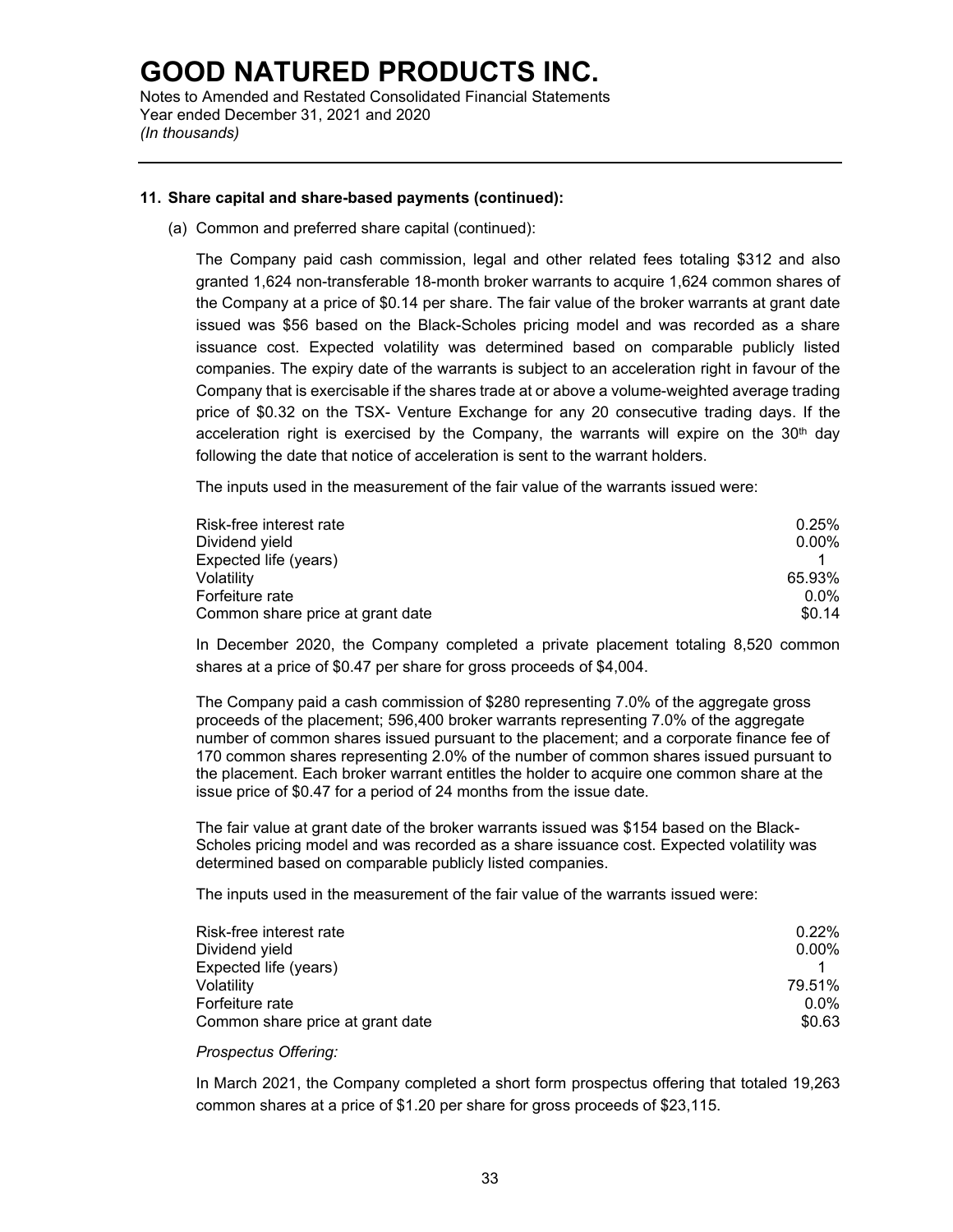Notes to Amended and Restated Consolidated Financial Statements Year ended December 31, 2021 and 2020 *(In thousands)*

#### **11. Share capital and share-based payments (continued):**

(a) Common and preferred share capital (continued):

The Company paid a cash commission of \$1,387 representing 6.0% of the aggregate gross proceeds of the placement and 1,156 broker warrants representing 6.0% of the aggregate number of common shares issued pursuant to the placement. Each broker warrant entitles the holder to acquire one common share at the issue price of \$1.20 for a period of 24 months from the issue date.

The fair value at grant date of the broker warrants issued was \$612 based on the Black-Scholes pricing model and was recorded as a share issuance cost. Expected volatility was determined based on comparable publicly listed companies.

The inputs used in the measurement of the fair value of the warrants issued were:

| Risk-free interest rate          | 0.27%    |
|----------------------------------|----------|
| Dividend yield                   | $0.00\%$ |
| Expected life (years)            |          |
| Volatility                       | 82.34%   |
| Forfeiture rate                  | $0.0\%$  |
| Common share price at grant date | \$1.29   |

(b) Share options:

The change in the number of the Company's stock options follows:

|                                  |          |    | Weighted       |
|----------------------------------|----------|----|----------------|
|                                  |          |    | average        |
|                                  | Options  |    | exercise price |
| Outstanding at December 31, 2019 | 7,140    | \$ | 0.18           |
| Issuance of options              | 3,248    |    | 0.20           |
| Exercise of options              | (1, 110) |    | 0.20           |
| Forfeiture of options            | (636)    |    | 0.23           |
| Outstanding at December 31, 2020 | 8,642    | \$ | 0.18           |
| Issuance of options              | 822      |    | 1.17           |
| Exercise of options              | (1, 174) |    | 0.14           |
| Forfeiture of options            | (258)    |    | 0.38           |
| Outstanding at December 31, 2021 | 8,032    | \$ | 0.28           |
| Exercisable at December 31, 2021 | 5,709    | S  | 0.17           |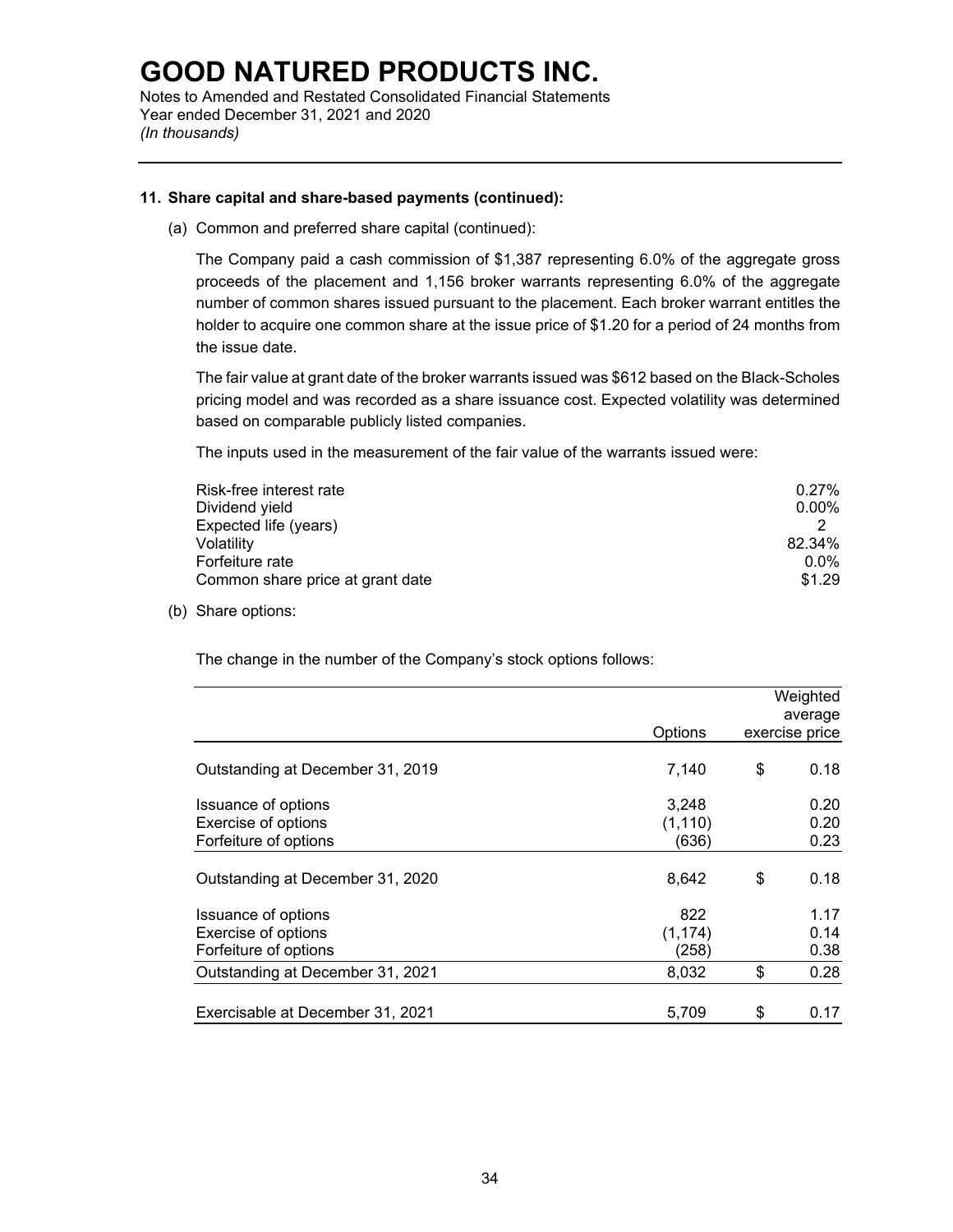#### **11. Share capital and share-based payments (continued):**

(b) Share options (continued):

|                          |             |             | Weighted average |
|--------------------------|-------------|-------------|------------------|
|                          | Number      | Number      | remaining life   |
| Range of Exercise Prices | Outstanding | exercisable | (in years)       |
|                          |             |             |                  |
| \$0.10 to \$0.15         | 4,800,437   | 3,326,744   | 6.6              |
| \$0.16 to \$0.20         | 2,097,857   | 2,097,857   | 3.7              |
| \$0.21 to \$0.25         | 192,350     | 192,350     | 2.5              |
| \$0.26 to \$1.29         | 941,455     | 91,930      | 6.5              |
|                          | 8,032,099   | 5,708,881   | 5.7              |

The weighted average fair value per option granted in the year ended December 31, 2021 was \$1.17 (year ended December 31, 2020 - \$0.20). The fair value of options granted were measured based on the Black-Scholes pricing model. Expected volatility was determined based on comparable publicly listed companies. The inputs used in the measurement of the fair values at the modification and grant dates follows:

|                                                                                                                                         | Year ended                                                                      | Year ended                                                                           |
|-----------------------------------------------------------------------------------------------------------------------------------------|---------------------------------------------------------------------------------|--------------------------------------------------------------------------------------|
|                                                                                                                                         | December 31<br>2021                                                             | December 31<br>2020                                                                  |
| Risk-free interest rate<br>Dividend yield<br>Expected life (years)<br>Volatility<br>Forfeiture rate<br>Common share price at grant date | $0.26 - 0.30\%$<br>$0.00\%$<br>4<br>79.84 - 82.7%<br>$0.0\%$<br>$$1.12 - $1.29$ | $0.22 - 0.73%$<br>$0.00\%$<br>$2 - 4$<br>66.2 - 133.1%<br>$0.0\%$<br>$$0.10 - $0.85$ |

#### (c) Share purchase warrants:

|                                                                                   | Warrants                     | Weighted<br>average<br>exercise price |
|-----------------------------------------------------------------------------------|------------------------------|---------------------------------------|
| Outstanding at December 31, 2019                                                  | 20,457                       | \$<br>0.12                            |
| Issuance of warrants<br>Issuance of warrants to brokers<br>Exercise of warrants   | 13,042<br>2,615<br>(20, 263) | 0.18<br>0.20<br>0.12                  |
| Outstanding at December 31, 2020                                                  | 15,851                       | \$<br>0.20                            |
| Issuance of warrants to brokers<br>Exercise of warrants<br>Forfeiture of warrants | 1,156<br>(12, 762)<br>(52)   | 1.20<br>0.19<br>0.19                  |
| Outstanding at December 31, 2021                                                  | 4,193                        | \$<br>0.50                            |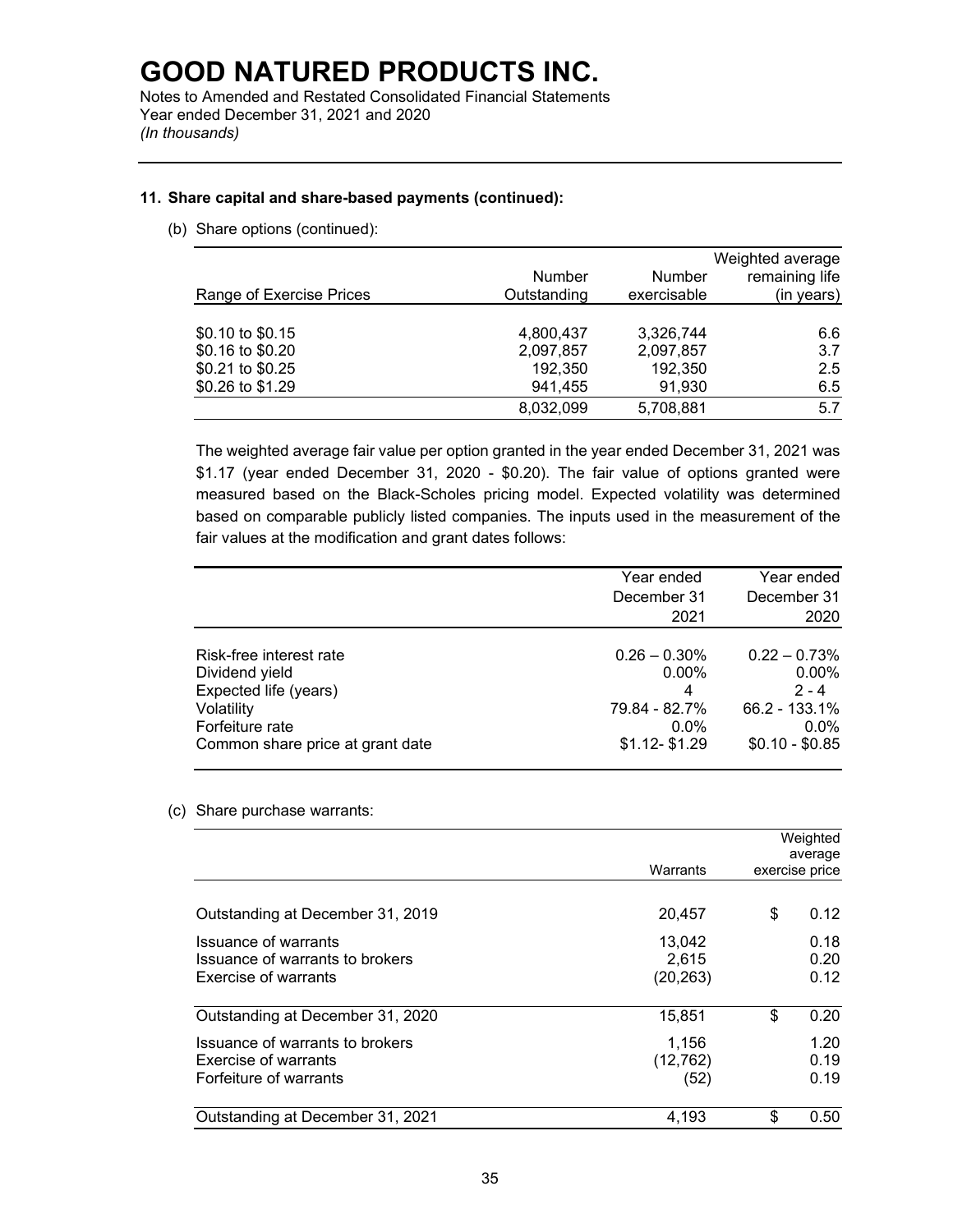#### **11. Share capital and share-based payments (continued):**

(c) Share purchase warrants (continued):

| Expiry date                | Warrants<br>outstanding | Average<br>Exercise<br>price | Weighted<br>average<br>remaining<br>contractual life<br>(in years) |
|----------------------------|-------------------------|------------------------------|--------------------------------------------------------------------|
| February 2022 <sup>1</sup> | 583                     | 0.10                         | 0.16                                                               |
| December 2021 <sup>2</sup> |                         | 0.16                         | 0.00                                                               |
| January 2022 <sup>2</sup>  | 121                     | 0.16                         | 0.06                                                               |
| February 2022              | 1,503                   | 0.21                         | 0.16                                                               |
| March 2022                 | 116                     | 0.20                         | 0.25                                                               |
| December 2022              | 597                     | 0.47                         | 0.96                                                               |
| <b>March 2023</b>          | 1,156                   | 1.20                         | 1.17                                                               |
|                            | 4,076                   | \$<br>0.51                   | 0.56                                                               |

<sup>1</sup> The \$0.10 warrants expiring February 2022 are subject to an acceleration right if on any 20 consecutive or non-consecutive trading days following the closing date, the Company's common shares trade at greater than a volume-weighted average trading price of \$0.20 on the TSX-V. The acceleration rights were not exercised prior to expiry.

<sup>2</sup> The \$0.16 warrants expiring December and January 2022 are subject to an acceleration right if on any 20 consecutive or non-consecutive trading days following the closing date, the Company's common shares trade at greater than a volume-weighted average trading price of \$0.20 on the TSX-V. The acceleration rights were not exercised prior to expiry.

(d) Other Equity Incentives:

|                             | <b>RSUs</b>                  | <b>DSUs</b> | <b>PSUs</b> | Total   |
|-----------------------------|------------------------------|-------------|-------------|---------|
| December 31, 2019           | $\qquad \qquad \blacksquare$ | -           |             |         |
| Unit Issuance               | 2,885                        | -           |             | 2,885   |
| December 31, 2020           | 2,885                        |             |             | 2,885   |
| Unit Issuance               | 1,310                        | 128         | 1,457       | 2,895   |
| Forfeiture                  | (306)                        |             | (964)       | (1,270) |
| Share Issuance upon vesting | (893)                        |             |             | (893)   |
| December 31, 2021           | 2,995                        | 128         | 493         | 3,617   |

Pursuant to the Company's Omnibus Equity Incentive Compensation Plan, the Company issued restricted share units ("RSUs") which vest over a period of two or three years; deferred share units (DSUs) which vest over a period of two years; and, performance share units (PSUs) which vest in accordance with the achievement of certain performance criteria over a period of one or two years.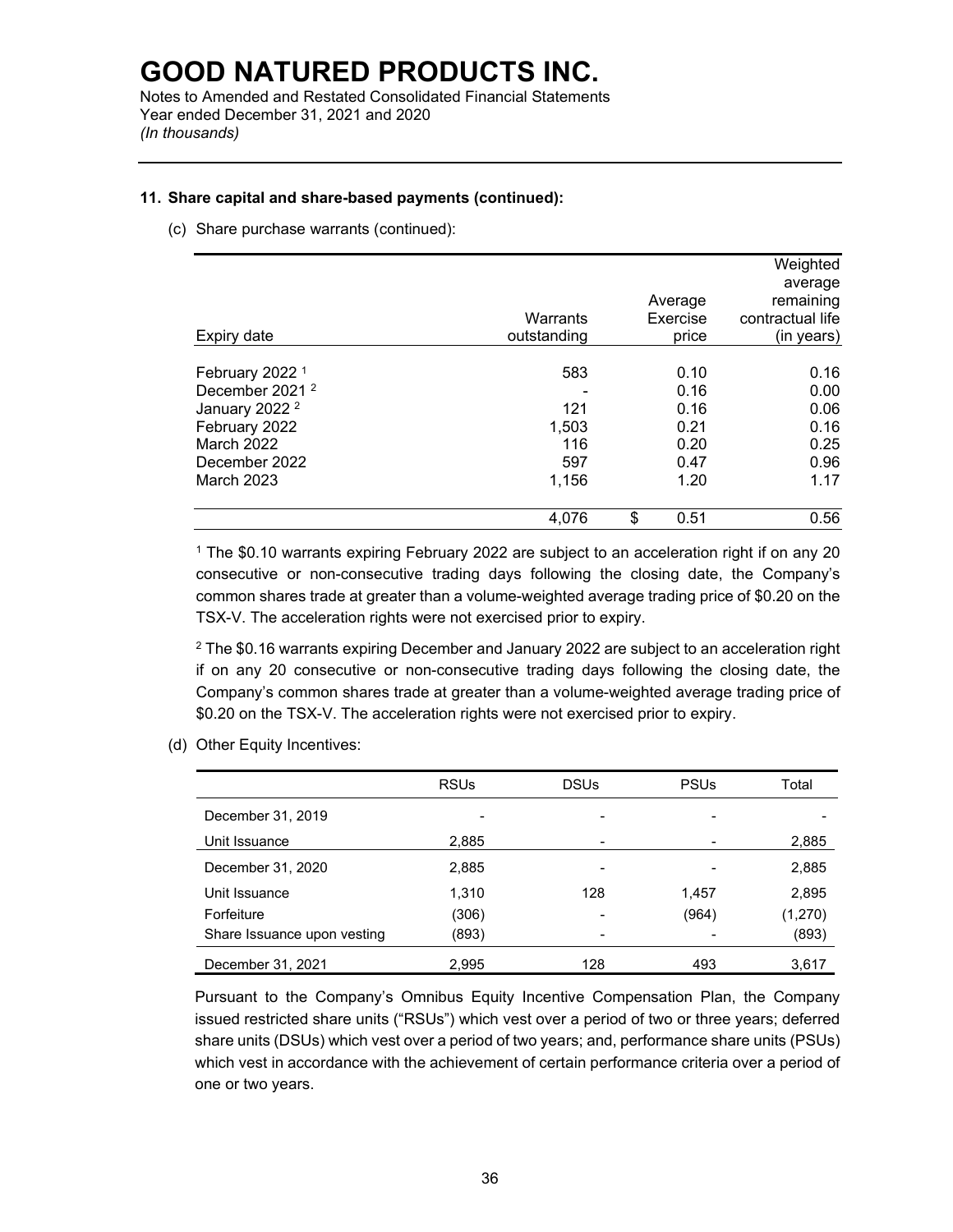Notes to Amended and Restated Consolidated Financial Statements Year ended December 31, 2021 and 2020 *(In thousands)*

#### **11. Share capital and share-based payments (continued):**

(d) Other Equity Incentives (continued):

Each unit entitles the holder to receive either one Common Share from treasury, the cash equivalent of one Common Share or a combination of cash and Common Shares, as the Board may determine in its sole discretion. The Company intends to settle these units in shares. The average value of the RSUs and DSUs was measured on the date of grant at \$1.28 per unit for a total of \$1,839 which will be amortized over the life of the respective terms (Year ended December 31, 2020 - \$0.15 - \$433).

The Company granted two types of PSUs. The fair value of the first group was estimated on the grant date using a Monte Carlo simulation model, taking into account the fair value of the Company's common shares on the date of grant, potential future dividends accruing to the PSU holder's benefit, volatility of 113%, and encompassing a wide range of possible future market and Company performance conditions. The fair value of the second group was estimated on the grant date using the fair value of the Company's common shares on the date of grant and potential future dividends accruing to the SPSU holder's benefit. The total value for the PSUs of \$1,096 on date of grant will be amortized over the life of the respective terms (Year ended December 31, 2020 - Nil)

#### **12. Related party transactions**

The following table sets forth the remuneration of directors and key management personnel:

|                                                    | Year ended December 31 |          |       |  |
|----------------------------------------------------|------------------------|----------|-------|--|
|                                                    |                        | 2021     | 2020  |  |
| Salaries, management, consulting and director fees |                        | 1,346 \$ | 1,302 |  |
| Share based payments (i)                           |                        | 1.193    | 205   |  |
|                                                    |                        | 2.539    | 1.507 |  |

(i) Share-based payments are the fair value of options granted and the amortized value of RSU units granted to directors and key management personnel.

As at December 31, 2021, \$233 (December 31, 2020 - \$262) was due to directors and officers of the Company for accrued bonus, management, consulting, director fees and expense reimbursement.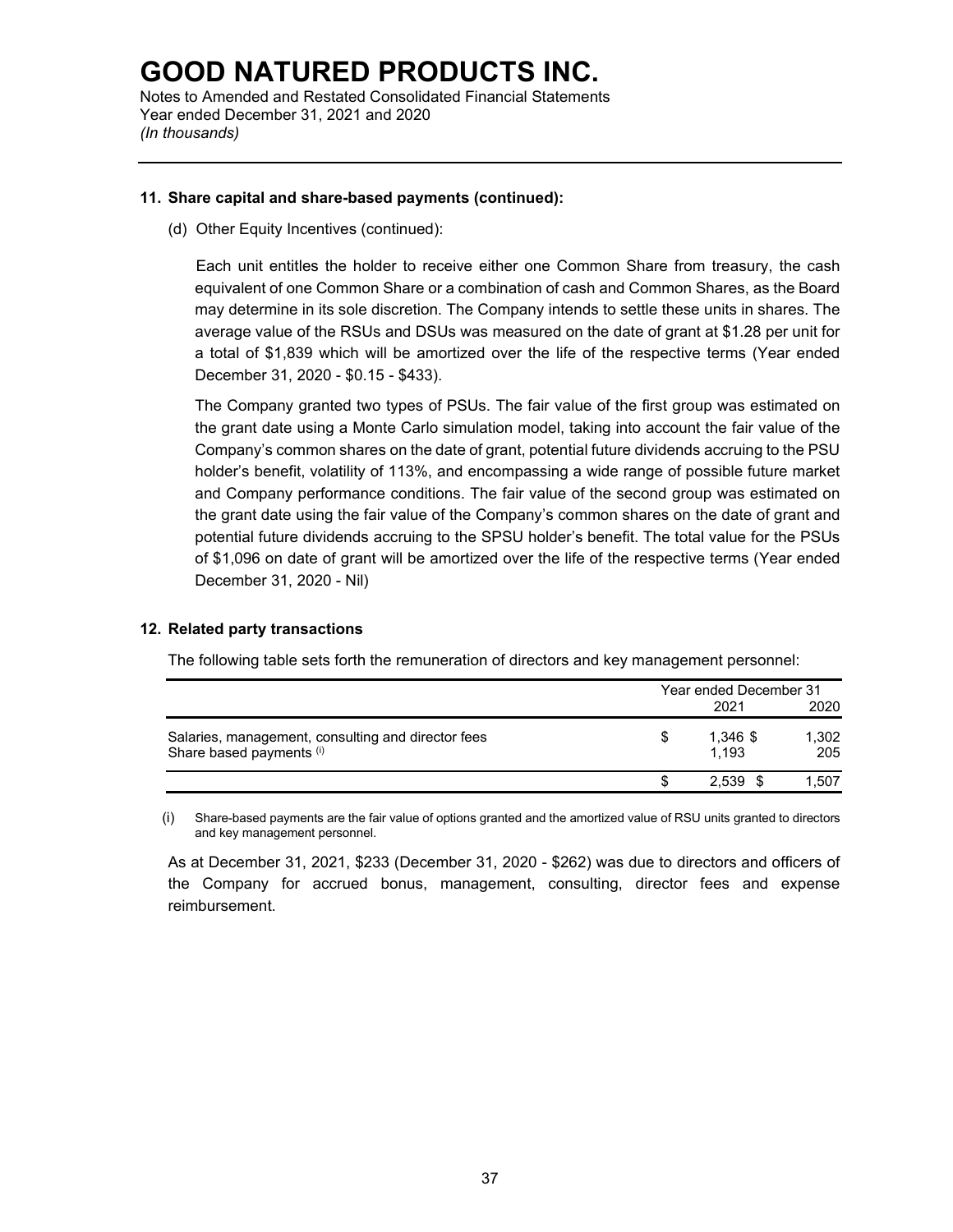#### **13. Income taxes:**

The income taxes recognized in profit or loss are as follows:

|                       | Year ended December 31         |  |      |  |
|-----------------------|--------------------------------|--|------|--|
|                       | 2021                           |  | 2020 |  |
| Current tax expense   | \$<br>$\overline{\phantom{0}}$ |  |      |  |
| Deferred tax recovery | (126)                          |  | (80) |  |
|                       | (126)                          |  | (80) |  |

The provision for income taxes reported differs from the amounts computed by applying statutory Canadian federal and provincial tax rates to the loss before tax due to the following:

|                                                                                                                                                                                               |    | 2021                           | Year ended December 31<br>2020 |
|-----------------------------------------------------------------------------------------------------------------------------------------------------------------------------------------------|----|--------------------------------|--------------------------------|
|                                                                                                                                                                                               |    |                                |                                |
| Loss before income taxes                                                                                                                                                                      | \$ | (12, 821)                      | \$<br>(7,267)                  |
| Expected income tax recovery at 27.0% (2020 - 27.0%)<br>Permanent adjustments and other<br>Differing effective tax rates in other jurisdictions<br>Change in unrecognized deferred tax assets |    | (3, 462)<br>522<br>75<br>2,739 | (1,962)<br>1,314<br>9<br>559   |
| Total income tax (recovery) expense                                                                                                                                                           | S  | $^{\prime}126^{\prime}$        | (80)                           |

The approximate tax effect of each item that gives rise to the Company's recognized deferred tax assets and liabilities as December 31, 2021 and 2020 are as follows:

| Net operating loss carry forwards<br>Intangible assets<br>Property, plant and equipment | December 31,<br>2021        |    |                              |  |  |
|-----------------------------------------------------------------------------------------|-----------------------------|----|------------------------------|--|--|
| Deferred tax assets:<br>Deferred tax liabilities:                                       | \$<br>671                   | S  | 533                          |  |  |
| Long-term debt and other                                                                | (1,662)<br>(2,270)<br>(232) |    | (1,791)<br>(1, 924)<br>(438) |  |  |
|                                                                                         | \$<br>(3, 493)              | \$ | (3,620                       |  |  |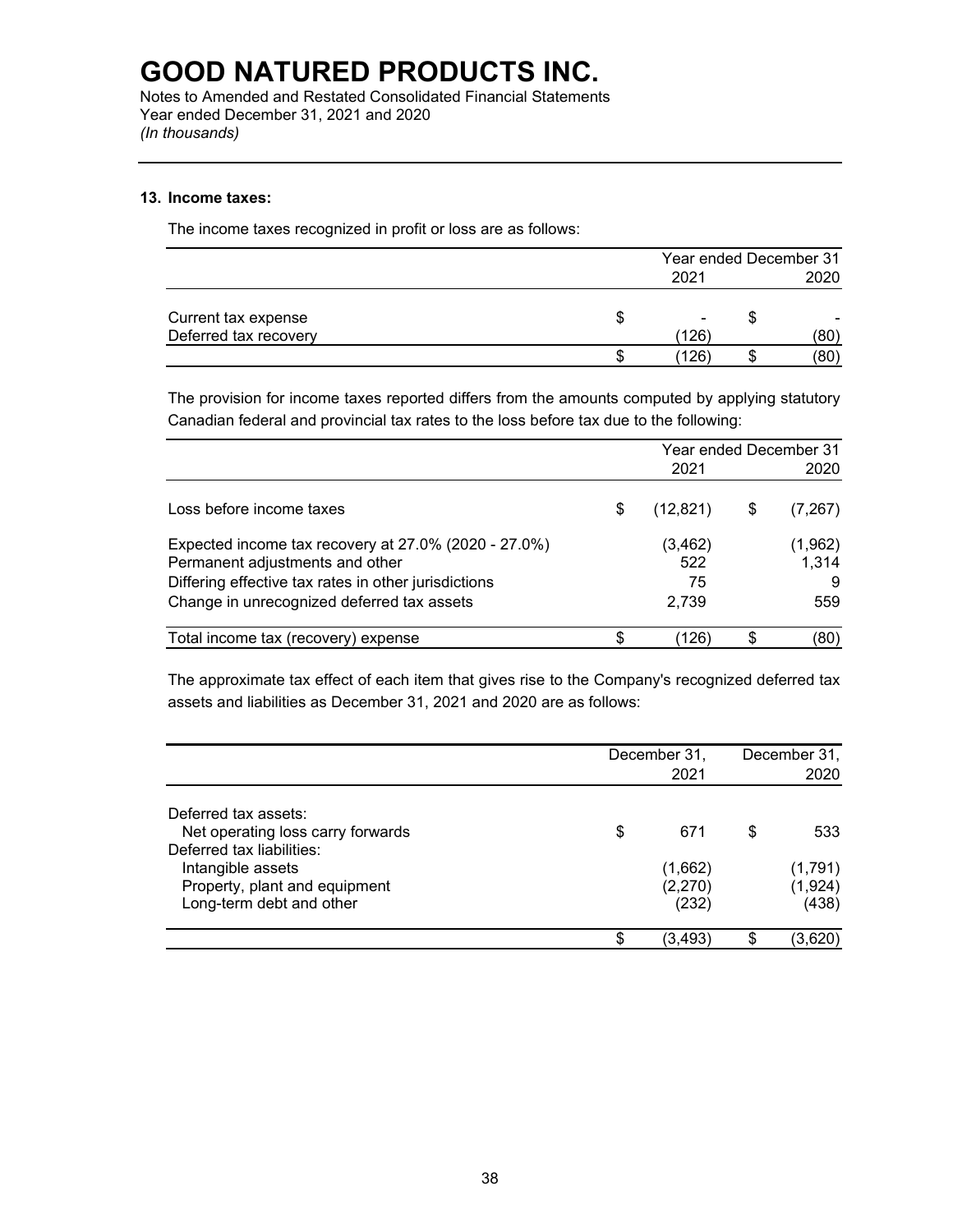#### **13. Income taxes (continued):**

The Company's movement of net deferred tax liabilities is described below:

|                                               | 2021          | Year ended December 31<br>2020 |
|-----------------------------------------------|---------------|--------------------------------|
|                                               |               |                                |
| At January 1                                  | \$<br>(3,620) | \$                             |
| Deferred income tax (expense) recovery        | 120           | 80                             |
| Deferred income tax from purchase of Shepherd |               | (850)                          |
| Deferred income tax from purchase of IPF      |               | (2,770)                        |
| Equity                                        |               | (80)                           |
| At December 31                                | \$<br>(3,493) | (3,620                         |

The Company has the following deductible temporary differences and unused tax losses for which no deferred tax assets have been recognized:

|                        |    | December 31, |    |        |  |
|------------------------|----|--------------|----|--------|--|
|                        |    | 2021         |    | 2020   |  |
| Non-capital losses     | \$ | 29,458       | \$ | 21,025 |  |
| Property and equipment |    | 183          |    |        |  |
| Intangible assets      |    | 2,518        |    | 2,253  |  |
| Financing fees         |    | 3,187        |    | 1,579  |  |
| Other                  |    | 1,948        |    | 965    |  |
|                        | S. | 37,294       | ß. | 25,822 |  |

At December 31, 2021 the Company has non-capital loss carried forward in Canada aggregating \$30,782 (December 31, 2020: \$23,047) which expires over the period between 2035 and 2041, available to offset future taxable income in Canada.

Tax attributes are subject to review, and potential adjustment, by a competent authority.

In addition, the Company has \$633 (December 31, 2020 - \$633) of SR&ED expenditure pool which is available to reduce future taxable income. This amount carries forward indefinitely.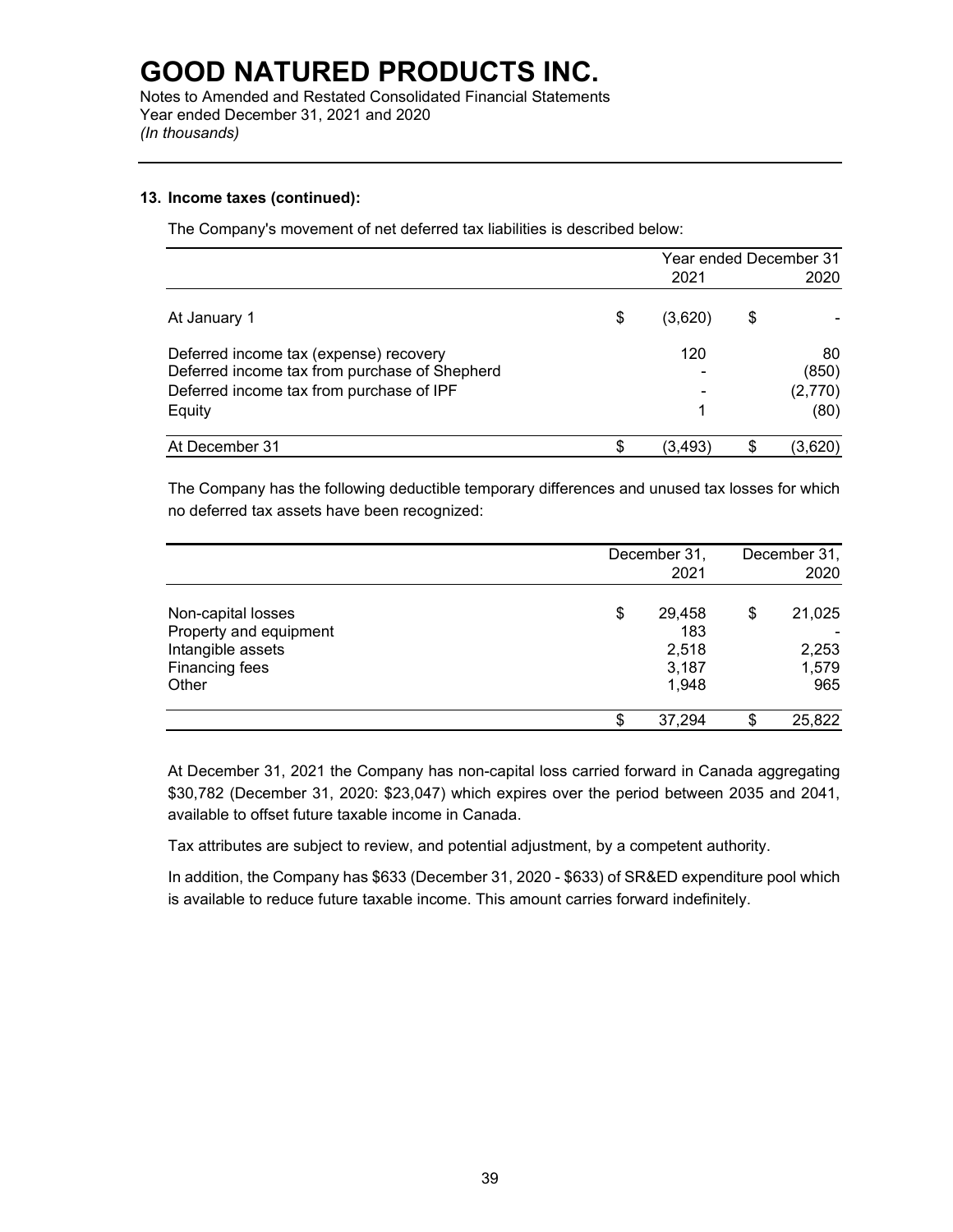#### **14. Cost of product revenue:**

The following is a breakdown of the Company's cost of product revenue.

|                                                    |    |        |   | Year ended December 31 |
|----------------------------------------------------|----|--------|---|------------------------|
|                                                    |    | 2021   |   | 2020                   |
|                                                    | \$ | 41,462 | S | 10,298                 |
| Variable cost of product<br>Fixed factory overhead |    | 3,182  |   | 147                    |
| Depreciation                                       |    | 851    |   | 32                     |
|                                                    | S  | 45.495 |   | 10,477                 |

Variable cost of product includes direct material, labour and inbound freight.

Fixed factory overhead includes allocated costs such as utilities, insurance, maintenance and property taxes.

#### **15. Selling, general, and administrative (SG&A):**

The following is a breakdown of the Company's selling, general and administrative expenses.

|                                                 |    |        |    | Year ended December 31 |
|-------------------------------------------------|----|--------|----|------------------------|
|                                                 |    | 2021   |    | 2020                   |
|                                                 |    |        |    |                        |
| SG&A wages                                      | \$ | 5,700  | \$ | 2,291                  |
| SG&A other                                      |    | 4,030  |    | 1,611                  |
| Product development                             |    | 519    |    | 434                    |
| Acquisition related activity & One-Time Charges |    | 2.572  |    | 1,315                  |
|                                                 | S  | 12.821 | S  | 5,651                  |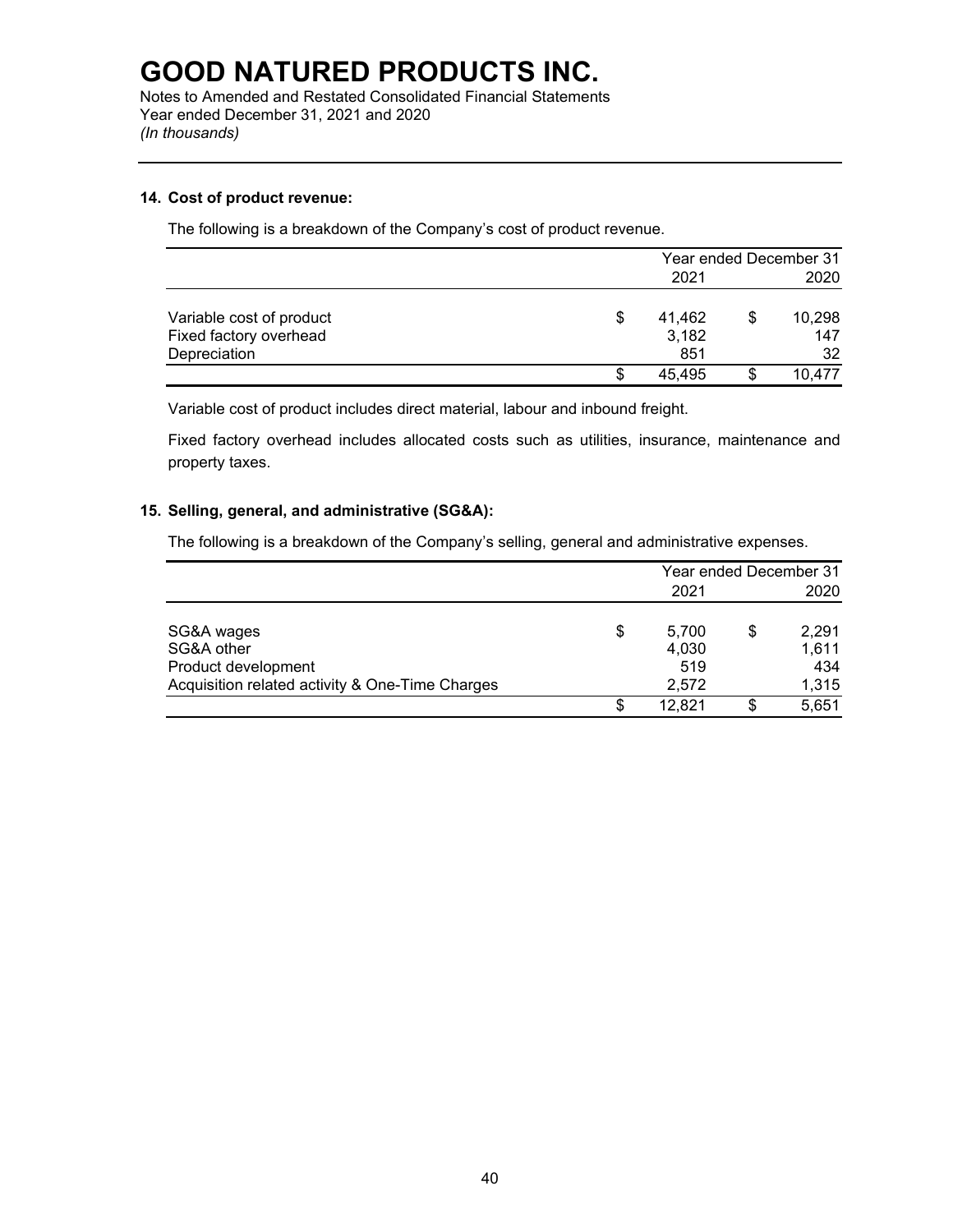### **GOOD NATURED PRODUCTS INC.** Notes to Amended and Restated Consolidated Financial Statements

Year ended December 31, 2021 and 2020 *(In thousands)*

#### **16. Management of capital:**

The Company's objectives when managing capital are to safeguard its ability to continue as a going concern and to pursue its strategy of organic growth combined with strategic acquisitions and to deploy capital to provide an appropriate return on investment to its shareholders. In the management of capital, the Company includes loans, share capital and contributed surplus.

In order to maintain its capital structure, the Company, is dependent on debt and equity funding and when necessary, raises capital through issuance of equity instruments. The Company manages its capital structure and adjusts it in light of economic conditions. The Company, upon approval from its Board of Directors, will make changes to its capital structure as deemed appropriate under the specific circumstances. To date, no dividends have been paid to the Company's shareholders and none are planned.

The Company is subject to certain covenants on its credit facility and long-term debt. Along with customary covenants such as limitations on, among other things, additional debt, liens, investments, acquisitions and capital expenditures, future dividends and asset sales, the loans require maintenance of minimum coverage ratio, maximum debt to EBITDA ratio and earning levels. Other than these required covenants, the Company is not subject to any externally imposed capital requirements.

#### **17. Financial risk management and financial instruments:**

(a) Overview:

The Company is exposed to risks of varying degrees of significance which could affect its ability to achieve its strategic growth objectives. The main objectives of the Company's risk management process are to ensure that risks are properly identified and that the capital base is adequate in relation to those risks. The principal financial risks to which the Company is exposed are described below.

(b) Market risk:

Market risk is the risk that changes in market prices, such as fluctuations in the prices of inputs for materials, foreign exchange rates or interest rates, will affect the Company's income or the value of its financial instruments. The Company does not engage in risk management practices such as hedging or derivatives.

A portion of the Company's operations are performed in US dollars, giving rise to exposure to market risks from foreign exchange rates.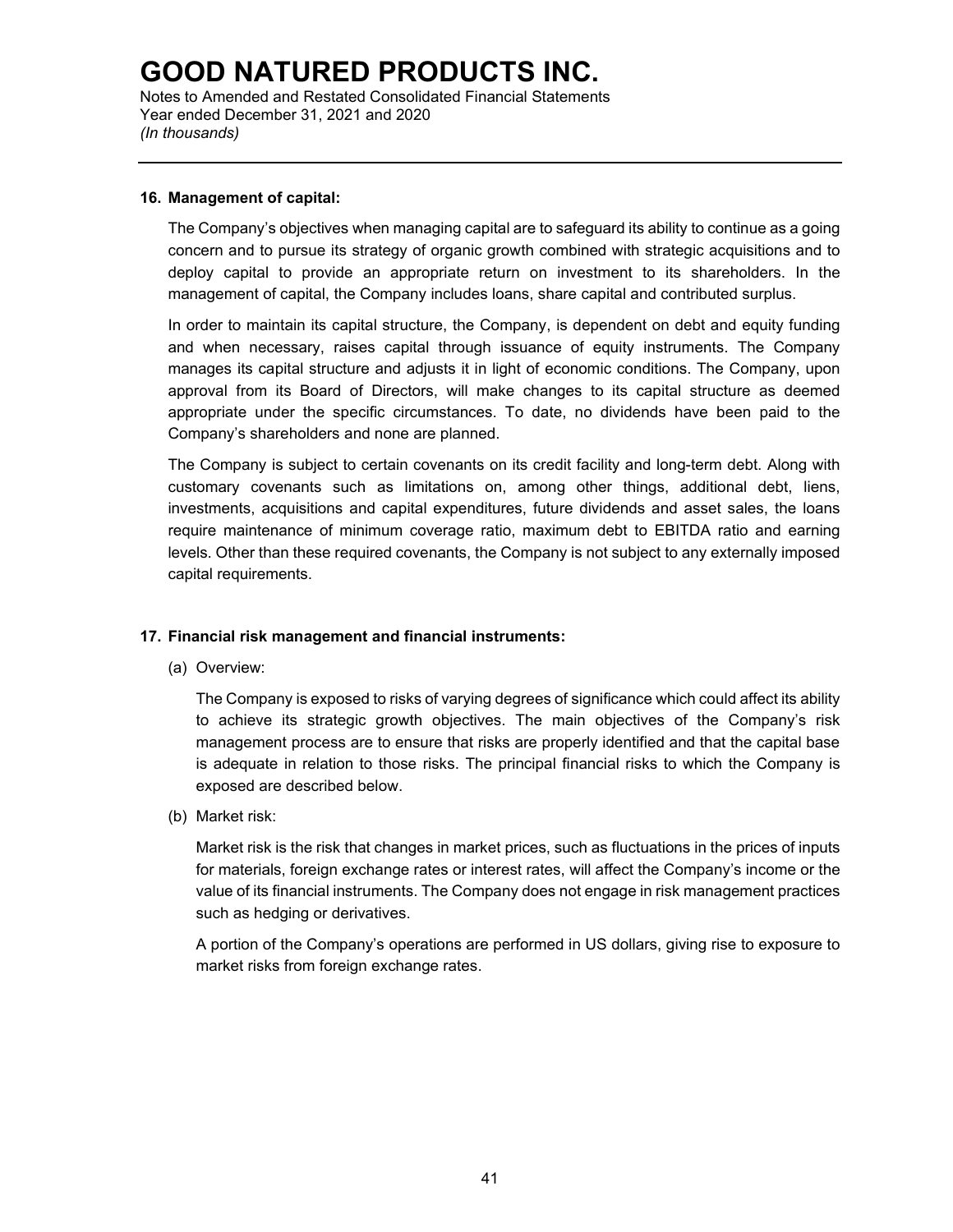Notes to Amended and Restated Consolidated Financial Statements Year ended December 31, 2021 and 2020 *(In thousands)*

#### **17. Financial risk management and financial instruments (continued):**

- (c) Currency risk:
	- (*i*) Exposure to currency risk:

The Company is exposed to financial risks because of exchange rate fluctuations and the volatility of these rates. At December 31, 2021, total assets include cash of US\$4,947 (December 31, 2020 - US\$1,205) and receivables of US\$9,067 (December 31, 2020 - US\$2,767); total liabilities include payables and accruals of US10,448 (December 31, 2020 - US\$4,055), credit line of US\$2,500 (December 31, 2020 - US\$1,000) and undiscounted long-term debt of US\$2,718 (December 31, 2020 - US\$9,191).

(*ii*) Sensitivity analysis:

A change of the US dollar against the Canadian dollar as at December 31, 2021 would have increased or decreased comprehensive loss by the amount shown below. The analysis assumes that all other variables remain constant.

|                             | Profit or loss |
|-----------------------------|----------------|
| 10% change of the US dollar | 165            |

(d) Liquidity risk:

Liquidity risk is the risk that the Company is not able to meet its financial obligations as they fall due or can do so only at excessive cost. The Company mitigates liquidity risk by holding sufficient cash and cash equivalents to meet its short-term financial obligations. The Company's growth is primarily financed through the issuance of equity and debt. Most of the Company's financial liabilities recorded in accounts payable and accrued liabilities are due within 60 days.

The following are the contractual maturities of financial liabilities restated to reflect the IFRS required reclassification of the Senior Credit Facility, 2021 Convertible Debentures and mortgage as current (Note 2(a)).

|                                                                                                               |   | Carrying<br>amount |   | Contractual<br>cash flows | Less than<br>1 vear |   | Year 2        | Years 3-5                         |     | More than<br>5 years |
|---------------------------------------------------------------------------------------------------------------|---|--------------------|---|---------------------------|---------------------|---|---------------|-----------------------------------|-----|----------------------|
| Non-derivative financial liabilities:<br>Trade and other payables<br>and accrued liabilities<br>Loans payable | S | 17.699<br>46.355   | S | 17.699<br>58.624          | 17.699<br>44.688    | S | - \$<br>5.332 | $\overline{\phantom{0}}$<br>8.604 | -\$ |                      |
|                                                                                                               |   | 64.054             |   | 76.323                    | 62.387              |   | $5.332$ \$    | 8.604                             | \$  |                      |

It is not expected that the cash flows included in the maturity analysis could occur significantly earlier, or at significantly different amounts.

As at December 31, 2021, the Company had issued letters of credit to key suppliers totaling US\$2,200 (December 31, 2020 – US\$850).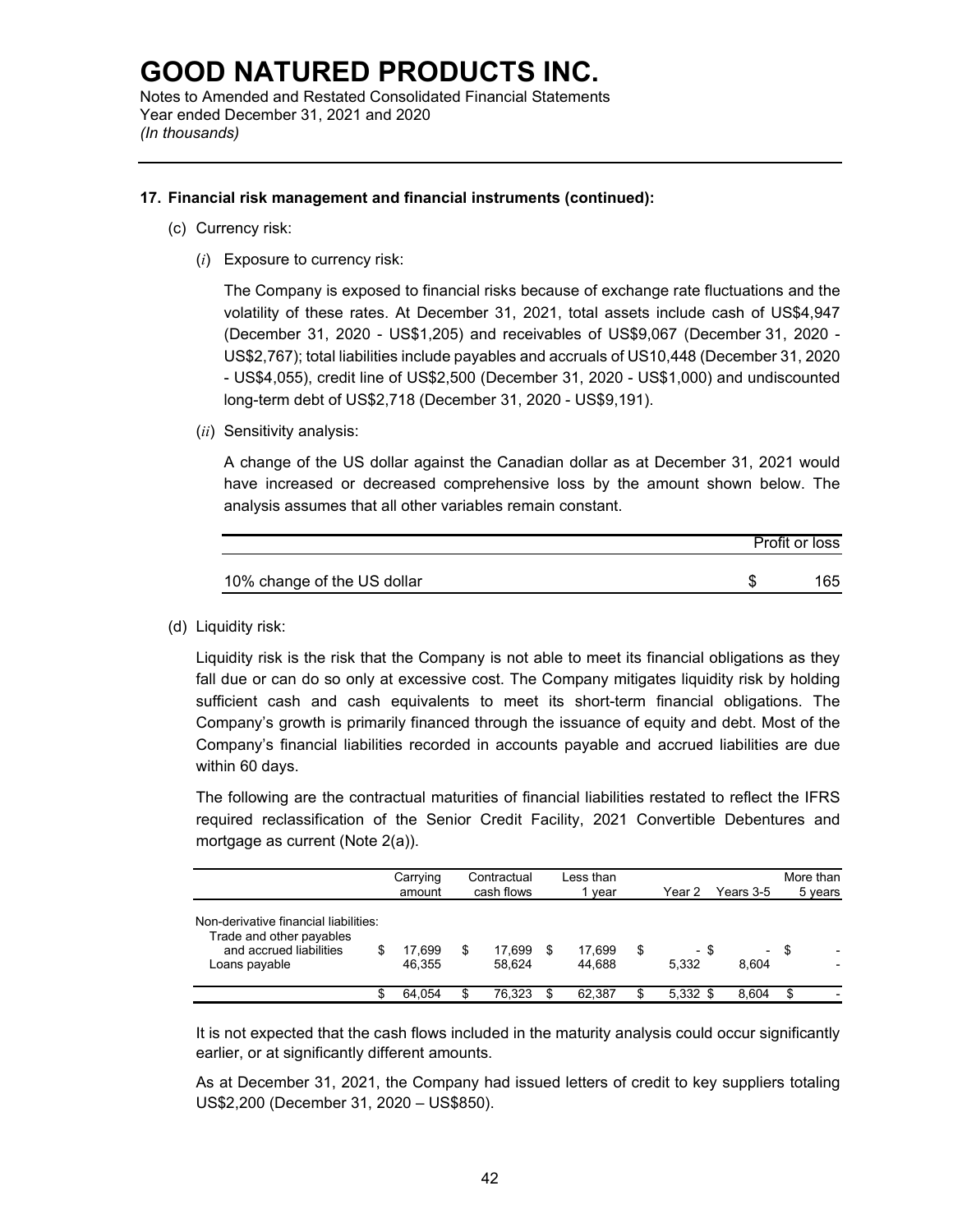Notes to Amended and Restated Consolidated Financial Statements Year ended December 31, 2021 and 2020 *(In thousands)*

#### **17. Financial risk management and financial instruments (continued):**

(e) Credit risk:

The Company's exposure to credit risk primarily arises from the possibility that its customers may fail to meet their obligations. The Company has credit evaluation, approval and monitoring processes in place which mitigates these potential credit risks. The Company continually evaluates the collectability of accounts receivable and records an allowance for doubtful accounts if required, which reduces the receivables by the amount of any expected credit losses. The failure of a significant customer could have a material adverse effect on the Company. At December 31, 2021, trade and other receivables total \$13,689 (December 31, 2020, \$5,557). There is allowance for doubtful accounts of \$190 included in this balance (December 31, 2020 - \$85), which management believes adequately reflects the Company's expected credit losses. The provision for allowance for doubtful accounts is recognized within operating expenses, if any.

(f) Fair values of financial instruments:

The Company categorizes its fair value estimates using a fair value hierarchy based on the inputs used to measure fair value. The fair value hierarchy has three levels based on the reliability of the inputs used to determine fair value as follows:

- Level 1: Values based upon unadjusted quoted prices in active markets that are accessible at the measurement date for identical assets or liabilities.
- Level 2: Values based upon quoted prices in markets that are not active or model inputs that are observable either directly or indirectly for substantially the full term of the asset or liability.
- Level 3: Values based upon prices or valuation techniques that require inputs that are both unobservable and significant to the overall fair value measurement.

The carrying value of trade and other receivables, and accounts payable and accrued liabilities approximate their fair values due to the short-term nature of these instruments. The carrying value of the credit facility and long term debt, approximates their fair values as the interest rate environment has not changed significantly since the date of issue.

The Company has no financial instruments which are measured at fair value at December 31, 2021 with the exception of cash and cash equivalents and contingent consideration (note 4) which are considered Level 2.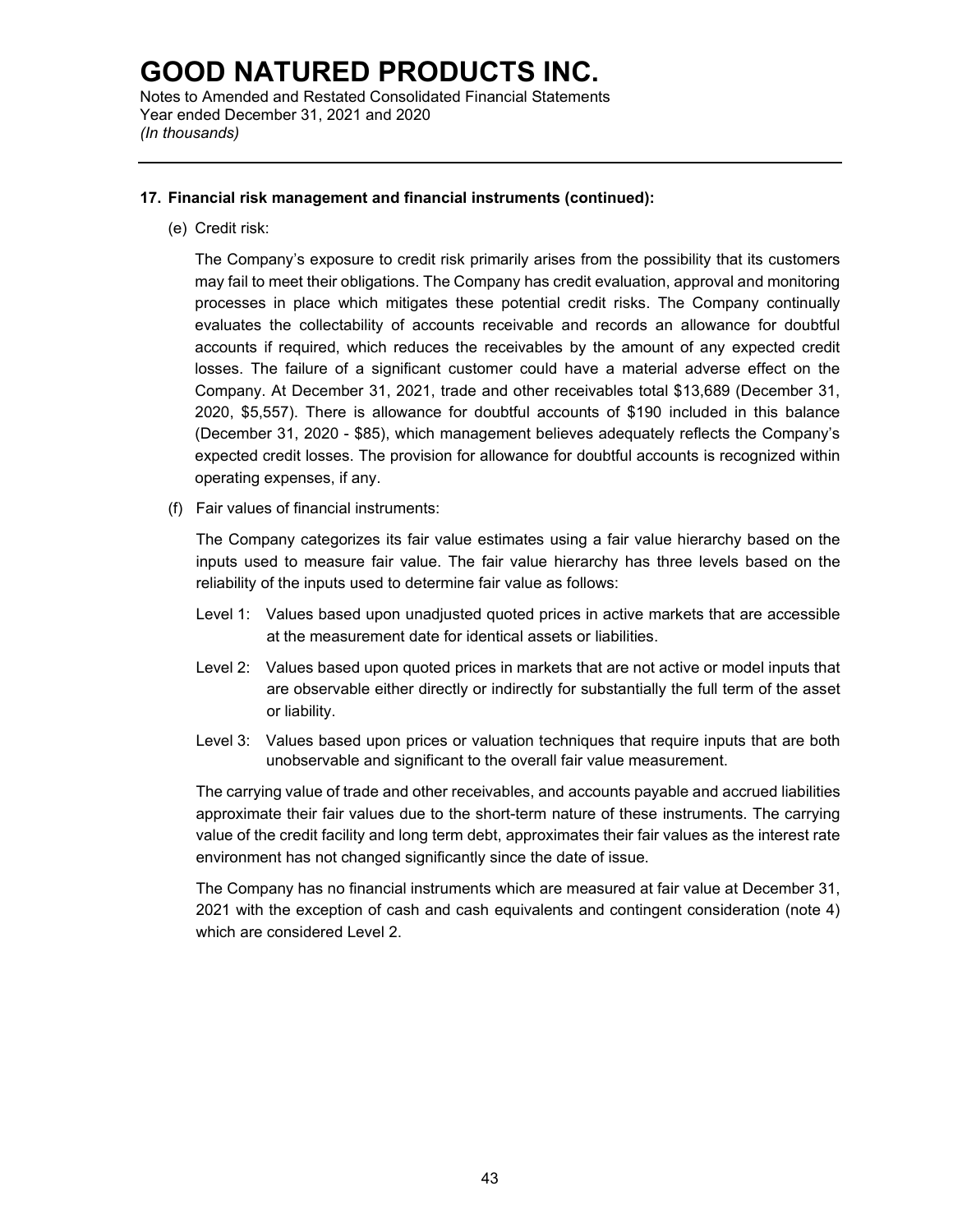#### **18. Segmented information:**

All of the Company's operations are within the packaging and manufacturing industry, and its major products are broken out into separate business groups: Industrial, Packaging, General Merchandise, Commercial Business Supplies, and Services. The majority of the Company's operations are performed within the United States and Canada, with 80% of total revenue coming from customers in the United States and 20% in Canada.

A reporting segment is defined as a component of the Company that:

- Engages in business activities from which it may earn revenues and incur expenses;
- Whose operating results are reviewed regularly by management; and
- In which discrete financial information is available.

For the year ended December 31, 2021, the Company's significant reportable segments aggregates its subsidiaries operating performance into 5 main business groups. The Company's chief operating decision maker evaluates segment performance based on segment revenue and operating earnings defined as "net income before corp. costs". Net income before corp. costs is comprised of each segments discrete revenues, cost of product revenue, logistics and fulfillment, and SG&A. The following table summarizes segment performance:

|                                           | <b>Total</b> | <b>Industrial</b> | Packaging    |    | General<br><b>Merchandise</b> | <b>Commercial</b><br><b>Supplies</b> | <b>Services</b> |
|-------------------------------------------|--------------|-------------------|--------------|----|-------------------------------|--------------------------------------|-----------------|
| Dec. 31, 2021                             |              |                   |              |    |                               |                                      |                 |
| Revenue                                   | \$<br>61,132 | \$<br>47,198      | \$<br>12,227 | Ŝ. | 943                           | \$<br>29                             | \$<br>735       |
| Net income, before corp.                  | 2,859        | 2,581             | 264          |    | (27)                          | (3)                                  | 44              |
| costs<br>Depreciation and<br>Amortization | 1,071        | 825               | 246          |    | $\overline{\phantom{a}}$      | $\overline{\phantom{a}}$             |                 |
| Capital Expenditures                      | 15,983       | 15,373            | 610          |    | $\overline{\phantom{0}}$      |                                      |                 |
| Reportable segments<br>assets             | 83,596       | 59,888            | 23,681       |    |                               |                                      |                 |
| Dec. 31, 2020                             |              |                   |              |    |                               |                                      |                 |
| Revenue                                   | \$<br>16,713 | \$<br>8,143       | \$<br>7,397  | \$ | 878                           | \$<br>$\overline{\phantom{a}}$       | \$<br>295       |
| Net income, before corp.<br>costs         | 1,018        | 395               | 611          |    | (39)                          | $\blacksquare$                       | 51              |
| Depreciation and<br>Amortization          | 484          | 60                | 424          |    | $\overline{\phantom{0}}$      |                                      |                 |
| Capital expenditures                      | 15,412       | 4,559             | 10,853       |    | $\overline{\phantom{0}}$      |                                      |                 |
| Reportable segments<br>assets             | 48,883       | 28,296            | 20,587       |    | $\overline{\phantom{0}}$      | $\overline{\phantom{a}}$             |                 |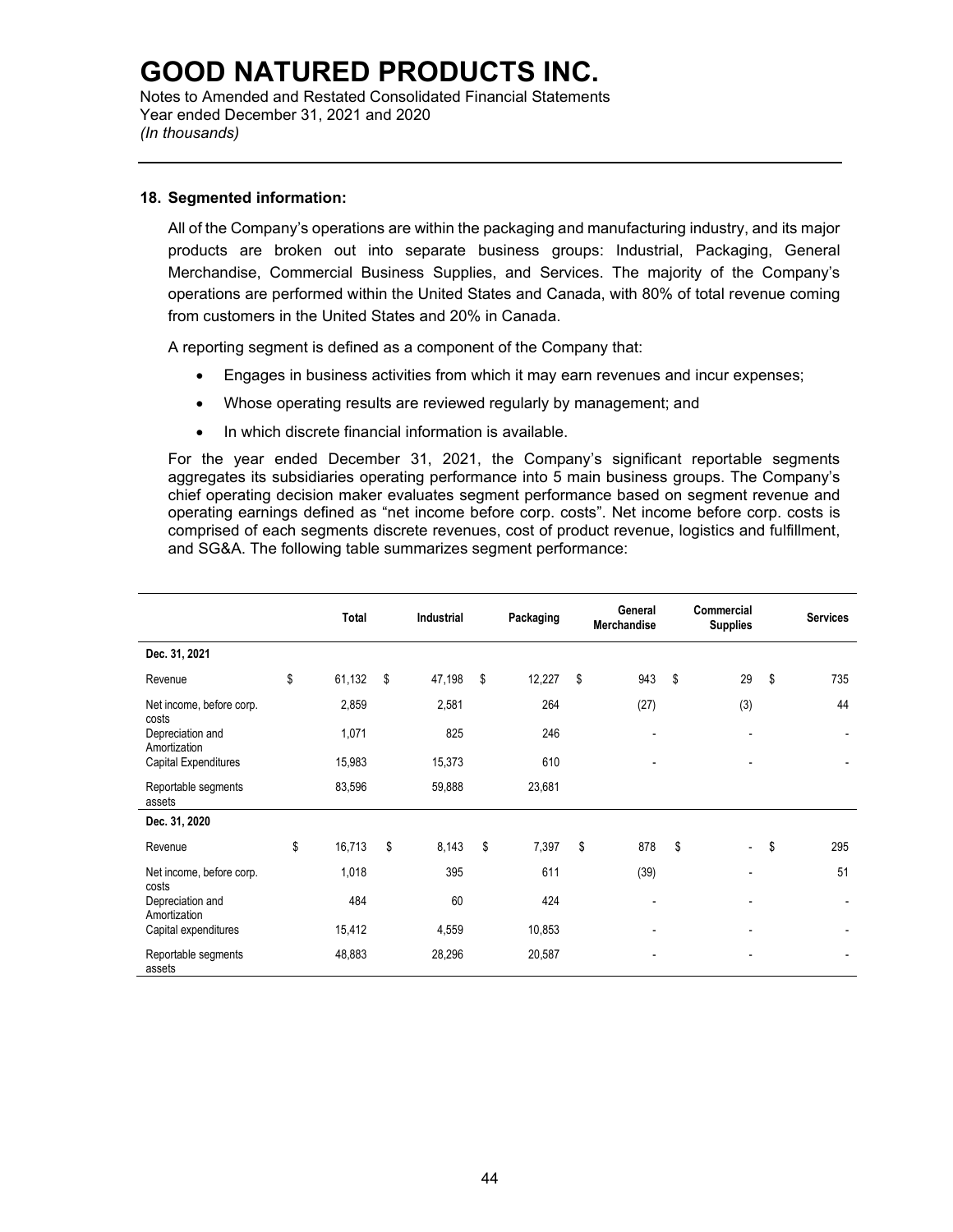#### **18. Segmented information (continued):**

|                                                      | 2021        | 2020        |
|------------------------------------------------------|-------------|-------------|
| Reportable segment net income,<br>before corp. costs | \$<br>2,859 | 1,018<br>\$ |
| Parent company costs<br>(unallocated)                | (3, 853)    | (2,571)     |
| SG&A (unallocated)                                   | (2,572)     | (1,316)     |
| Adjustments to reconcile to net loss before taxes    |             |             |
| Share based compensation                             | (2, 254)    | (262)       |
| Depreciation and amortization                        | (1,071)     | (484)       |
| Financing costs                                      | (4, 552)    | (3, 440)    |
| Foreign exchange gain (loss)                         | (315)       | 118         |
| Loss on debt repayment and<br>conversion             | (1, 148)    | (413)       |
| Gain on interest free loan                           | 85          | 83          |
| Net loss before taxes                                | (12, 821)   | (7, 267)    |

#### **19. Supplementary cash flow information:**

|                                                         |          | Year ended December 31 |    |       |
|---------------------------------------------------------|----------|------------------------|----|-------|
|                                                         |          | 2021                   |    | 2020  |
| Non-cash investing activities:                          |          |                        |    |       |
| Business acquisition funded by vendor loans and         |          |                        |    |       |
| Vendor notes, common shares and                         |          |                        |    |       |
| contingent consideration liability (note 4)             | \$       |                        | \$ | 7,511 |
| Office and plant lease capitalized asset                | \$       | 1,948                  |    | 608   |
| Non-cash financing activities:                          |          |                        |    |       |
| Vendor loan and notes (note 4)                          |          |                        | \$ | 5,004 |
| Contingent liability (note 4)                           | \$       |                        | \$ | 1,674 |
| Capitalized office and plant lease liability            |          | 1,948                  |    | 608   |
| Shares as acquisition consideration (note 4)            | \$<br>\$ |                        | \$ | 1,046 |
| Shares issued for conversion of debentures (note 10(b)) | \$       | 1,061                  | \$ | 1,739 |
| Shares issued for conversion of BDC loan (note 10(a))   | \$       | 3,122                  | \$ | 1,000 |
| Shares issued for conversion of other debt (note 10(a)) | \$       | 50                     | \$ |       |
| Shares issued upon mortgage funding (note 10(a))        | \$       |                        | \$ | 450   |